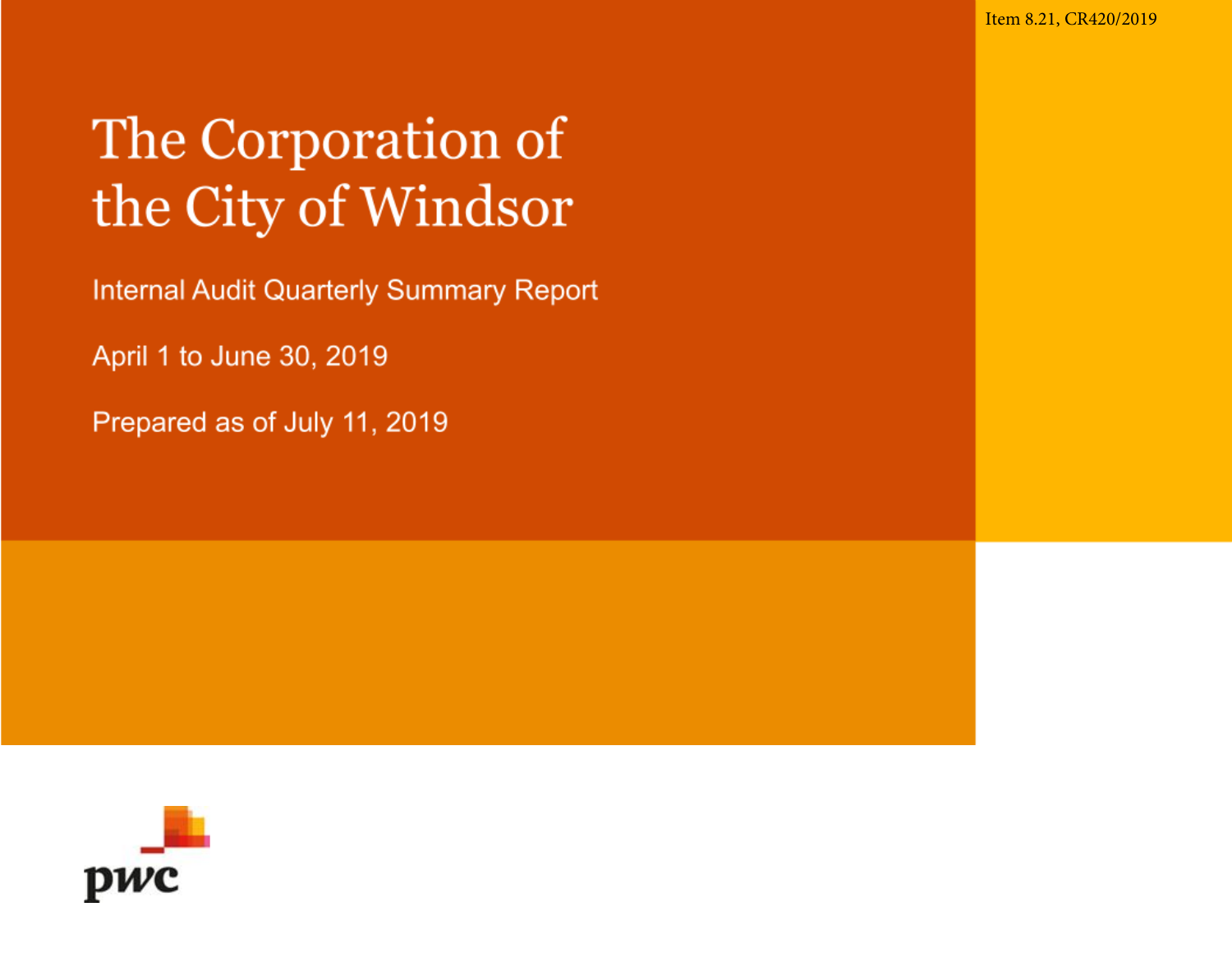

## **Contents**

| 1. Executive Summary                                                      | $\mathbf{2}$            |
|---------------------------------------------------------------------------|-------------------------|
| 1.1 2019-20 IA Plan Completion Overview                                   | 2                       |
| 1.2 2018-19 IA Plan Completion Overview                                   | 2                       |
| 1.3 Performance Dashboard 2018-19                                         | 3                       |
| 2. Quarterly Report                                                       | $\overline{\mathbf{4}}$ |
| 2.1 During the quarter (April - June 2019)                                | $\overline{4}$          |
| 2.2 In the coming quarter (July - September 2019)                         | 4                       |
| 2.3 Concerned Citizen and Employee Hotline Summary                        | 5                       |
| 2.4 Internal Audit Summary                                                | 6                       |
| <b>Appendix A - Unallocated Effort</b>                                    | 8                       |
| Appendix B - Concerned Citizen and Employee Hotline Status                | 9                       |
| Appendix C - CHC Asset Management Housing Portfolio Internal Audit Report | 10                      |
| Appendix D - Hotline Investigation Report NTS-002-2018                    | 28                      |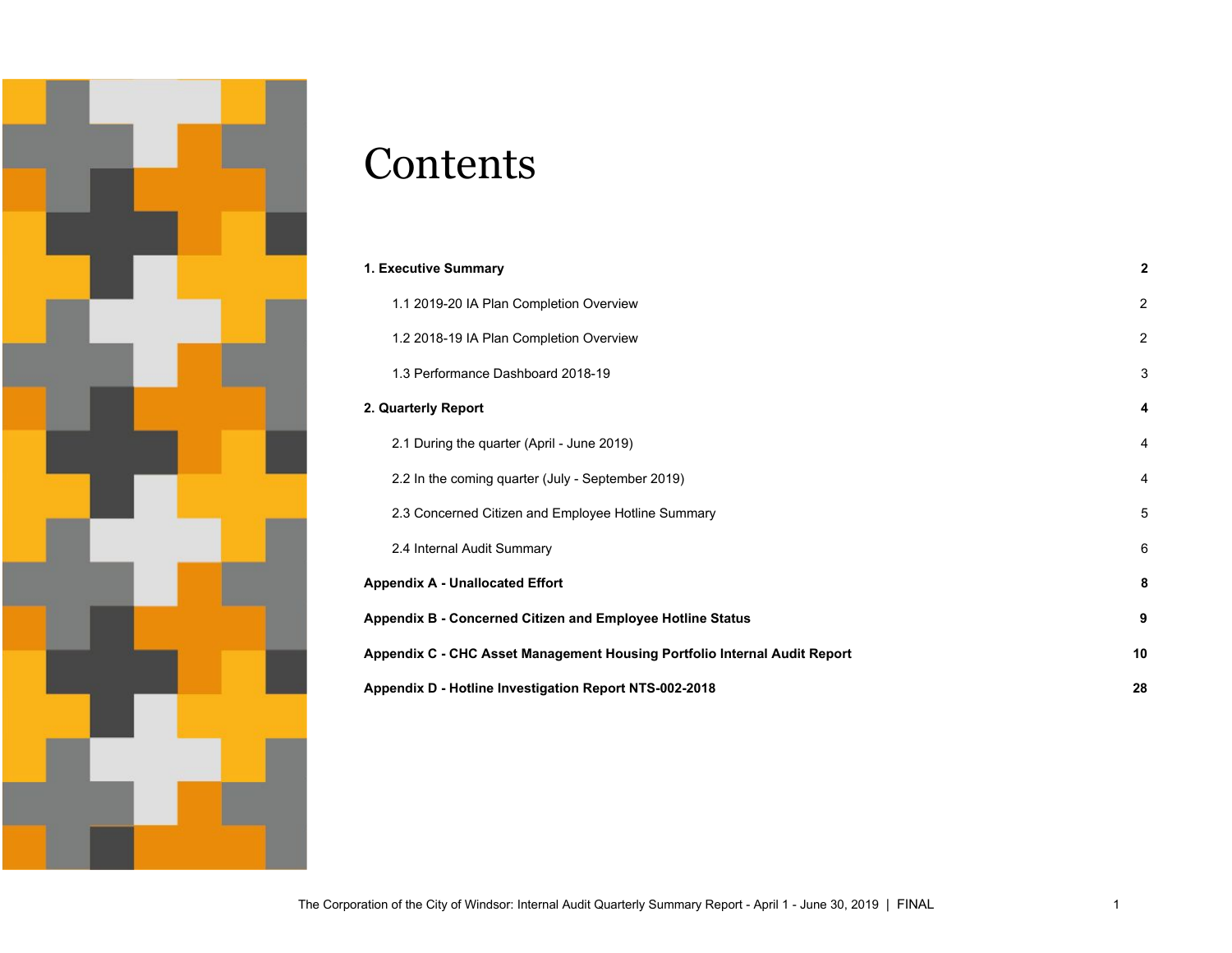## <span id="page-2-0"></span>1. Executive Summary

### <span id="page-2-1"></span>**1.1 2019-20 IA Plan Completion Overview**



### <span id="page-2-2"></span>**1.2 2018-19 IA Plan Completion Overview**

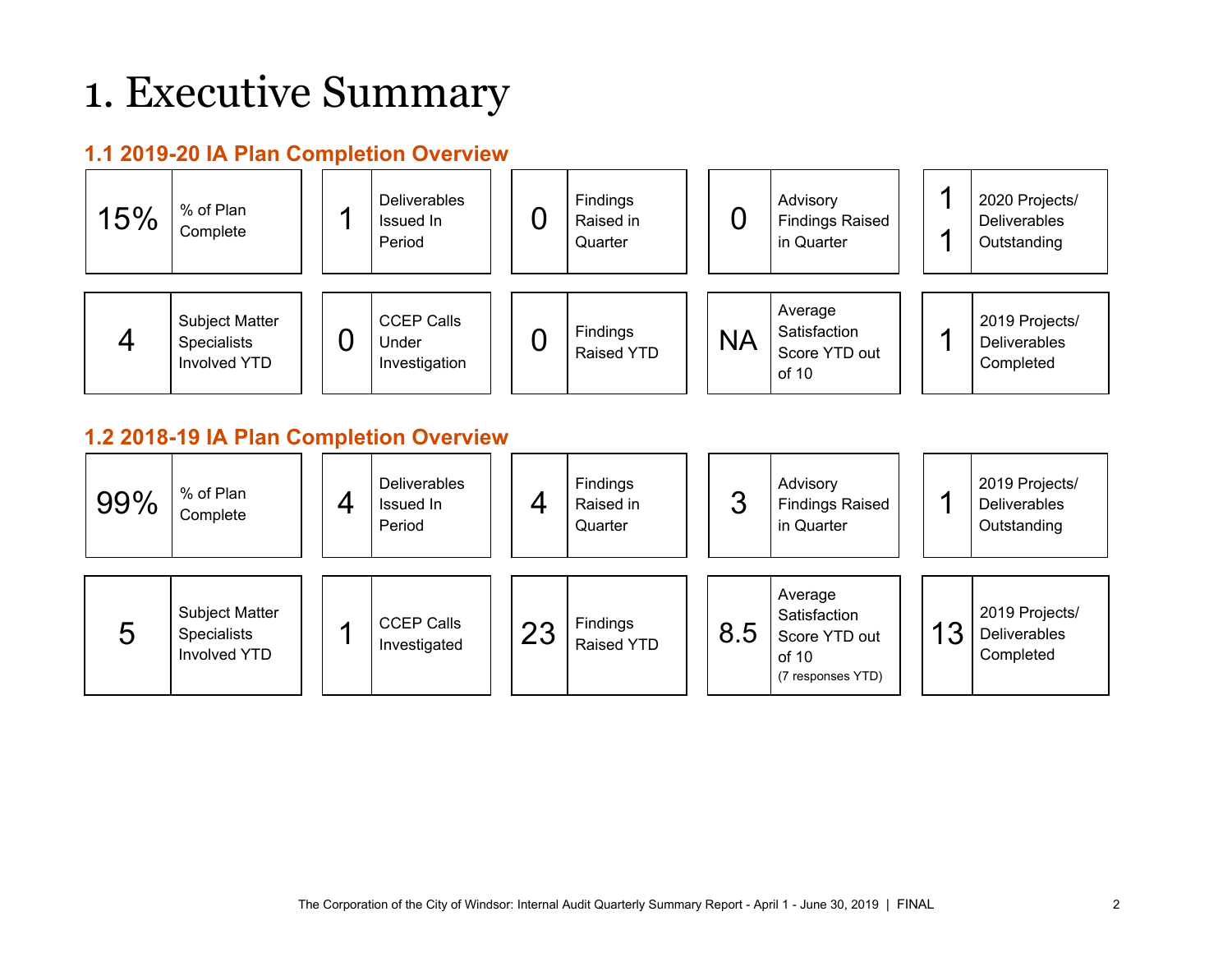### <span id="page-3-0"></span>**1.3 Performance Dashboard 2018-19**

| <b>Planned projects</b>                                                                                | <b>Percent</b><br>complete |              | <b>Report issued</b> |
|--------------------------------------------------------------------------------------------------------|----------------------------|--------------|----------------------|
| Risk Assessment and Annual Plan<br>$\bullet$<br>Development                                            |                            | 100%         |                      |
| IA Attendance at City Meetings<br>Quarterly Status & Reporting<br>a)<br>Year in Review (2018/19)<br>b) |                            | 100%<br>100% |                      |
| Management Action Plan Validation<br>(Annual)                                                          |                            | 100%         |                      |
| Inbound Call Investigation                                                                             |                            | 100%         | n/a                  |
| <b>Facilities Operations</b>                                                                           |                            | 100%         |                      |
| <b>WECHC Asset Management - Housing</b><br>Portfolio                                                   |                            | 100%         |                      |
| Legislative Emergency<br>$\bullet$<br>Management/Planning                                              |                            | 100%         |                      |
| Life Cycle Costing & Asset Planning<br>Methodology                                                     |                            | 97%          |                      |
| <b>Pursuit of Grant Funding</b>                                                                        |                            | 100%         |                      |
| Social Media Strategy Assessment                                                                       |                            | 100%         |                      |
| <b>CoW Hotline Complaint Analysis</b>                                                                  |                            | 100%         |                      |
| Unallocated                                                                                            |                            | 100%         | n/a                  |

#### **complete Report issued Internal audit activities - April 2019 - June 2019**

- Issued internal audit report WECHC Asset Management Housing Portfolio (per for the 2018-19 IA plan).
- Issued a report on a Hotline Investigation (NTS-002-NOV-2018).
- Issued our Year in Review Report 2018-19
- Completed fieldwork, closing meeting and issued report for management comment of Life Cycle Costing and Asset Planning Methodology (final 2018-19 Internal Audit)
- Commenced fieldwork for the 2019-20 Internal Audit HR Recruiting Process and Retention Strategy
- Commenced planning for three 2019-20 Internal Audits: Cyber Response Strategy, Value For Money Audit - Purchased Services - Road Clearing/Maintenance, and Planning & Development

 *(Additional details provided in 'Appendix A - Unallocated Effort" and "Appendix B - Concerned Citizen and Employee Hotline Status")*

| <b>Audit quality survey score</b> |                          |     |                |                |                  |  |  |
|-----------------------------------|--------------------------|-----|----------------|----------------|------------------|--|--|
|                                   | Q <sub>1</sub>           | Q2  | Q <sub>3</sub> | Q <sub>4</sub> | <b>Avg Score</b> |  |  |
| <b>Targets</b>                    |                          |     |                |                |                  |  |  |
| <b>Actuals</b>                    | $\overline{\phantom{0}}$ | 8.7 | 8.4            |                | 8.5              |  |  |

| <b>Delivery Target Times (Days Elapsed)</b> |                     |              |                        |                        |              |  |  |
|---------------------------------------------|---------------------|--------------|------------------------|------------------------|--------------|--|--|
|                                             | <b>Notification</b> | <b>Start</b> | <b>Draft</b><br>report | <b>Mgt</b><br>comments | <b>Final</b> |  |  |
| <b>Targets</b>                              | 20                  | $+/- 2$      | 5                      | 15                     | 5            |  |  |
| <b>Actuals</b>                              | 23                  | $-7$         |                        | 13                     |              |  |  |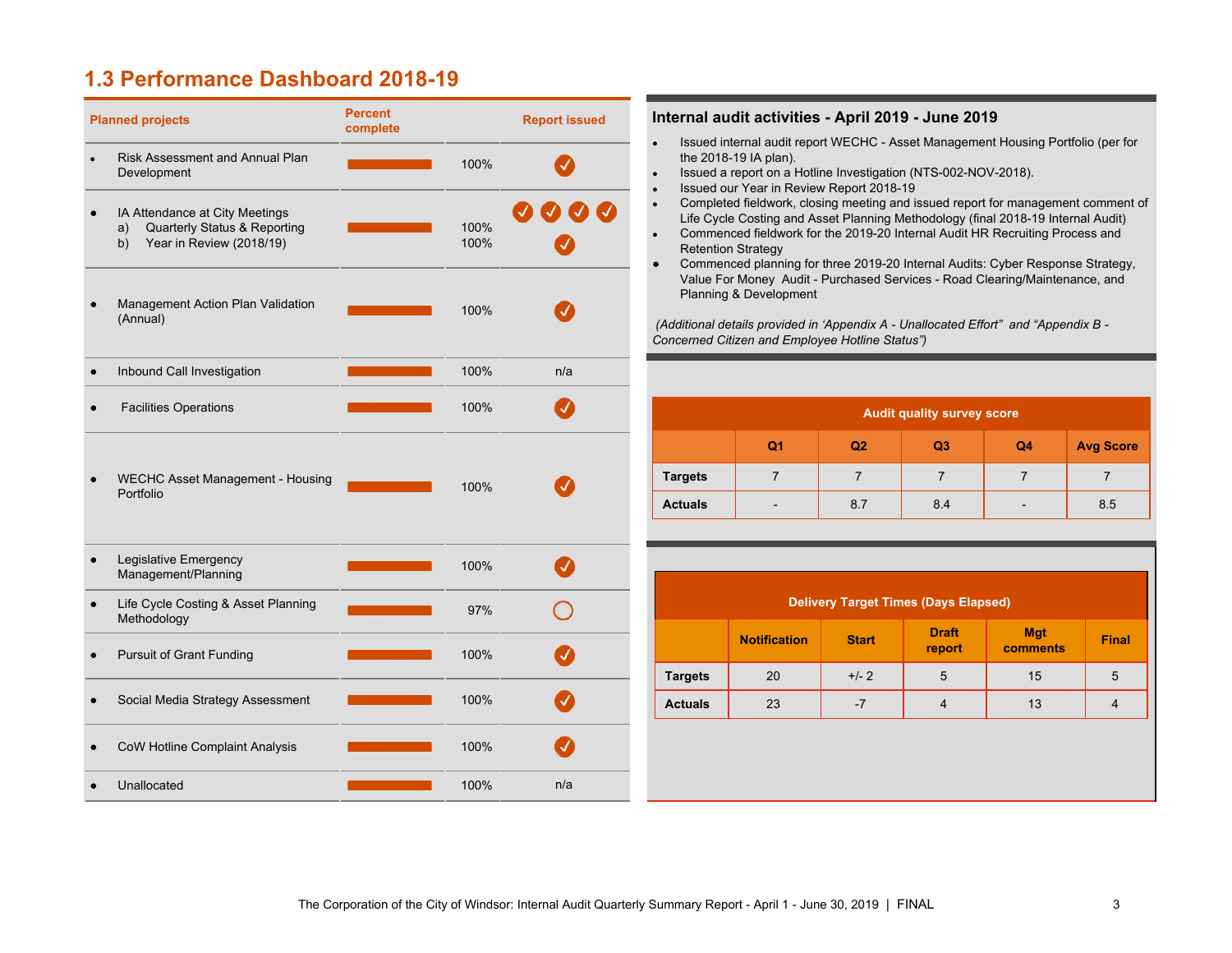## <span id="page-4-0"></span>2. Quarterly Report

### <span id="page-4-1"></span>**2.1 During the quarter (April - June 2019)**

#### **We completed:**

- one internal audit for the 2018-19 IA plan: CHC Asset Management Housing Portfolio.
- one special project Hotline Investigation NTS-002-NOV-2018
- the Year in Review Report 2018-19
- fieldwork, closing meeting and draft report issuance for the last 2018-19 Internal Audit project Life Cycle Costing and Asset Planning Methodology
- planning for the 2019-20 Internal Audit HR Recruiting Process and Retention Strategy

#### **We administered:**

- the Concerned Citizen/Employee Hotline (call/email) where we received no hang up calls (five last quarter), routed another 12 messages to management for consideration (eight last quarter).
- the overall internal audit function.

#### **We commenced:**

- planning for three 2019-20 Internal Audits: Cyber Response Strategy, Value For Money Audit Purchased Services - Road Clearing/Maintenance, and Planning & Development
- <span id="page-4-2"></span>• fieldwork for the 2019-20 Internal Audit of HR Recruiting Process and Retention Strategy

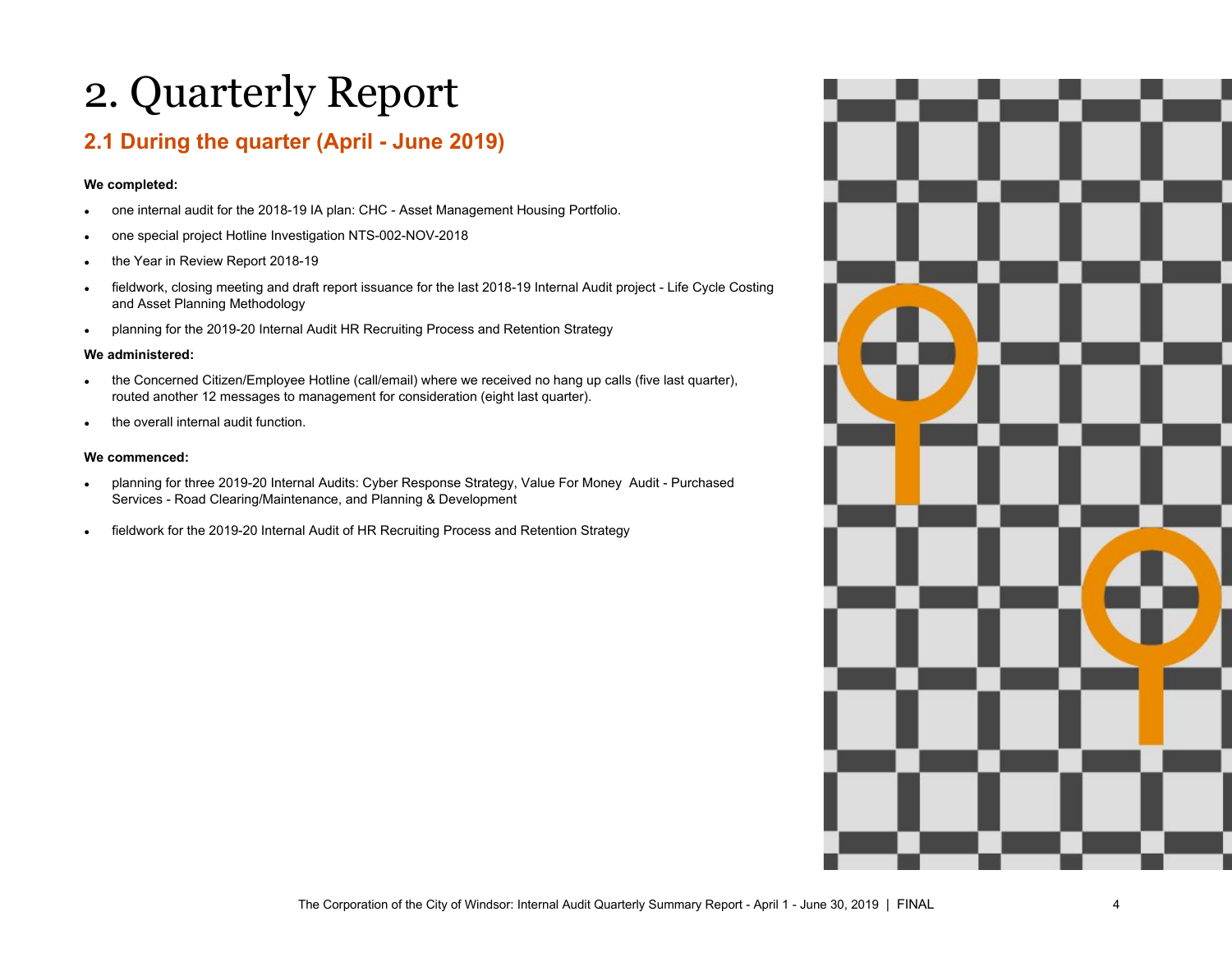### **2.2 In the coming quarter (July - September 2019)**

#### **We expect to continue:**

• administering the Concerned Citizen/Employee Hotline.

#### **We expect to complete:**

- reporting of internal audit project for 2018-19 Internal Audit Plan: Life Cycle Costing & Asset Planning Methodology. The draft report is completed and management comments are expected to be received before the end of July 2019.
- reporting for one internal audit project 2019-20 Cyber Response Strategy
- fieldwork for two internal audit projects for 2019-20 namely Cyber Response Strategy, and the Value For Money Audit - Purchased Services - Road Clearing/Maintenance

#### **We expect to commence:**

• fieldwork for three 2019-20 Internal Audits: Cyber Response Strategy, Value For Money Audit - Purchased Services - Road Clearing/Maintenance, and Planning & Development

### <span id="page-5-0"></span>**2.3 Concerned Citizen and Employee Hotline Summary**

|                | <b>Voicemail box</b><br>checked daily | # of notifications<br>received | # of hang ups | # of handoffs to<br>management | # of items under<br>analysis | # of items under<br>investigation | # of items<br>investigated |
|----------------|---------------------------------------|--------------------------------|---------------|--------------------------------|------------------------------|-----------------------------------|----------------------------|
| In the quarter | Yes                                   | 12                             |               | ΙZ                             |                              |                                   |                            |

*(Additional details provided in 'Appendix B - Concerned Citizen and Employee Hotline Status')*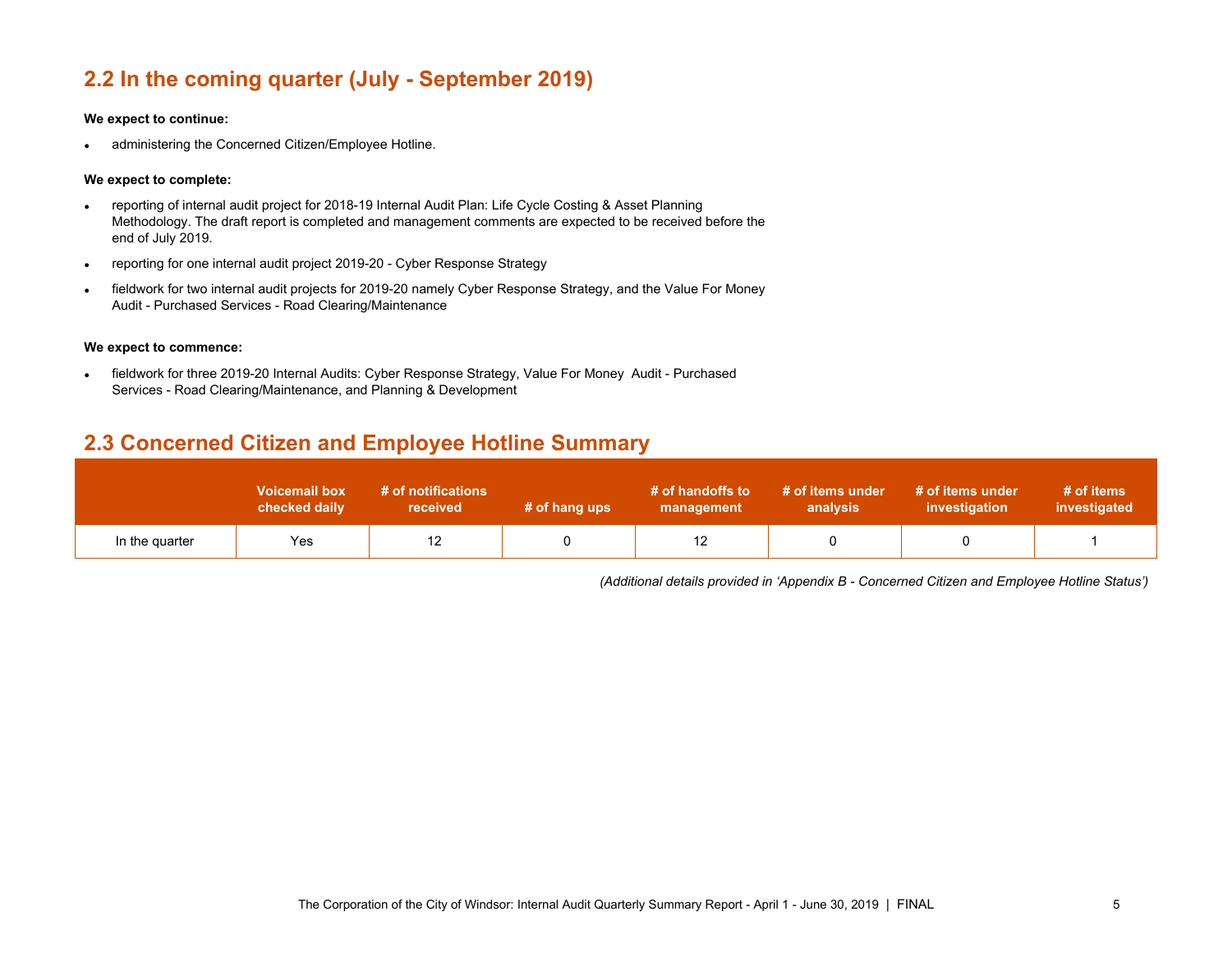## <span id="page-6-0"></span>**2.4 Internal Audit Summary**

#### **2.4.1 CHC - Asset Management Housing Portfolio**

| <b>Scope and Objectives</b>                                                                                                                                                                                                                                                                                                                   |                                    |                                                   | <b>Report Classification</b>       |                                    |                                                           |
|-----------------------------------------------------------------------------------------------------------------------------------------------------------------------------------------------------------------------------------------------------------------------------------------------------------------------------------------------|------------------------------------|---------------------------------------------------|------------------------------------|------------------------------------|-----------------------------------------------------------|
| For the scope period January 1, 2018 to September 30, 2018 and for assets in service considered<br>when developing the planning for the 2018 annual capital plans and reporting during 2018, Internal<br>Audit evaluated the processes and controls management had designed and placed into operations to<br>attain the following objectives: |                                    | <b>Limited</b><br>Scope for<br><b>Improvement</b> | <b>No Major</b><br><b>Concerns</b> | <b>Cause for</b><br><b>Concern</b> | <b>Considerable</b><br><b>Cause for</b><br><b>Concern</b> |
| CHC has set an asset management strategy that incorporates the provincial/federal<br>strategies/requirements and municipal service agreements or other housing initiatives (e.g.<br>regeneration plan).                                                                                                                                       | Control<br>Design<br>Assessment    |                                                   |                                    |                                    |                                                           |
| CHC has established procedures to support long term capital needs/plans align with the asset<br>management strategy or regeneration plan.                                                                                                                                                                                                     |                                    |                                                   |                                    |                                    |                                                           |
| CHC has established metrics including FCI targets for strategic objectives related to asset<br>management and timely and relevant reporting to stakeholders.                                                                                                                                                                                  |                                    |                                                   |                                    |                                    |                                                           |
| CHC has established procedures to support necessary asset data that is captured within the<br>Asset Planner Software and procedures to update and reconcile this data in a timely manner.                                                                                                                                                     | Control<br>Operating               |                                                   |                                    |                                    |                                                           |
| CHC has established a work-flow for regular update and review of asset details and lifecycle<br>costing assumptions (e.g. updates or changes to portfolio).                                                                                                                                                                                   | <b>Effectiveness</b><br>Assessment |                                                   |                                    |                                    |                                                           |
| CHC has established protocols to facilitate consistency in how asset management methodology<br>is applied across various portfolios.                                                                                                                                                                                                          |                                    |                                                   |                                    |                                    |                                                           |

#### **Summary of Findings:** We noted a total of two findings and three considerations for improvement.

| Topic                                                                                                                                 | <b>Rating</b>   | <b>Management Action</b>                                                                                                                                    | <b>Action Owner</b>                              | <b>Due</b><br><b>Date</b> |
|---------------------------------------------------------------------------------------------------------------------------------------|-----------------|-------------------------------------------------------------------------------------------------------------------------------------------------------------|--------------------------------------------------|---------------------------|
| Develop Strategic Asset Management Plan (SAMP)<br>and establish clear accountability for achieving AM<br>goals (design effectiveness) | <b>Moderate</b> | Present phase 2 regeneration plan prior to assigning accountabilities<br>for SAMP goals and objectives                                                      | Chief Development<br>and Regeneration<br>Officer | Q4<br>2020                |
| Document procedures regarding steps involved in<br>adopting/revising an organization wide FCI (design<br>effectiveness)               | Low             | Update LTAM Policy with approved FCI target and outline requirements<br>for review/ approval when changes are required to FCI into a<br>procedure/quideline | Director of Asset<br>Management                  | Q1<br>2020                |

 *(Additional details provided in 'Appendix C - Asset Management Housing Portfolio Internal Audit Report')*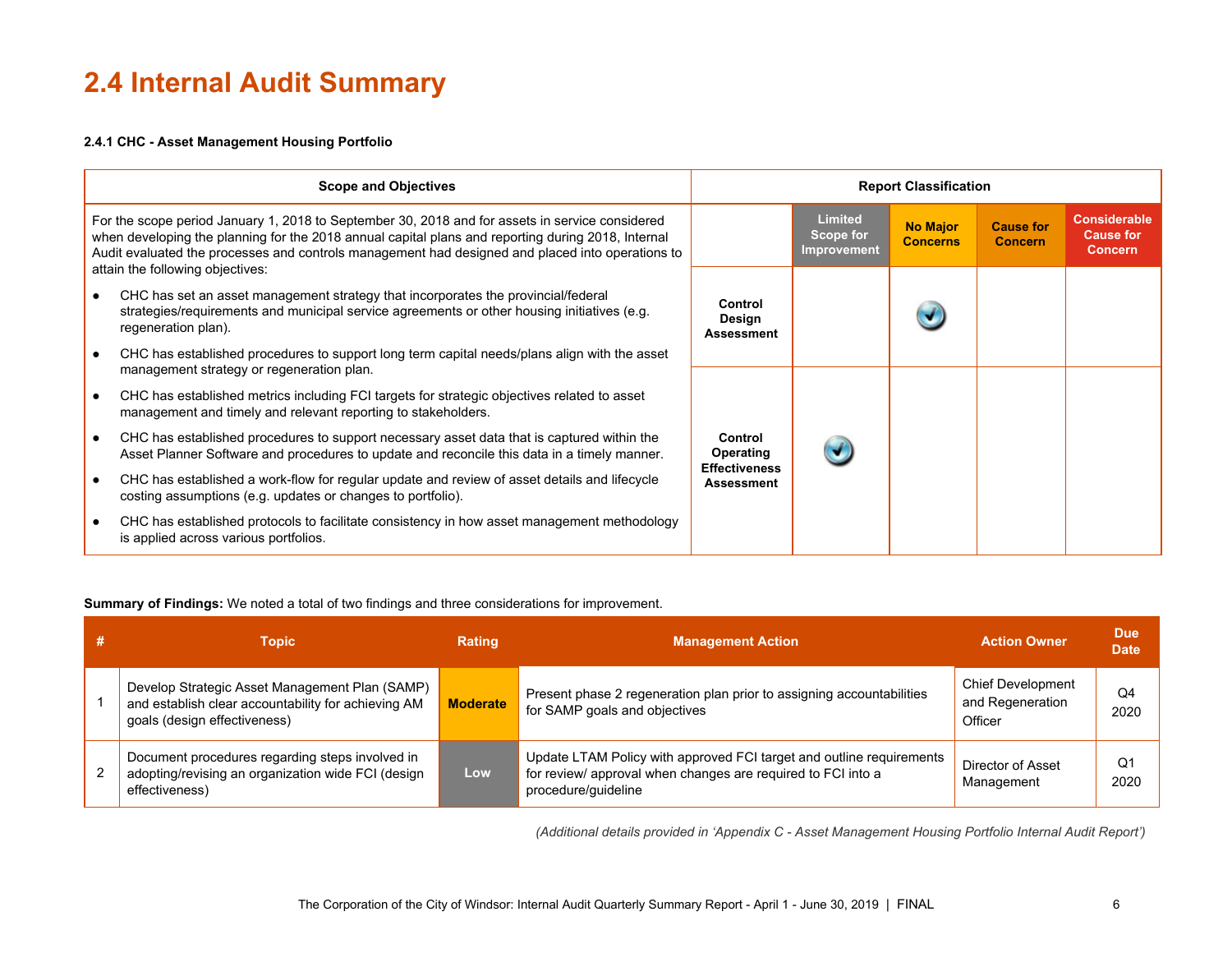#### **2.4.2 Hotline Investigation - NTS-002-NOV-2018**

| <b>Allegation Information</b>                                                                                                                                                                | <b>Results</b>                                                                                                                                                                                                                                                               |
|----------------------------------------------------------------------------------------------------------------------------------------------------------------------------------------------|------------------------------------------------------------------------------------------------------------------------------------------------------------------------------------------------------------------------------------------------------------------------------|
| A complaint received via the Concerned Citizen & Employee Hotline Protocol (CCEHP)<br>lead to an investigation of the following four allegations:                                            | Allegation #1: We detected no evidence to support the allegation that participants in the<br>procurement process intentionally circumvented a control to direct work to a specific                                                                                           |
| Allegation #1: The form/content/scope of solicitation documents such as RFT,<br>RFP, Bid Requests from initial development are drafted in a way to direct the work<br>to specific parties.   | bidder for the alleged tenders. Internal Auditors suggest one recommendation to improve<br>transparency when the scope of a project is changed.                                                                                                                              |
| Allegation #2: Specific project allegations where supply of material to contractors<br>by the City was provided for free to selected contractors who then:                                   | Allegation #2: We detected no evidence to support that contractors are accessing the<br>materials without implied authorization, or charging the material back to the City. In<br>addition, the Inventory Audit completed by Internal Auditors in 2017 provided comfort over |
| Used it on jobs for which the supply was not intended for, and/or<br>$\circ$                                                                                                                 | the physical security over inventory. However, in our follow up procedures, we could not<br>conclude whether inventory in excess was provided due to absence of tracking<br>information for the alleged materials.                                                           |
| Charge the materials back to the City.<br>$\circ$                                                                                                                                            |                                                                                                                                                                                                                                                                              |
| Allegation #3: Some contractors (general and subcontractors) are not bonded<br>and/or general contractors are using subcontractor bonding when they have none.                               | Allegation #3: We detected no evidence to support that general contractors are not<br>bonded and/or general contractors are using subcontractor bonding for the alleged                                                                                                      |
| Allegation #4: A contract was awarded to a contractor due to a personal<br>relationship between the contractor's subcontractor and the Manager of the<br>department which issued the tender. | tenders.<br>Allegation #4: We detected no evidence to support that contract was awarded to a<br>contractor due to a personal relationship between the contractor's subcontractor and the                                                                                     |
| The fourth allegation was not made in the original written submission but disclosed<br>during the in-person discussion between the complainant and the Acting Chief Internal<br>Auditor.     | Manager of the department which issued the tender for the alleged tender; however, we<br>relied upon City control structures which cannot prohibit or guarantee detection of the<br>existence of such a relationship.                                                        |

#### **Investigation Approach**

For each allegation we developed investigative procedures and tests to ascertain (1) management's controls to mitigate the occurrence of the alleged incident and (2) specifically identified instances as alleged by the complainant.

#### **Summary of Findings:** We noted a total of two findings:

| Topic                                                                                                                                                    | <b>Management Action</b>                                                                                                                                                                                                           | <b>Action Owner</b>                             | Due Date |
|----------------------------------------------------------------------------------------------------------------------------------------------------------|------------------------------------------------------------------------------------------------------------------------------------------------------------------------------------------------------------------------------------|-------------------------------------------------|----------|
| Establish an acknowledgement procedure to<br>document whether changes to scope prior to<br>issuing addendum were reviewed by a qualified<br>professional | Management will create an informal process, which documents that a qualified<br>professional reviewed the change in scope prior to the issuance of the addendum,<br>when applicable, excluding all consultant-initiated addendums. | Purchasing<br>Manager                           | Q4 2019  |
| Enhance controls over authorization, recording and<br>release of materials to contractors                                                                | Management has implemented a contractor acknowledgement sheet and will log<br>inventory movements and evidence that reconciliations are performed and<br>reviewed.                                                                 | Senior Manager of<br><b>Traffic Operations:</b> | Q4 2019  |

(Additional details provided in 'Appendix D - Hotline Investigation - NTS-002-NOV-2018')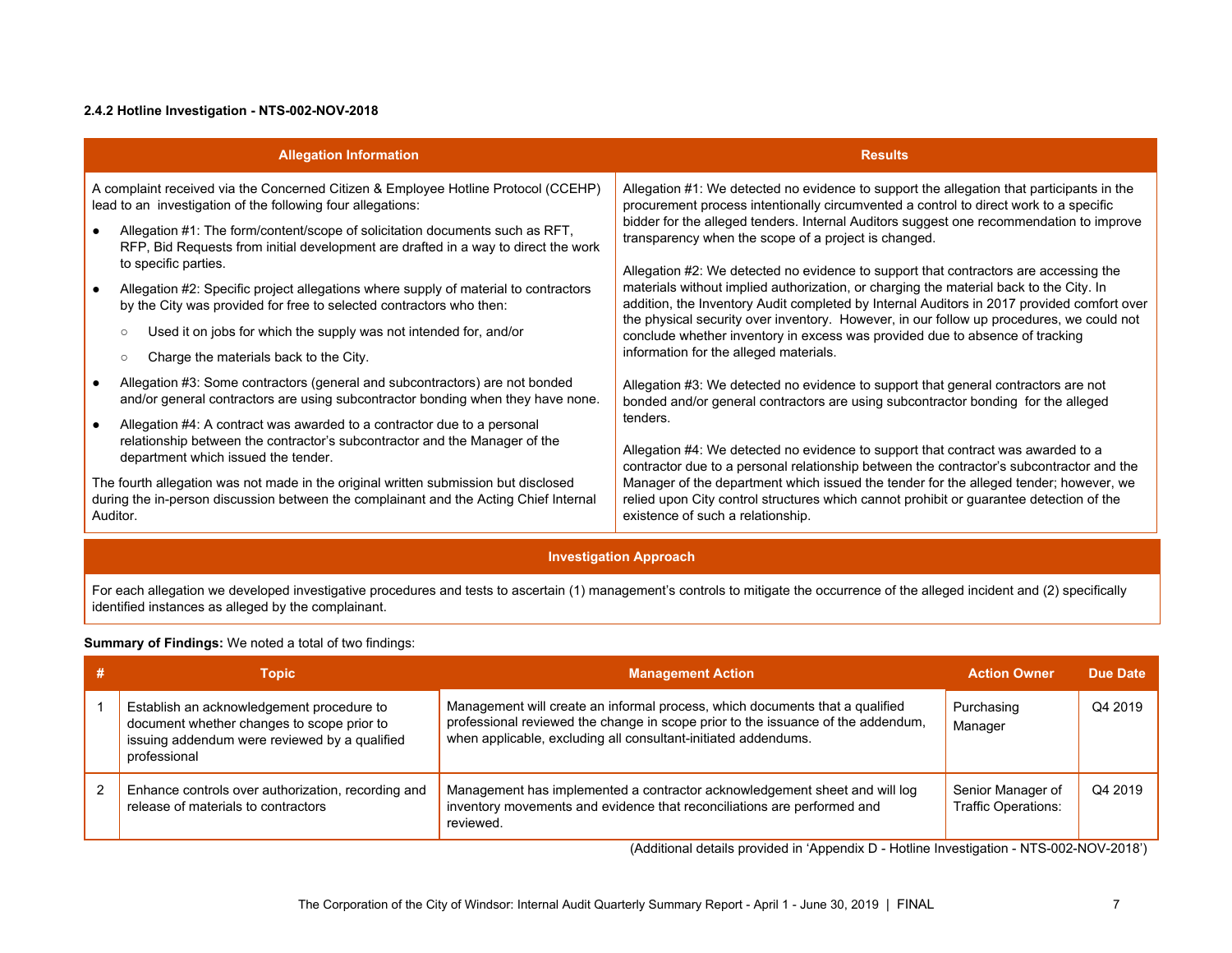# Appendix A - Unallocated Effort

|                                                                                                                                                                                                                    | <b>Unallocated Effort</b> |                         |                                                                                                                                                                                                                                                                   |  |  |  |  |
|--------------------------------------------------------------------------------------------------------------------------------------------------------------------------------------------------------------------|---------------------------|-------------------------|-------------------------------------------------------------------------------------------------------------------------------------------------------------------------------------------------------------------------------------------------------------------|--|--|--|--|
| <b>Activity</b>                                                                                                                                                                                                    | <b>Requested</b><br>by    | 2018-19<br>effort hours | <b>Result</b>                                                                                                                                                                                                                                                     |  |  |  |  |
| An allegation was lodged on March 13, 2018<br>through the Concerned Citizen and Employee<br>Hotline regarding transparency and conduct<br>related to the tendering process and resulting<br>awarding of contracts. | Complainant               | $51.1*$                 | Reporting issued in accordance with protocols and was presented to the Council on<br>Aug 27, 2018 Council Meeting. The Hotline Complaint Investigation Report was<br>presented as part of the Internal Audit Quarterly Summary Report.                            |  |  |  |  |
| PwC performed an on site action plan<br>validation exercise to close the finding that was                                                                                                                          | Management                | 7.5                     | Internal Audit reviewed the following evidence of samples of High Dollar EFT<br>payments processed from Nov 1, 2018 to Feb 11, 2019 provided by the management:                                                                                                   |  |  |  |  |
| raised during the Memorandum - EFT Review<br>in 2013. This finding was regarding manual<br>approval of high-dollar payments.                                                                                       |                           |                         | High Dollar AP Trial Payment register with City Treasurer/Deputy Treasurer<br>$\bullet$<br>approval (date and time)                                                                                                                                               |  |  |  |  |
|                                                                                                                                                                                                                    |                           |                         | Supporting invoices<br>$\bullet$                                                                                                                                                                                                                                  |  |  |  |  |
|                                                                                                                                                                                                                    |                           |                         | Accounts Payable voucher form with AP approval (date and time)<br>$\bullet$                                                                                                                                                                                       |  |  |  |  |
|                                                                                                                                                                                                                    |                           |                         | AP signing authorities document<br>$\bullet$                                                                                                                                                                                                                      |  |  |  |  |
|                                                                                                                                                                                                                    |                           |                         | Bank Statement capturing date, time and amount disbursed to the relevant<br>$\bullet$<br>vendor                                                                                                                                                                   |  |  |  |  |
|                                                                                                                                                                                                                    |                           |                         | IA noted that valid manual approval of the Treasurer/Deputy Treasurer was timely<br>provided along with the requisite supporting documents post which the payments<br>were processed from the City bank account by finance manager for release to the<br>vendors. |  |  |  |  |
| *Total                                                                                                                                                                                                             |                           | 58.6                    |                                                                                                                                                                                                                                                                   |  |  |  |  |

\* The above complaint pertains to the period 2017-18 audit period, therefore 40.5 unallocated hours were used from the IA plan 17-18 budget and 51.1 hours were used from the 18-19 IA plan.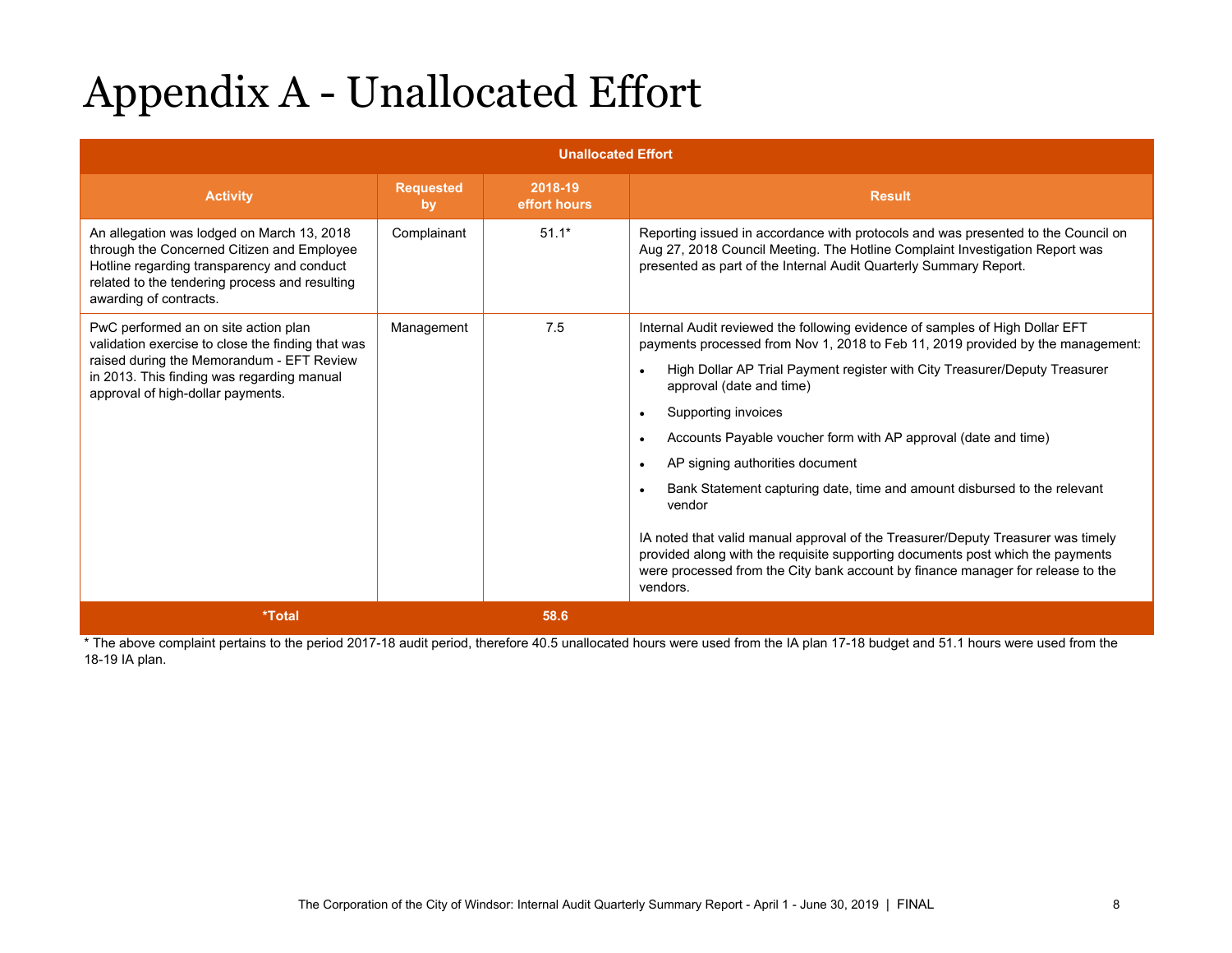## <span id="page-9-0"></span>Appendix B - Concerned Citizen and Employee Hotline Status

| <b>Inbound notices</b> |                                       |                                |               |                                |                              |                                   |                            |
|------------------------|---------------------------------------|--------------------------------|---------------|--------------------------------|------------------------------|-----------------------------------|----------------------------|
|                        | <b>Voicemail box</b><br>checked daily | # of notifications<br>received | # of hang ups | # of handoffs to<br>management | # of items under<br>analysis | # of items under<br>investigation | # of items<br>investigated |
| In the Qtr             | Yes                                   | 12                             |               | 12                             |                              |                                   |                            |
| <b>YTD</b>             | Yes                                   | 38                             |               | 30                             |                              |                                   |                            |

<span id="page-9-1"></span>

| <b>Item under investigation</b> |                           |                |  |  |  |  |
|---------------------------------|---------------------------|----------------|--|--|--|--|
| <b>Description of item</b>      | <b>Activities to date</b> | <b>Results</b> |  |  |  |  |
| None                            |                           |                |  |  |  |  |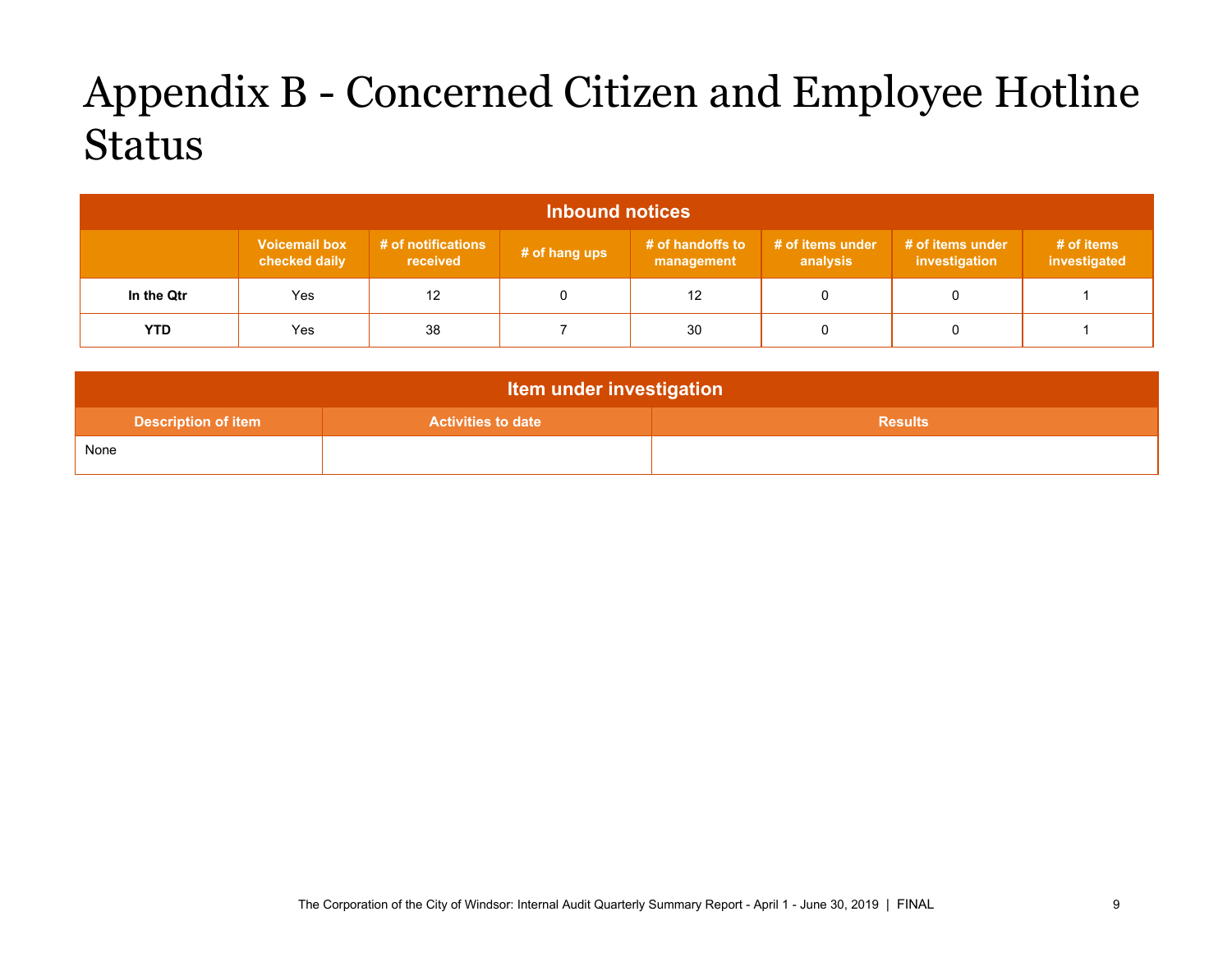# Appendix C - CHC Asset Management Housing Portfolio Internal Audit Report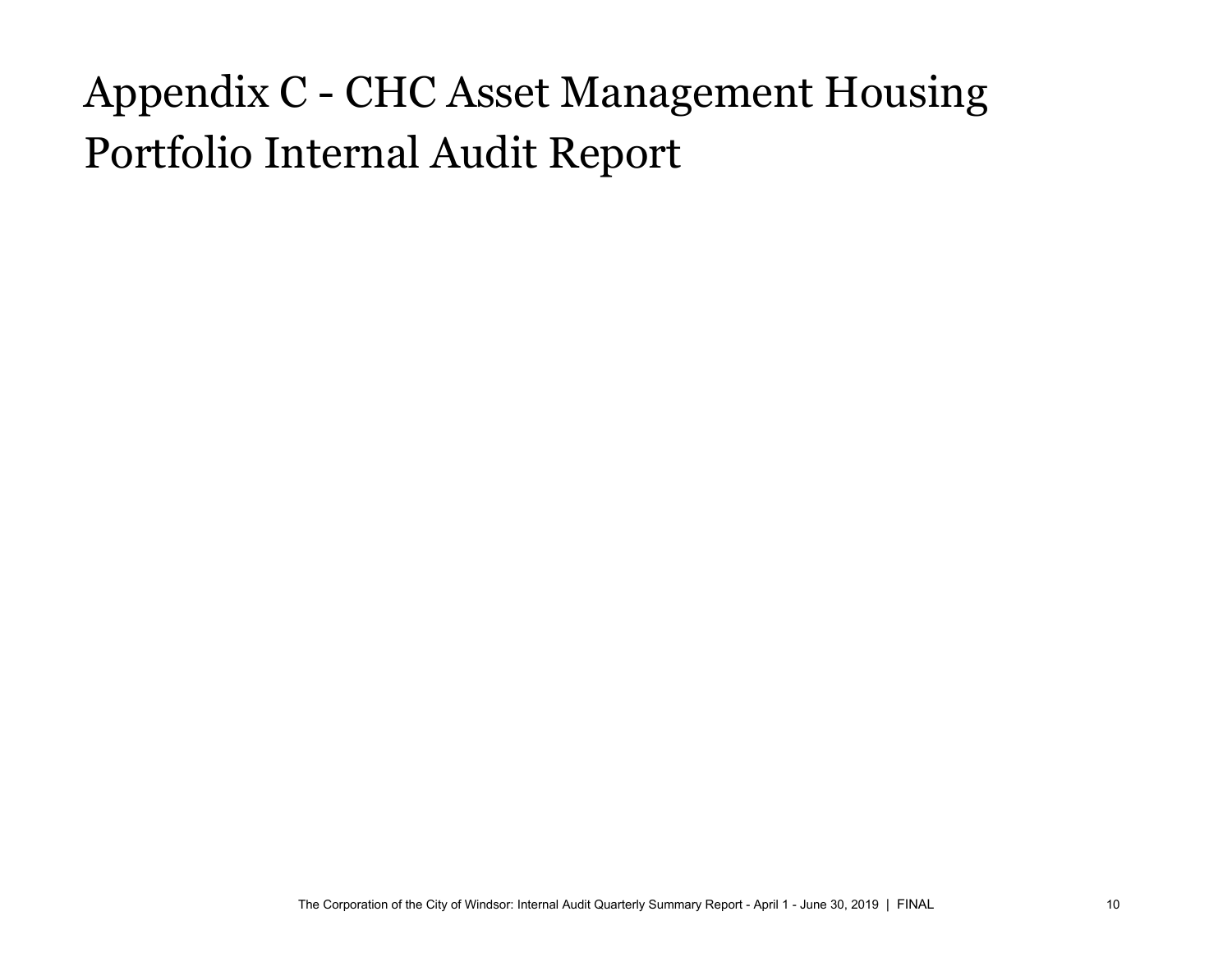# *The Corporation of the City of Windsor -* CHC - Asset Management Housing Portfolio

*FINAL Internal Audit Report*

*June 19, 2019*

#### **Distribution List**

#### **For action**

Jelena Payne, Commissioner Community Development and Health Jim Steele, Chief Executive Officer Kirk Whittal, Chief Operating Officer Hans Kogel, Chief Development & Regeneration Officer

#### **For information**

Onorio Colucci, Chief Administrative Officer Joe Mancina, Chief Financial Officer and City Treasurer Marco Aquino, Executive Initiatives Coordinator

#### **Limitations & Responsibilities**

This Report was developed in accordance with our engagement letter dated June 2016 and is subject to the terms and conditions included therein. Our work was limited to the specific procedures and analysis described herein and was based only on the information made available at the time we prepared the report. Accordingly, changes in circumstances after the date of this Report could affect the findings outlined herein. We are providing no opinion, attestation or other form of assurance with respect to our work and we did not verify or audit any information provided to us. This information has been prepared solely for the use and benefit of and pursuant to a client relationship exclusively with the Corporation of the City of Windsor. PwC disclaims any responsibility to others based on its use and accordingly this information may not be relied upon by anyone other than the Corporation of the City of Windsor.

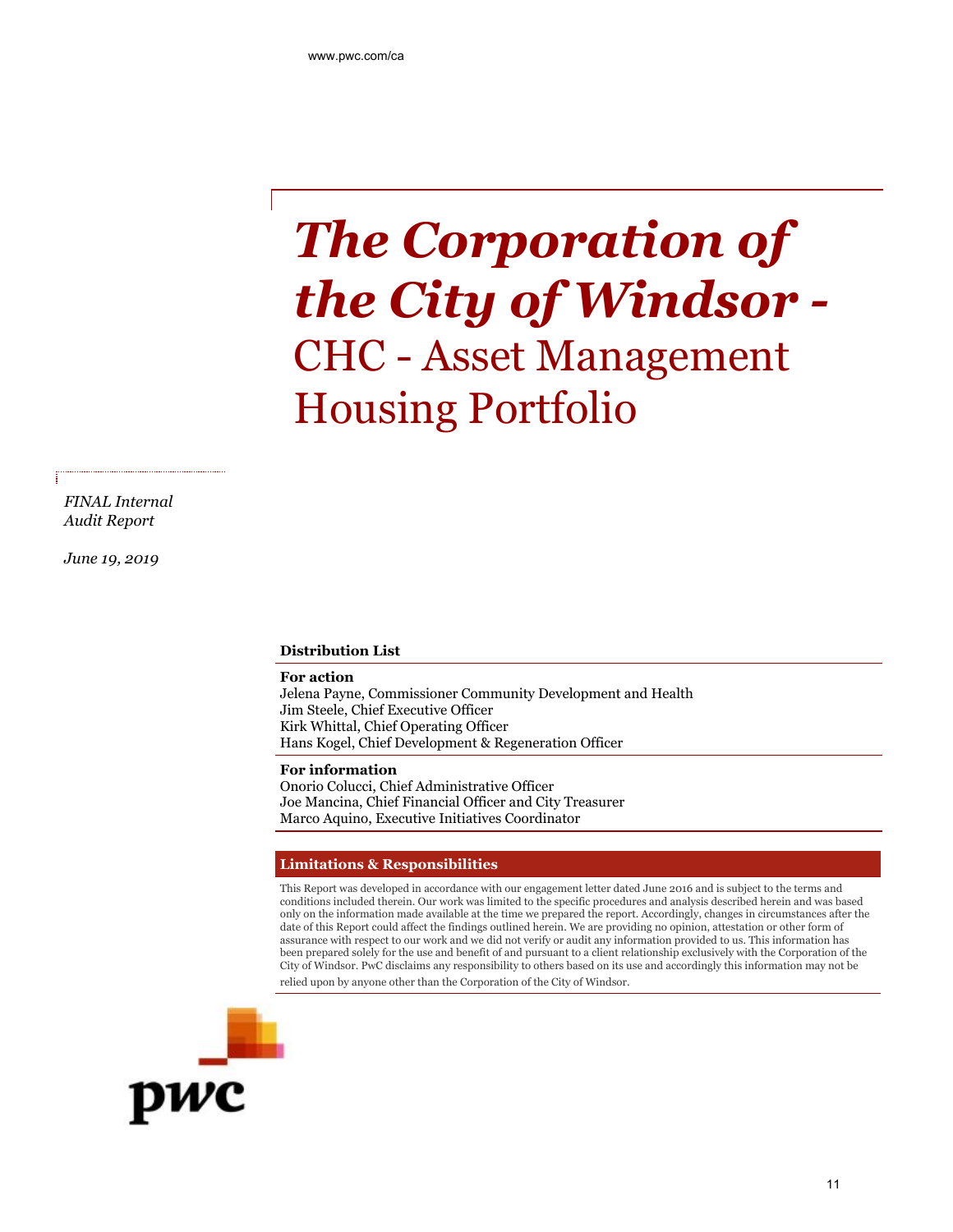## *Table of contents*

| <b>Internal audit context</b>                                  | $\mathbf{2}$            |
|----------------------------------------------------------------|-------------------------|
| <b>Background</b> information                                  | $\mathbf{2}$            |
| Scope                                                          | 3                       |
| Internal audit objectives                                      | 3                       |
| Specific scope exclusions                                      | 3                       |
| <b>Summary of Internal Audit results</b>                       | $\overline{\mathbf{4}}$ |
| Report classification                                          | $\overline{4}$          |
| Summary of positive themes                                     | 5                       |
| Summary of findings                                            | $\overline{7}$          |
| Summary of significant findings                                | $\overline{7}$          |
| Management comments                                            | 7                       |
| <b>Detailed observations</b>                                   | 8                       |
| <b>Considerations for improvement</b>                          | 10                      |
| Appendix A: Basis of findings rating and report classification | 12                      |
| <b>Appendix B: Limitations and responsibilities</b>            | 14                      |
|                                                                |                         |

© 2019 PricewaterhouseCoopers LLP, an Ontario limited liability partnership. All rights reserved.

PwC refers to the Canadian member firm, and may sometimes refer to the PwC network. Each member firm is a separate legal entity. Please see www.pwc.com/structure for further details.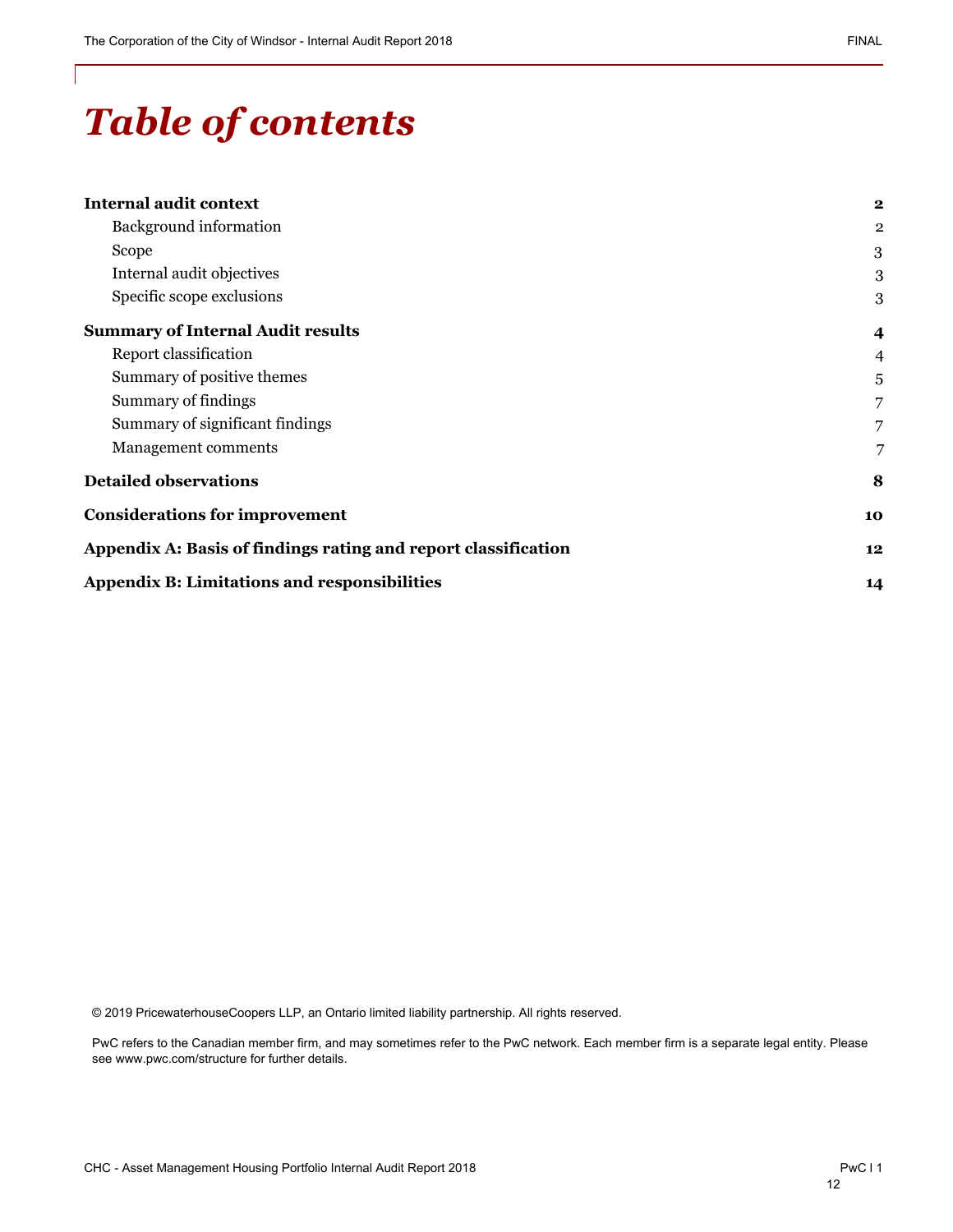## *Internal audit context*

## *Background information*

The Windsor Essex Community Housing Corporation (CHC) - Asset Management Housing Portfolio Review is part of the risk-based 2018-2019 City of Windsor Internal Audit Risk Assessment and Plan approved by the Executive Committee of Council on June 4, 2018. Internal Audit had been tasked to perform a review of the controls over the CHC's Asset Management Strategic Planning and Reporting & Asset Lifecycle Costing to provide further insights into the process.

CHC is an independent local housing corporation, with a Board of Directors (Board) appointed by the City of Windsor (City) and includes City and County of Essex (County) Councillor representation, members at large from the local community and tenant representatives.

The City has a dual role with respect to the social housing portfolio and the delivery of social housing programs. The City is the designated Service Manager and is required to administer, deliver and in some cases fund housing programs in the City and County. In addition, the City is the sole shareholder of CHC.

The City of Windsor, as designated Service Manager, and through the Housing Services department is responsible for the administration and funding of Social Housing Programs in the City and County as prescribed by the Housing Services Act, 2011 and provincial rules and regulations. CHC maintains three housing portfolios including Non-Profit Seniors (NPS), Non-Profit Family (NPF), and Public Housing (PH) portfolios and each of these portfolios can have different combination of funding sources.

In 2013, CHC submitted a letter to the City to provide an overview of the state of asset management at CHC and documented initiatives CHC planned to undertake. One of the major accomplishments was the realignment of roles by adding a role of Chief Development and Regeneration Officer (CDRO).

The CEO and the Board are responsible for the oversight and strategic direction of CHC. The Executive Management Team (EMT) develops, reviews and seeks approval from the Board for the capital budget of CHC, and is also responsible for making financial and asset planning decisions on the strategic management of assets. The Director of Asset Management (DAM) reports to the EMT and the Board on asset management.

In June 2017, an Asset Management report was issued to the CHC board of directors about the Facility Condition Assessment (FCA) methodology, stated that the projected total needs are in excess of \$141 million over a period of 10 years. Also the rationale for CHC's selection of its targeted Facility Condition Index (FCI) is described in this report and how the 10% FCI target was determined to evaluate the performance/outcomes of the regeneration report and asset planning/management processes. The following figures are extracted from the 2017 report with comparative 2019 estimates provided by management:

| Metric                                                                      | 2017                                                 | 2019            |
|-----------------------------------------------------------------------------|------------------------------------------------------|-----------------|
| <b>Total Current Annual Capital Funding</b><br>(as per the approved budget) | $$3.5$ million                                       | \$3.6 million   |
| Expected Annual Capital Needs based on 10%<br><b>FCI</b>                    | $$14.2$ million                                      | $$17.3$ million |
| <b>Total Net Annual Capital Funding</b><br>Surplus/Deficit                  | $$14.2$ million- $$3.5$ million =<br>\$10.7 million. | $$13.7$ million |

The following is the break down of the annual potential unfunded capital (capital deficit) on the basis of 60% funding by City and 40% of public housing funding from the County of Essex: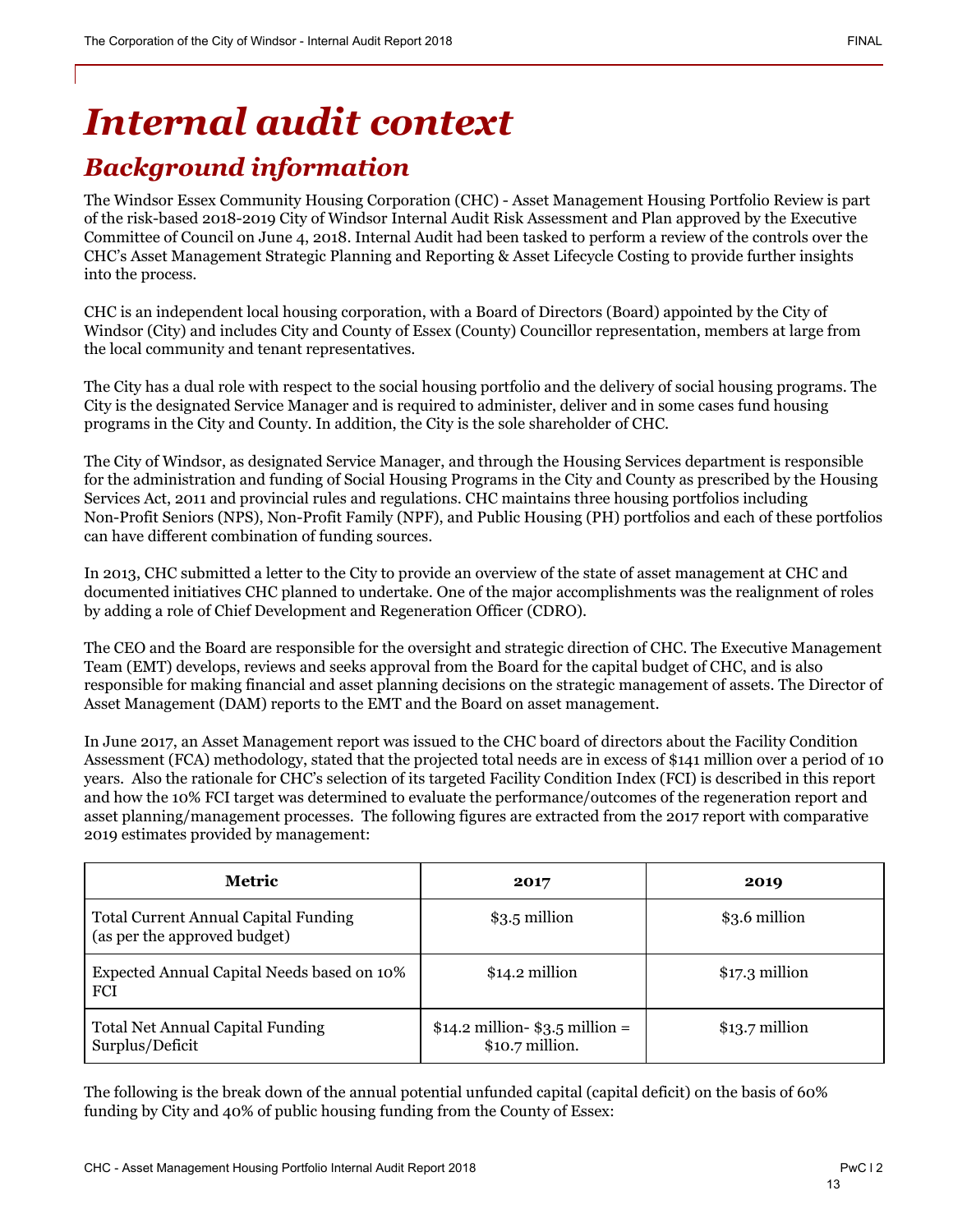| <b>Portion attributed to</b><br><b>City of Windsor</b> | 2017                                                                | 2019                                                                  |
|--------------------------------------------------------|---------------------------------------------------------------------|-----------------------------------------------------------------------|
| Unfunded capital deficit                               | $$10.7 * 60\% = $6.4$ million<br>(approximately)                    | $$13.7 * 60\% = $8.2$ million<br>(approximately)                      |
| Current capital funding                                | $$3.5 - $0.4 NPS = $3.1 * 60\% =$<br>\$1.86 million (approximately) | $$3.6 - $0.5$ NPS = \$3.1 $*$ 60% =<br>\$1.86 million (approximately) |

The above capital budget of CHC (\$3.1 million for PH+NPF) is currently funded from the City's Operating Budget. With operating funds the City does not prioritize specific projects. CHC receives a lump-sum budget and prioritizes projects based on its capital needs. CHC has also come forth more recently to seek additional funding in the City's annual Capital Budget. While City Council has approved and allocated some capital funding for this purpose within the 7 year Capital Budget Plan, the funding levels still remain well below the desired funding levels of CHC given the City's finite financial resources and the significant and competing capital budget demands placed on the City. The Phase 2 regeneration plan that will be presented to the Council will outline the timelines and priorities before significant investments are considered.

An external consultant was retained by CHC in 2017 to complete a regeneration study to achieve the following objectives:

- Determine CHC's asset needs over the next 5, 10, and 15 year periods and determine how these needs can be most appropriately satisfied;
- Achieve long term sustainability of CHC
- Determine the best and most appropriate way to utilize equity and any available capital; and
- Position CHC to be able to make a business case for its regeneration needs.

The regeneration study, also covered the portfolio rating and assessment that evaluated every property in the CHC portfolio and sorted them into five broad asset classifications based on each property's current performance and appropriate go-forward strategy.

CHC has deployed an online asset management and database tool known as Asset Planner that holds the inventory of all CHC capital assets and their specific building components, to forecast the repair and replacement needs of each asset category in the Asset Planner Software.

## *Scope*

The scope of this internal audit included an assessment of the controls in effect for the period January 1, 2018 to September 30, 2018 and for assets in service considered when developing the planning for the 2018 annual capital plans and reporting during 2018.

## *Internal audit objectives*

Overall purpose of this internal audit project was to provide a current state assessment of the design effectiveness of controls management has implemented to achieve the following objectives related to CHC Asset Management Housing Portfolio:

#### **1. Asset Management Strategic Planning and Reporting**

- a. CHC has set an asset management strategy that incorporates the provincial/federal strategies/requirements and municipal service agreements or other housing initiatives (e.g. regeneration plan).
- b. CHC has established procedures to support long term capital needs/plans align with the asset management strategy or regeneration plan.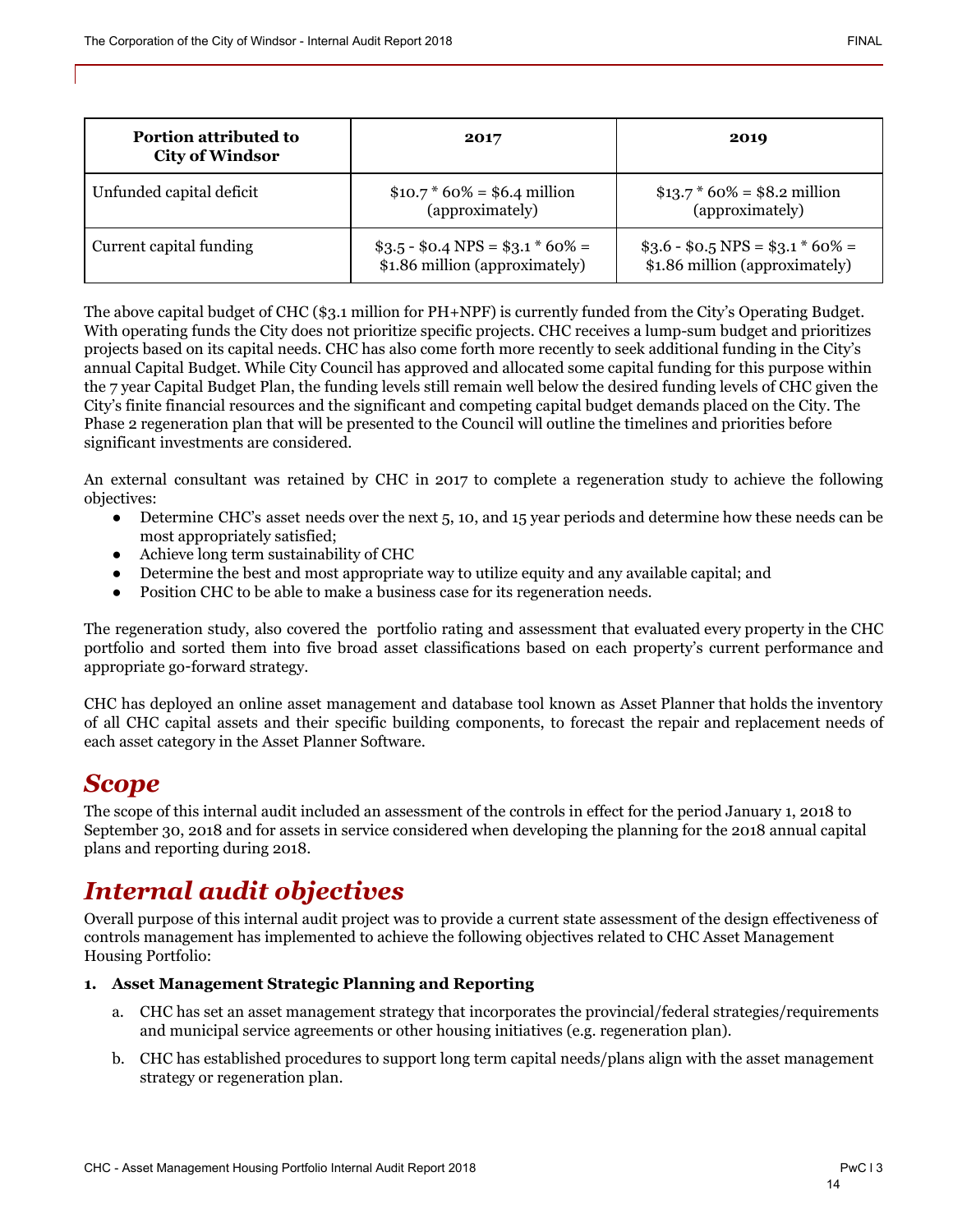c. CHC has established metrics including FCI targets for strategic objectives related to asset management and timely and relevant reporting to stakeholders.

#### **2. Asset Lifecycle Costing**

- a. CHC has established procedures to support necessary asset data that is captured within the Asset Planner Software and procedures to update and reconcile this data in a timely manner.
- b. CHC has established a work-flow for regular update and review of asset details and lifecycle costing assumptions (e.g. updates or changes to portfolio).
- c. CHC has established protocols to facilitate consistency in how asset management methodology is applied across various portfolios.

## *Specific scope exclusions*

Given the nature of the work, risk considerations and budgeted effort, the following elements are explicitly excluded from the scope of this specific internal audit:

- The design, implementation and operation of the Information and Technology (IT) environment and IT general controls, end user computing controls, IT application controls, data integrity of reports used in IT dependent manual controls.
- Detailed transactional processes such as: Procurement/Spending controls, reporting to the City or budget approval by the City, debt/capital structure and funding or grant revenue or debt/other sources of revenue.

## *Summary of Internal Audit results*

## *Report classification*

During the course of the internal audit, specific controls were identified which generally address the control objectives of the internal audit; however, there are some controls which may be improved around documenting procedures regarding steps involved in adopting/revising an organization wide FCI. In addition, the asset management procedures and framework for lifecycle costing exist but strategic direction and mechanisms to measure and report against strategic goals/objectives in regular and repeatable manner are not developed in a Strategic Asset Management Plan (SAMP).

Quarterly meetings between CHC and the Service Manager are scheduled to discuss updates on operational activities. Regular Board meetings are held where the Board is updated on matters including capital expenditure, metrics including projected needs and unfunded liability, as well as other funding options.

A regeneration study was conducted by external consultants on behalf of CHC and subsequently a report including recommendations was submitted to CHC in August 2017. This report was initially reviewed by the EMT, the Board and the Service Manager. The Phase I recommendations provided a framework for CHC to pursue further regeneration activities. CHC has prepared an action plan to incorporate recommendations from Phase 1 which are used to guide the preparation of the Phase 2 regeneration report. The Phase 2 report will identify the detailed regeneration plan, related costs/revenue and detailed timing. The Phase 1 recommendations will be implemented once Phase 2 plan is approved. The Phase 2 Regeneration Report will be delivered to the Service Manager for review and subsequently to council for approval. The Phase 2 recommendations will build on the Phase 1 recommendations, and will be implemented subject to City Council approval, funding etc.

CHC has strategically established baseline FCI of 10%. This decision was based on considerations such as (1) the recommendation of external consultant that conducted the FCA's, and (2) CHC analysis and review as well as (3) discussion of options and final approval at the Board level. In addition, FCI was also determined by reviewing industry practices and benchmarking against private real-estate developers, non-profit developers and other non-profit housing providers. FCAs are conducted at least every seven to ten years.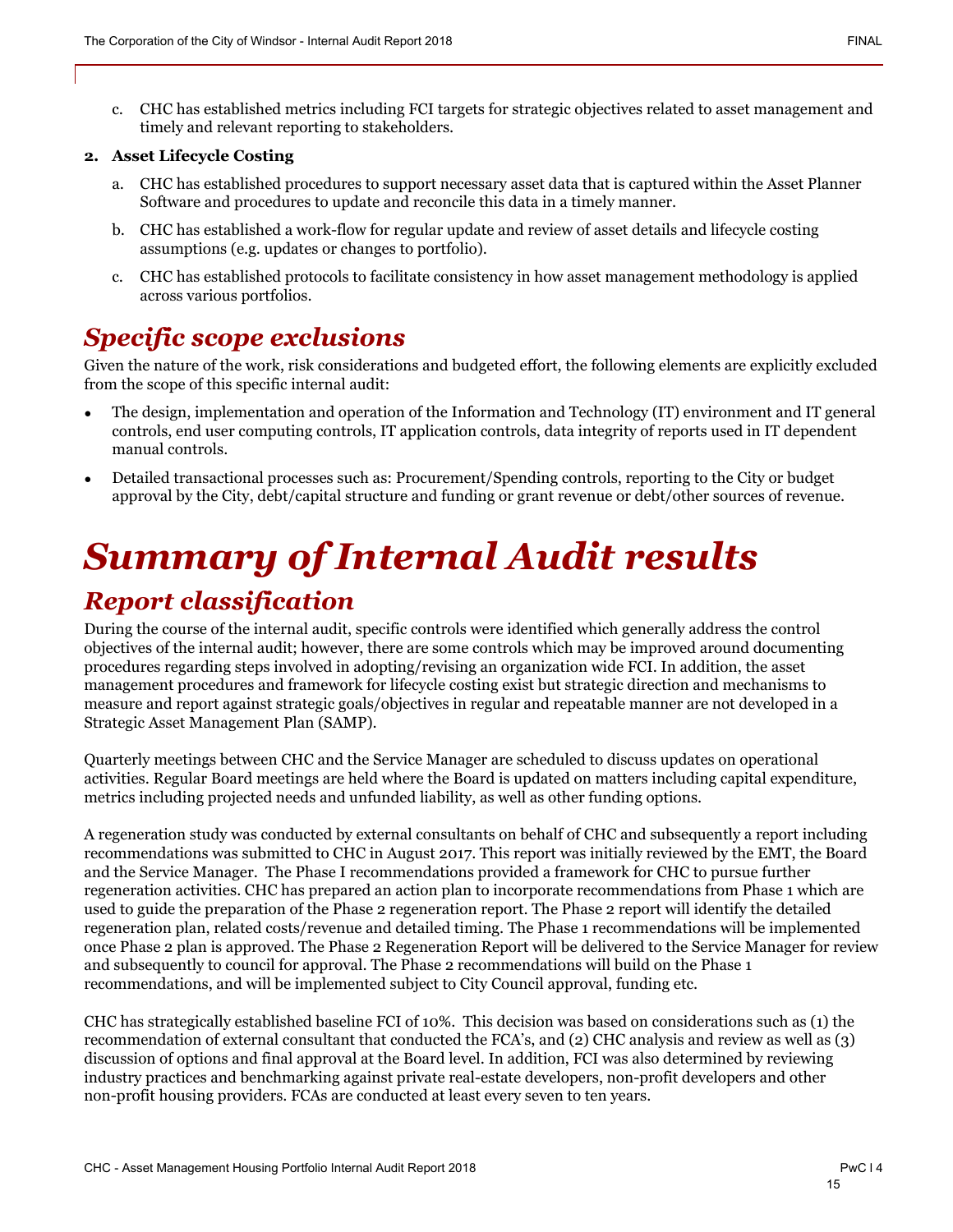CHC should establish procedures to define the basis for determining the organization's FCI target such as key considerations and minimum expectations when analysing and recommending FCI targets. Further, appropriate accountabilities for the review and approval should be defined. CHC should also perform sensitivity analysis using data from the Asset Planner Software to simulate or project condition ratings against forward looking expectations or level of service goals.

CHC has updated its Capital Plan for 2018 based on the assets identified for lifecycle updates through Asset Planner Software reports, and the FCI ratings identified considering its Long Term Asset Management Policy. CHC engages in capital planning annually by identifying the capital needs according to the following criteria:

- degree of urgency by building component
- availability of funding
- empirical data from Operations Department
- empirical data from Project Managers
- support the creation and execution of the SAMP

CHC has deployed an online asset management and database tool known as Asset Planner that holds the inventory of all CHC capital assets and their specific building components, to forecast the repair and replacement needs of each asset category in the Asset Planner Software.. The Asset Planner Software is able to track and log updates/changes made to asset details within the program. In addition, staff that have access to the Asset Planner Software are restricted from adding/deleting assets from the Asset Planner Software. Further, such staff do not have access to the Yardi system (property management software) which demonstrates appropriate segregation of duties.

Standard repeat intervals are built into the Asset Planner Software for replacement of assets/materials. "Appendix I" to the Asset Planner Software manual "Element Life Values and Standard Costs" includes list of replacement cycle which has not been updated to reflect results from the most recent FCA's. CHC should update the list within suitable time frame subsequent to receiving the FCA reports. In addition, the list should be reviewed and approved by the EMT. To facilitate effective reporting and oversight of asset performance and to enhance communication with the Service Manager, a summary of reports available from the Asset Planner Software should be shared.

Based on the controls identified and assessed, we have determined that there is reasonable evidence to indicate that:

|                                                                                     | <b>No or limited</b><br>scope<br><i>improvement</i> | No major<br>concerns<br>noted | <b>Cause for</b><br>concern | <b>Cause for</b><br>considerable<br>concern |
|-------------------------------------------------------------------------------------|-----------------------------------------------------|-------------------------------|-----------------------------|---------------------------------------------|
| For the objectives related to Asset Management Strategic Planning and Reporting     |                                                     |                               |                             |                                             |
| Controls over the process are designed in such a<br>manner that there are:          |                                                     |                               |                             |                                             |
| Sample tests indicated that process controls were<br>operating such that there are: |                                                     |                               |                             |                                             |
| For the objectives related to Asset Lifecycle Costing                               |                                                     |                               |                             |                                             |
| Controls over the process are designed in such a<br>manner that there are:          |                                                     |                               |                             |                                             |
| Sample tests indicated that process controls were<br>operating such that there are: |                                                     |                               |                             |                                             |

Management has provided comprehensive action plans, which we believe will address the deficiencies noted**.**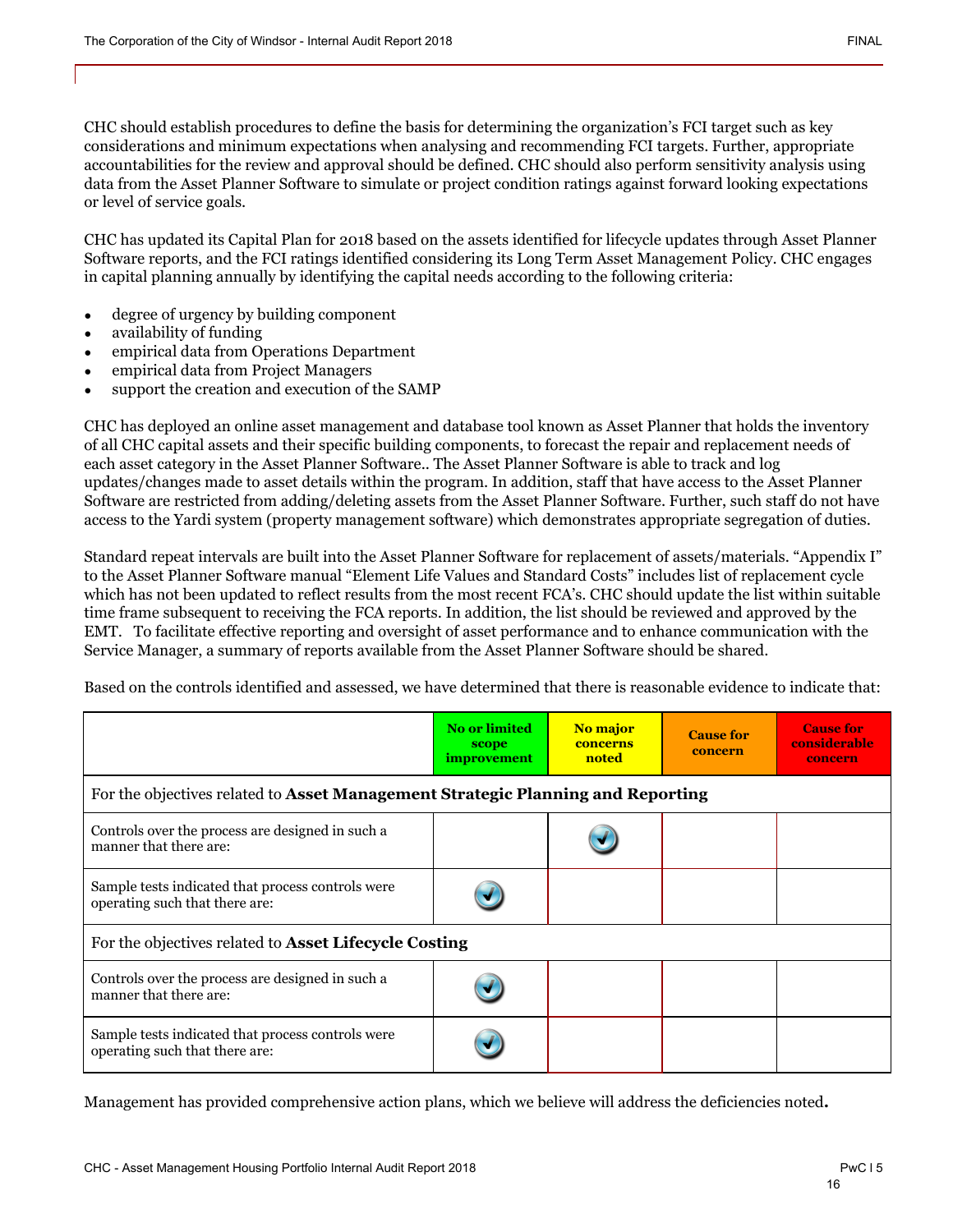## *Summary of positive themes*

Based on the discussion with CHC and documentation reviewed to date and conducted by Internal Audit, the following positive themes were noted:

#### **1. Strategy Development**

- a. CHC has shown its commitment to asset management and the impact of asset planning on core strategic objectives which have been enforced by the City and approved by the Board. This alignment gives the asset management team/program the necessary support to implement and operate processes and report on progress to assist CHC with more timely and evidence based decision making.
- b. An organization wide Strategic Plan has been developed (2015-2019) by CHC which covers five strategic priorities. This plan has been reviewed and approved by the CEO and the Board. The Strategic Plan includes objectives regarding asset management, maintenance, and regeneration of communities.
- c. A regeneration study was conducted by external consultants on behalf of CHC and subsequently a report was submitted in Aug 2017. This report highlights the current conditions, asset classification assessment, cost reduction and revenue generation strategies, development strategies, and regeneration plan.

#### **2. Monitoring & Reporting**

- a. Quarterly meetings are held between CHC and the Service Manager. This meeting includes discussion and updates on various operational activities including but not limited to funding opportunities, retention of surplus, rent increases, housing and homelessness master plan update etc.
- b. Metrics including projected needs and unfunded liability as well as other funding options are presented to the Board regularly. In addition, reports like: FCIs, Reserve Fund Study, and cumulative unfunded liability are also generated from the Asset Planner Software for the purposes of annual report preparation and update to Board.
- c. CHC Board has been updated about National Housing Strategy in 2018 via CEO report. This report demonstrates management's awareness and transparency with the Board. The Board meetings include detailed discussions on Asset Management Report by Director, Asset Management including updates on capital spending changes to the planned spending due to emergency projects.

#### **3. Policies & Procedures**

- a. CHC has developed a Long Term Asset Management Policy which aligns with the City's Asset Management Policy. The policy includes elements regarding Asset Management Governance and Framework as well as Capital Planning and Improvement Execution. The Capital plan for 2018 was drafted in consideration with the existing policy based on our testing.
- b. CHC has adopted a 10% FCI as an acceptable condition target on a consolidated basis. The target for a specific building's FCI may vary for strategic reasons.
- c. FCA's are carried out by third party consultant every 7-10 years who assess the condition and report on results. The purpose of the assessment is to review major capital components of the building to determine general conditions and to provide recommendations for repair/replacement, complete with budget estimates, over the next 30 year period. CHC conducts an updated interim assessment of critical and poor items identified in the FCA. The FCA or the interim assessment include update of the data contained in the Asset Planner Software and written reports on each development and a summary report.
- d. An online asset management and database tool known as Asset Planner Software is currently deployed at CHC. For user guidance, an Asset Planner Manual is prepared and made available to CHC staff. This manual was last updated on Apr 20, 2015. Asset Planner Software tracks and logs the updates/changes made to asset details within the software. In addition, staff having access to the Asset Planner Software do not have access to add/delete assets from the Asset Planner Software.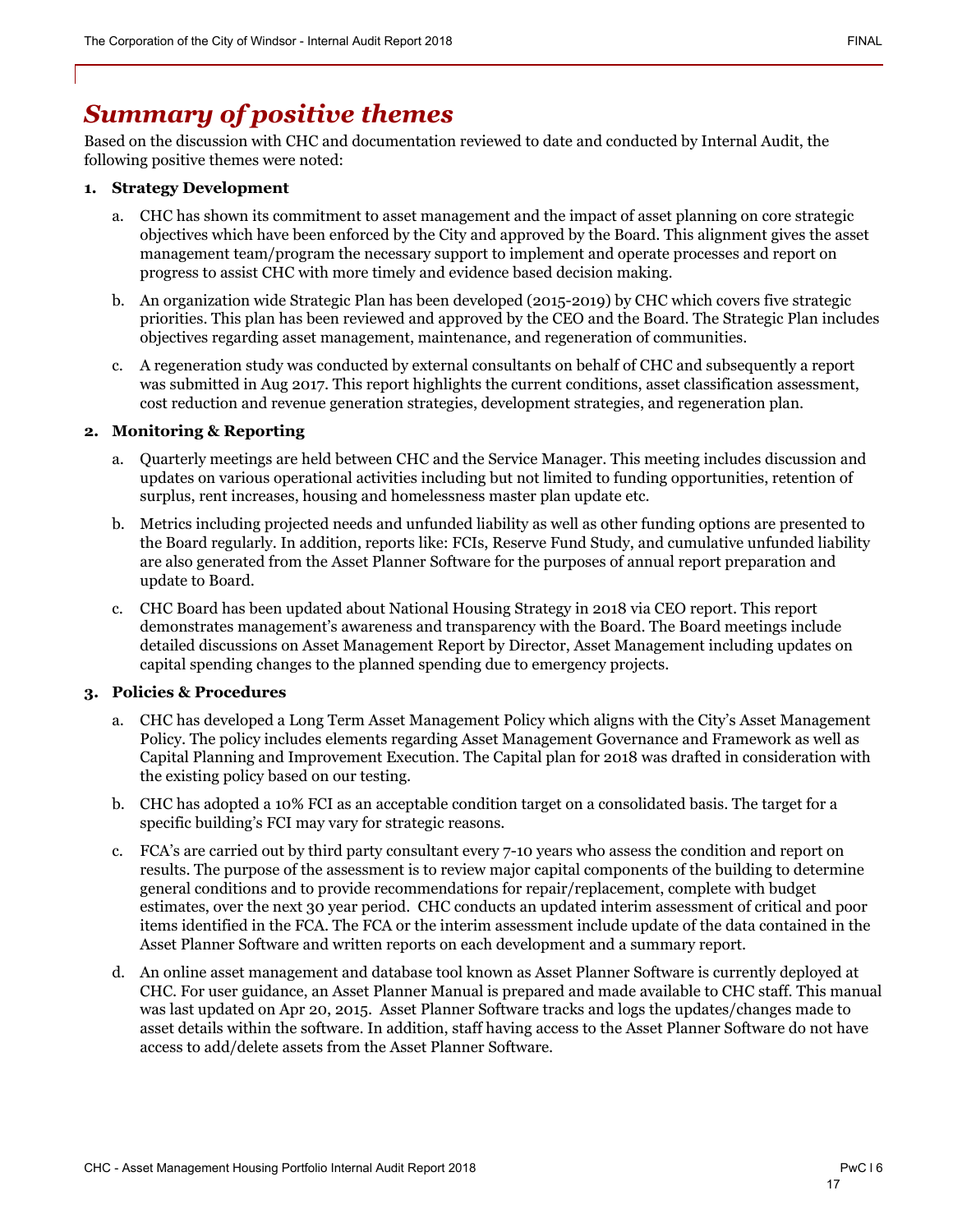#### **4. Lifecycle Costing**

- a. The Capital Plan 2018 has been updated based on the assets identified for lifestyle updates through Asset Planner software reports and the FCI ratings identified in the regeneration report considering the CHC's Long Term Asset Management Policy.
- b. Asset management roles within CHC include a Chief Development and Regeneration Officer, Director of Asset Management, and the Project Manager assigned to update Asset Planner Software do not have access to the Yardi system (property management software).
- c. The repeat intervals for replacement of assets/materials are based on the standard repeat intervals built into the Asset Planner Software or revised by CHC management depending on the nature of replacement material/asset and usage. This was witnessed during our testing of replacement cycle set within Asset Planner Software. The "Appendix I" to the Asset Planner Manual "Element Life Values and Standard Costs" includes list of replacement cycles of assets.

| <b>Finding</b> |                                                                                                                                                |                    | Rating $1$      |              |                                                                                                                                                                                |
|----------------|------------------------------------------------------------------------------------------------------------------------------------------------|--------------------|-----------------|--------------|--------------------------------------------------------------------------------------------------------------------------------------------------------------------------------|
| #              | <b>Topic</b>                                                                                                                                   | <b>Significant</b> | <b>Moderate</b> | Low          | <b>Management Action Plan</b>                                                                                                                                                  |
|                | <b>Asset Management Strategic Planning and Reporting</b>                                                                                       |                    |                 |              |                                                                                                                                                                                |
| $\mathbf{1}$   | Develop Strategic Asset<br>Management Plan<br>(SAMP) and establish<br>clear accountability for<br>achieving AM goals<br>(design effectiveness) |                    | $\mathbf{x}$    |              | Present phase 2 regeneration<br>plan prior to assigning<br>accountabilities for SAMP goals<br>and objectives - Q4 2020                                                         |
| $\overline{2}$ | Document procedures<br>regarding steps involved<br>in adopting/revising an<br>organization wide FCI<br>(design effectiveness)                  |                    |                 | $\mathbf{X}$ | Update LTAM Policy with<br>approved FCI target and outline<br>requirements for review/<br>approval when changes are<br>required to FCI into a<br>procedure/guideline - Q1 2020 |
|                | <b>Asset Lifecycle Costing</b>                                                                                                                 |                    |                 |              |                                                                                                                                                                                |
|                | No findings were noted                                                                                                                         |                    |                 |              |                                                                                                                                                                                |
| <b>Total</b>   |                                                                                                                                                |                    | 1               | 1            |                                                                                                                                                                                |

## *Summary of findings*

### *Management comments*

CHC appreciates the review and feedback. Our detailed comments are noted below.

Name: Jim Steele, CEO

Date: June 19, 2019

<sup>1</sup> See Appendix A for Basis of Finding Rating and Report Classification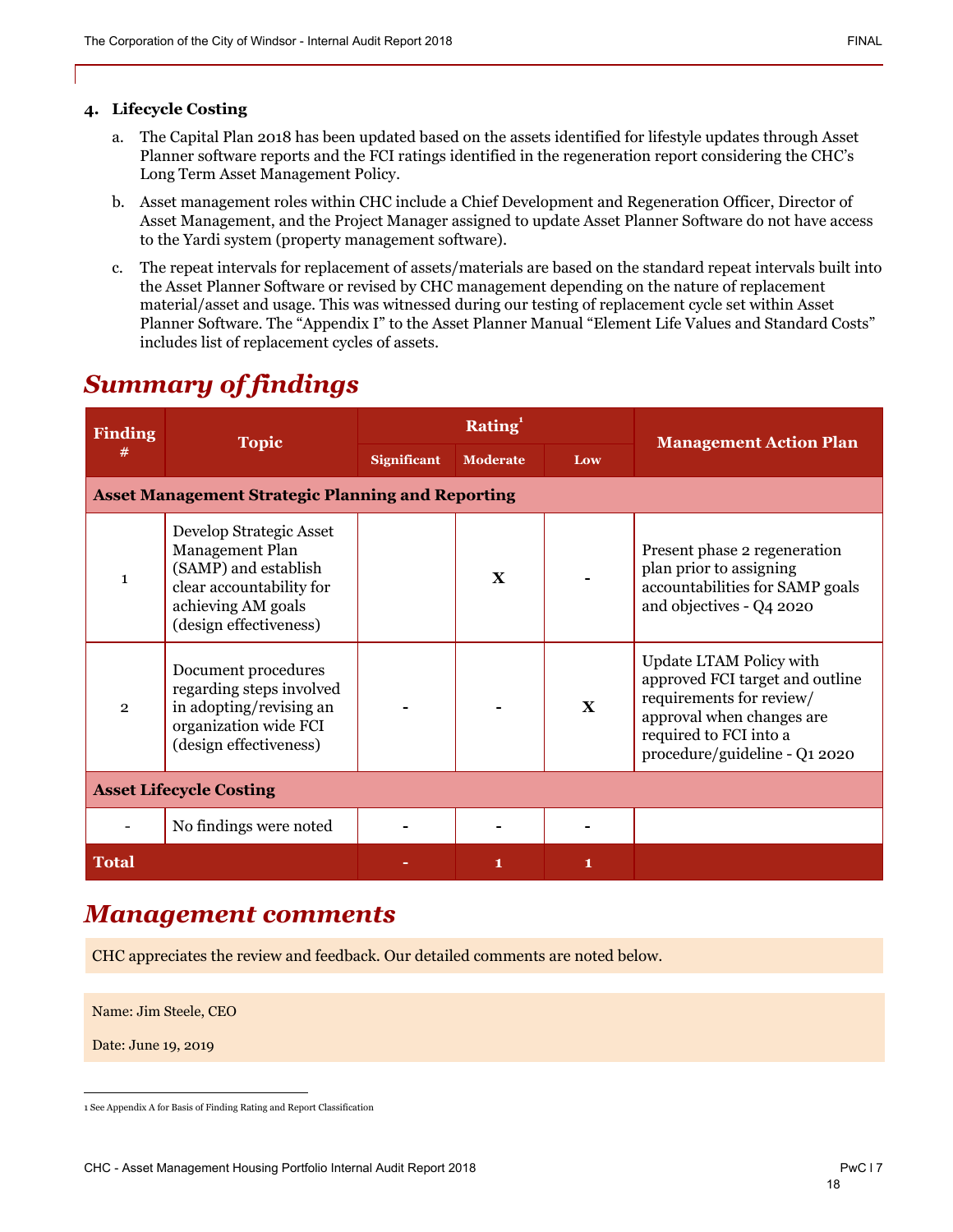## *Detailed observations*

**1. Develop Strategic Asset Management Plan (SAMP) and establish clear**

**accountability for achieving asset management goals** *(design effectiveness)*

| Impact:                                                                                                                                                                                                                                                                                                                                                                                                                                                                                                                            | Medium                                                                                                                                                                                                                              | Likelihood: | Likely            |  |
|------------------------------------------------------------------------------------------------------------------------------------------------------------------------------------------------------------------------------------------------------------------------------------------------------------------------------------------------------------------------------------------------------------------------------------------------------------------------------------------------------------------------------------|-------------------------------------------------------------------------------------------------------------------------------------------------------------------------------------------------------------------------------------|-------------|-------------------|--|
| <b>Observation</b><br>Objectives related to asset management have been identified in the overall CHC Strategic Plan (2015-2019). In<br>addition, a regeneration plan has been developed as a result of a study conducted by external consultants on<br>behalf of CHC in 2017 to support AM objectives.                                                                                                                                                                                                                             |                                                                                                                                                                                                                                     |             |                   |  |
| As of the date of fieldwork, we noted that CHC has not developed a Strategic Asset Management Plan (SAMP) via a<br>process to support alignment to the regeneration plan. During fieldwork management indicated plans were<br>already established, or anticipated, to address the above finding elements in 2019. There is a process outlined in<br>the existing Long Term Asset Management (LTAM) policy regarding SAMP. Once a SAMP is developed the<br>process for oversight within the LTAM policy can be followed or applied. |                                                                                                                                                                                                                                     |             |                   |  |
| Implication<br>occur.                                                                                                                                                                                                                                                                                                                                                                                                                                                                                                              | In the absence of an integrated, strategy and plan the desired outcomes may not be achieved or inefficiencies may                                                                                                                   |             |                   |  |
| <b>Possible root cause</b>                                                                                                                                                                                                                                                                                                                                                                                                                                                                                                         | Phase 2 study is in progress which will be a part of the planned SAMP.                                                                                                                                                              |             |                   |  |
| Recommendation                                                                                                                                                                                                                                                                                                                                                                                                                                                                                                                     | Management should work on developing a Strategic Asset Management Plan (SAMP) via a process to support<br>alignment to other provincial or federal programs/strategies.                                                             |             |                   |  |
| cost and timeline for completion.                                                                                                                                                                                                                                                                                                                                                                                                                                                                                                  | Objectives for key elements of the regeneration plan should be established before launching into Phase 2. Each of<br>the 17 recommendations from the regeneration plan should be taken into consideration by establishing estimated |             |                   |  |
| and timelines of action plans.                                                                                                                                                                                                                                                                                                                                                                                                                                                                                                     | In addition, the Executive Management Team should be involved in providing direction and/or overseeing quality                                                                                                                      |             |                   |  |
| <b>Management Action Plan</b>                                                                                                                                                                                                                                                                                                                                                                                                                                                                                                      |                                                                                                                                                                                                                                     |             |                   |  |
| <b>Action Plan:</b><br>Responsible<br>Chief<br>Development and<br>Party:<br>Regeneration<br>CHC will finalize the Phase 2 Regeneration Study, which will examine the<br>Phase I recommendations, and also provide CHC with a broader strategic<br>Officer                                                                                                                                                                                                                                                                          |                                                                                                                                                                                                                                     |             |                   |  |
| framework for our SAMP. The SAMP is a planning tool to clarify intentions,<br><b>Due Date:</b><br>Q4 2020<br>priorities and practices to be adopted. It takes a long-term view and<br>considers the combination of organization needs, stakeholder expectations<br>and realities of existing assets and asset management capabilities.                                                                                                                                                                                             |                                                                                                                                                                                                                                     |             |                   |  |
| The Phase 2 Regeneration Study will be completed and presented to City<br>Council in the fourth quarter of 2019. CHC is currently resource<br>constrained in developing and executing a SAMP and will have to identify<br>resources to implement the recommendation. Subject to obtaining the<br>resources required, SAMP will be completed.                                                                                                                                                                                       |                                                                                                                                                                                                                                     |             |                   |  |
| CHC - Asset Management Housing Portfolio Internal Audit Report 2018                                                                                                                                                                                                                                                                                                                                                                                                                                                                |                                                                                                                                                                                                                                     |             | PwC <sub>18</sub> |  |

**Overall Rating:** Moderate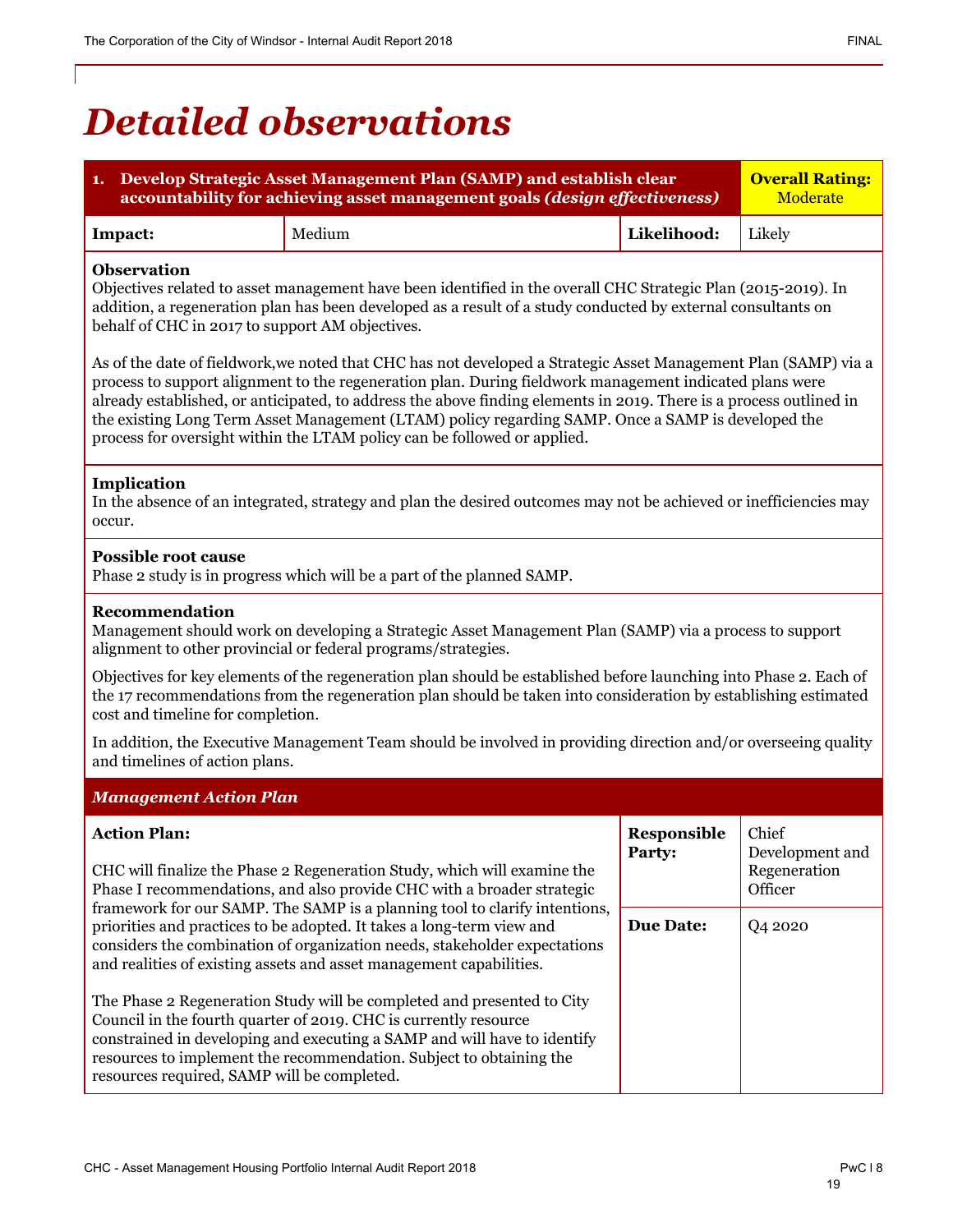| 2. Document procedures regarding steps involved in adopting/revising an<br>organization wide FCI (design effectiveness)                                                                                        | <b>Overall Rating:</b><br>Low                                                                                                                                                                                                  |                   |        |  |
|----------------------------------------------------------------------------------------------------------------------------------------------------------------------------------------------------------------|--------------------------------------------------------------------------------------------------------------------------------------------------------------------------------------------------------------------------------|-------------------|--------|--|
| Impact:                                                                                                                                                                                                        | Low                                                                                                                                                                                                                            | Likelihood:       | Likely |  |
| <b>Observation</b>                                                                                                                                                                                             | We noted two procedural areas where governance standards were not clearly defined:                                                                                                                                             |                   |        |  |
| 1.<br>defined.                                                                                                                                                                                                 | While the FCI target was reviewed, analysed and options presented to the Board for approval, the<br>minimum expectations with regards to this analysis and review are people dependent and not clearly                         |                   |        |  |
| formally defined.                                                                                                                                                                                              | 2. Within the Long Term Asset Management Policy, requirements for overseeing asset performance<br>goals/targets, calculation of significant deficit and reliance on input from an external parties is not                      |                   |        |  |
| Implication<br>party benchmarking data/statistics.                                                                                                                                                             | Requirements or responsibilities may not be known or understood by those involved in the process. Changes to<br>FCI goals/targets may not be processed in a structured/reliable manner due to dependency/availability of third |                   |        |  |
| <b>Possible root cause</b>                                                                                                                                                                                     | Guidance and oversight of the development of policy components is not defined                                                                                                                                                  |                   |        |  |
| <b>Recommendation</b>                                                                                                                                                                                          | Management should establish procedures including but not limited to:                                                                                                                                                           |                   |        |  |
| $\bullet$<br>be a basis for the determination.                                                                                                                                                                 | define minimum expectations and key considerations for determining the organization's FCI target. For<br>example desired levels of service, key inputs, sources of data, options analysis, sensitivity analysis, etc. could    |                   |        |  |
| $\bullet$<br>Team).                                                                                                                                                                                            | define appropriate accountabilities for review and approval, including the role of Executive Management                                                                                                                        |                   |        |  |
| $\bullet$<br>asset portfolio in a timely manner.                                                                                                                                                               | requirements to inform the Board of changes to unfunded liability and related risks to effectively managing                                                                                                                    |                   |        |  |
| Management should also perform sensitivity analysis using data from the Asset Planner Software to simulate or<br>project condition ratings against forward looking expectations or level of service goals.     |                                                                                                                                                                                                                                |                   |        |  |
| <b>Management Action Plan</b>                                                                                                                                                                                  |                                                                                                                                                                                                                                |                   |        |  |
| <b>Action Plan:</b><br>Responsible<br>Management agrees with the finding and would address the<br>Party:<br>Management                                                                                         |                                                                                                                                                                                                                                | Director of Asset |        |  |
| above recommendation by updating the Long Term Assets<br><b>Due Date:</b><br>Management Policy and define appropriate accountabilities for<br>Q1 2020<br>the review and approval via a procedure or guideline. |                                                                                                                                                                                                                                |                   |        |  |
|                                                                                                                                                                                                                |                                                                                                                                                                                                                                |                   |        |  |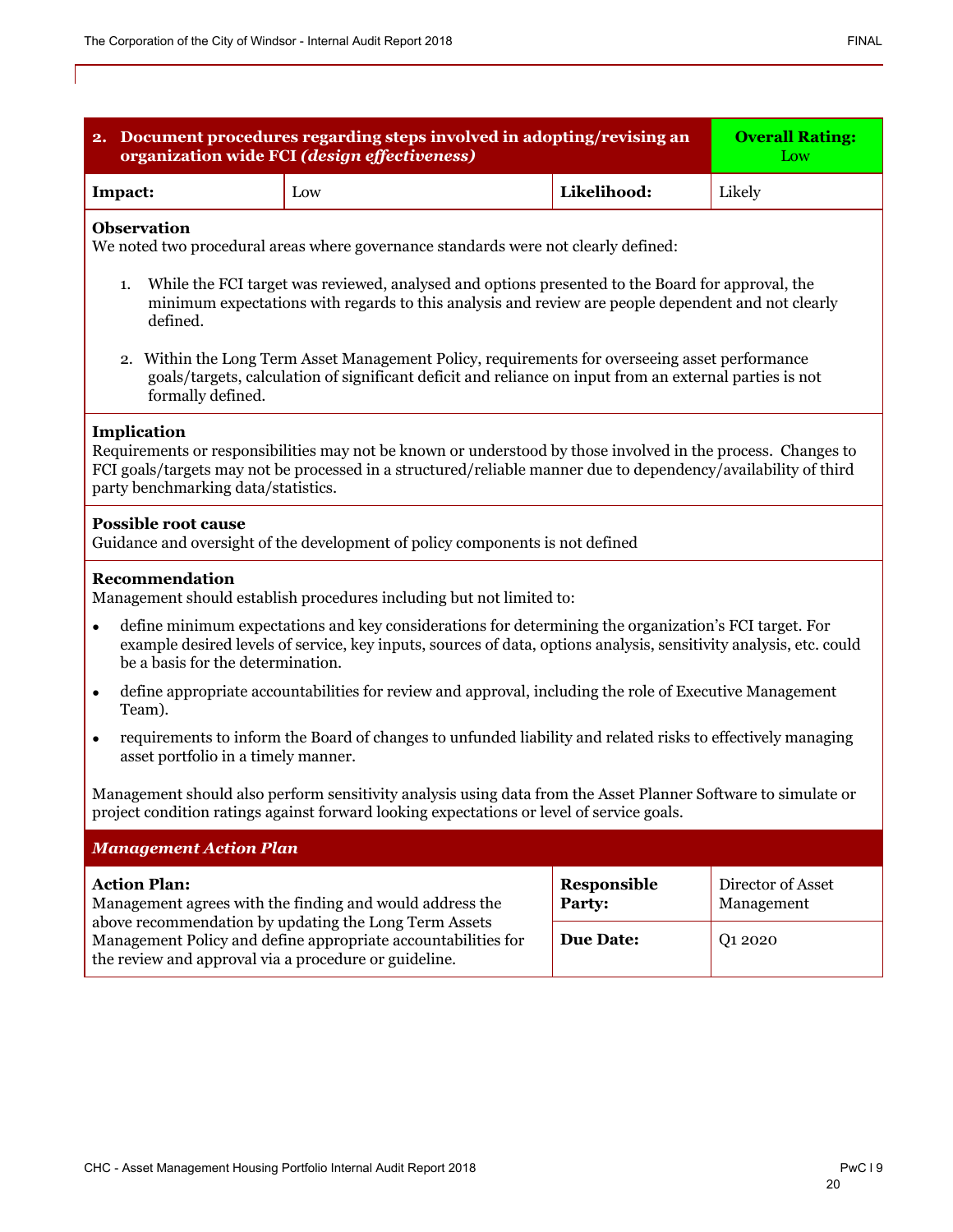## *Considerations for improvement*

#### **1. Enhance the Long Term Asset Management Policy**

#### **Observation**

Upon benchmarking CHC's Long Term Asset Management Policy (LTAMP) with the City of Windsor and other municipalities' LTAMP, it was noted that items including: use of Support Data Systems, consideration of Climate Change Impact, and provision indicating intention to strive beyond minimum legislative solutions were not taken into consideration in the CHC Long Term Asset Management Policy.

#### **Considerations**

Management should incorporate the use of data and business support resources as well as the climate change impact within its LTAMP. The update against climate change impacts can address potential risk impacts to existing operations as follows:

- Increase in demand to areas of operations when responding to an increase in severe storms (during and after)
- Implementation of development policies which were created in the absence of climate change considerations, which may increase vulnerability
- Increase in operating/maintenance demands to deal with climate extremes
- Increased chance of flooding to basements
- Increase in public health risks due to extreme heat

In addition, management should also incorporate a provision to indicate its intention to strive beyond the minimum legislative solutions to make assets more resilient to changing conditions.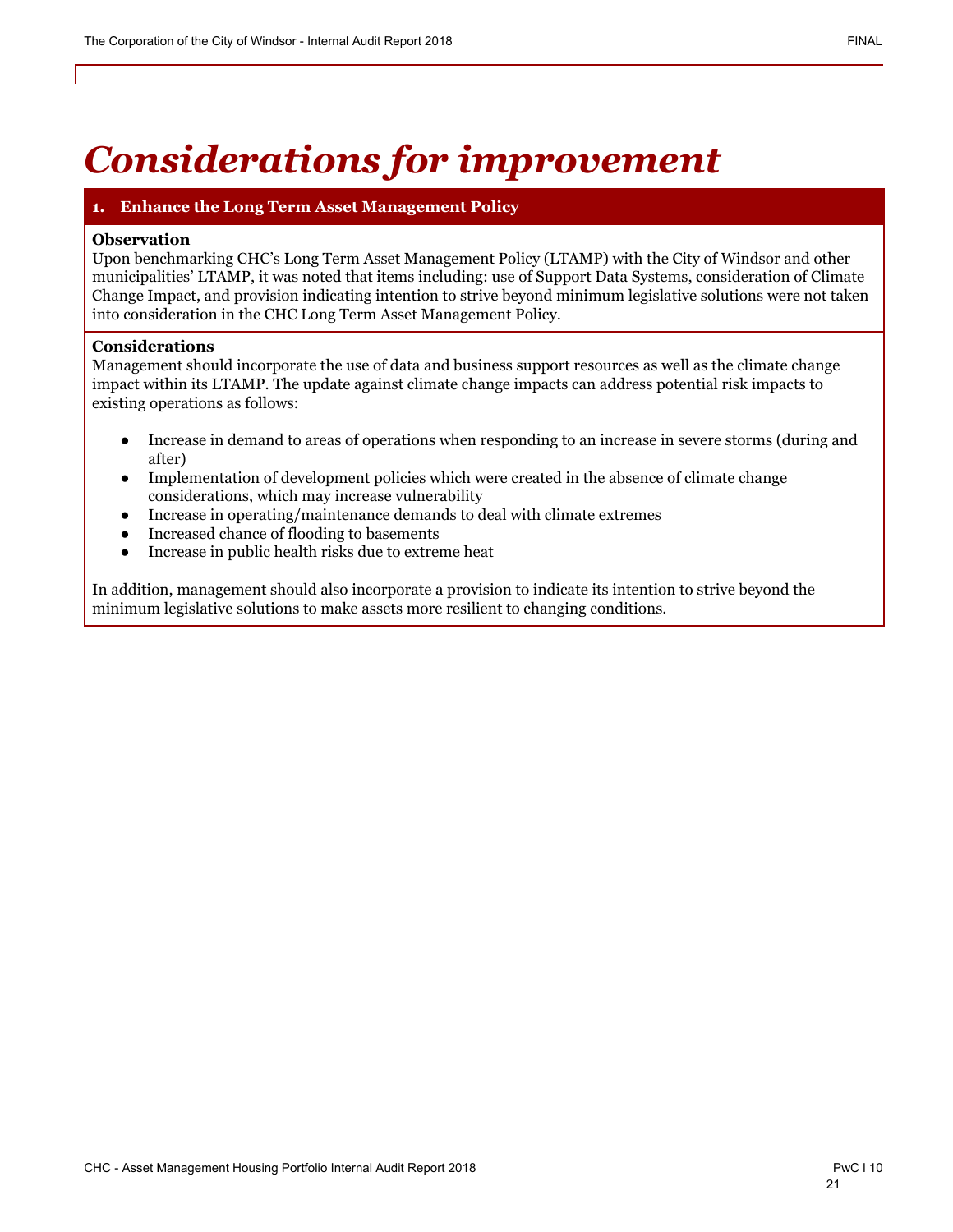#### **2. Enhance Asset Planner to produce key information relevant for decision making**

#### **Observation**

Currently, with regards to Asset Planner Software:

- 1. Does not include the following information:
	- a. substance management & remediation;
	- b. regulatory compliance;
	- c. future FCA costs;
	- d. building components improvements, and;
	- e. risk management components to support enhanced and effective decision making.
- 2. Properties within the Asset Planner Software are not classified by category as documented in the regeneration report.
- 3. Communication regarding the menu/dashboard of reports available from the Asset Planner Software to the Service Manager could be enhanced.

#### **Considerations**

Management should:

- Include substance management & remediation, regulatory compliance, future FCA costs, building components improvements, and risk management components within the Asset Planner Software to support enhanced and effective decision making.
- Properties within the Asset Planner Software should be classified by category as documented in the regeneration report to effectively review the assets by category
- Continue using the Asset Planner Software for forecasting and performing the sensitivity analysis to provide better and effective reporting to the Board and City.
- Continue incorporating energy retrofits beyond replacements within the Asset Planner Software to support enhanced and effective decision making.

Further, communication could be enhanced with the Service Manager if menu/dashboard of reports available from Asset Planner Software is shared. This will facilitate effective reporting and oversight of asset performance.

#### **3. Establish procedure to update list of lifecycle assumptions and obtain approval for revisions**

#### **Observation**

The Asset Planner manual is maintained at CHC which also includes an appendix that lists the lifecycle assumptions across different portfolios. It was noted that this list has not been updated to reflect results from the most recent FCAs.

#### **Considerations**

Management should establish procedures to update "Appendix I" to the Asset Planner manual "Element Life Values and Standard Costs" which includes list of replacement cycle. This list should be updated within a suitable time frame subsequent to receiving the FCA reports. In addition, the list should be reviewed and approved by the Executive Management Team.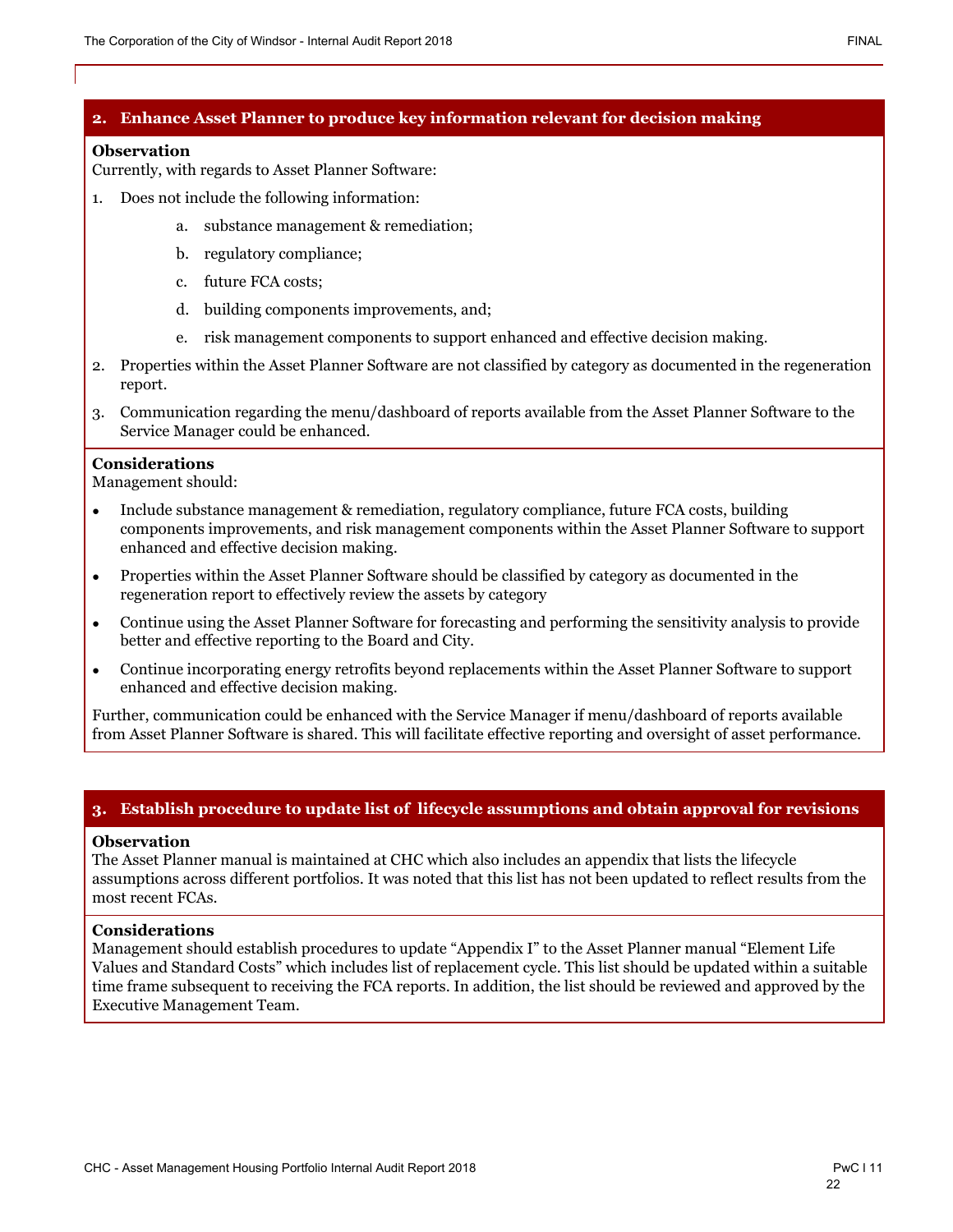## *Appendix A: Basis of findings rating and report classification*

## *Findings rating matrix*

| <b>Audit Findings</b><br><b>Rating</b> |                      | Impact          |                    |                    |
|----------------------------------------|----------------------|-----------------|--------------------|--------------------|
|                                        |                      | Low             | Medium             | High               |
| Likelihood                             | <b>Highly Likely</b> | <b>Moderate</b> | <b>Significant</b> | Significant        |
|                                        | <b>Likely</b>        | Low             | Moderate           | <b>Significant</b> |
|                                        | <b>Unlikely</b>      | Low             | Low                | Moderate           |

## *Likelihood consideration*

| <b>Rating</b>        | <b>Description</b>                                                                                         |
|----------------------|------------------------------------------------------------------------------------------------------------|
| <b>Highly Likely</b> | History of regular occurrence of the event.<br>The event is expected to occur in most circumstances.       |
| <b>Likely</b>        | History of occasional occurrence of the event.<br>The event could occur at some time.                      |
| <b>Unlikely</b>      | History of no or seldom occurrence of the event.<br>The event may occur only in exceptional circumstances. |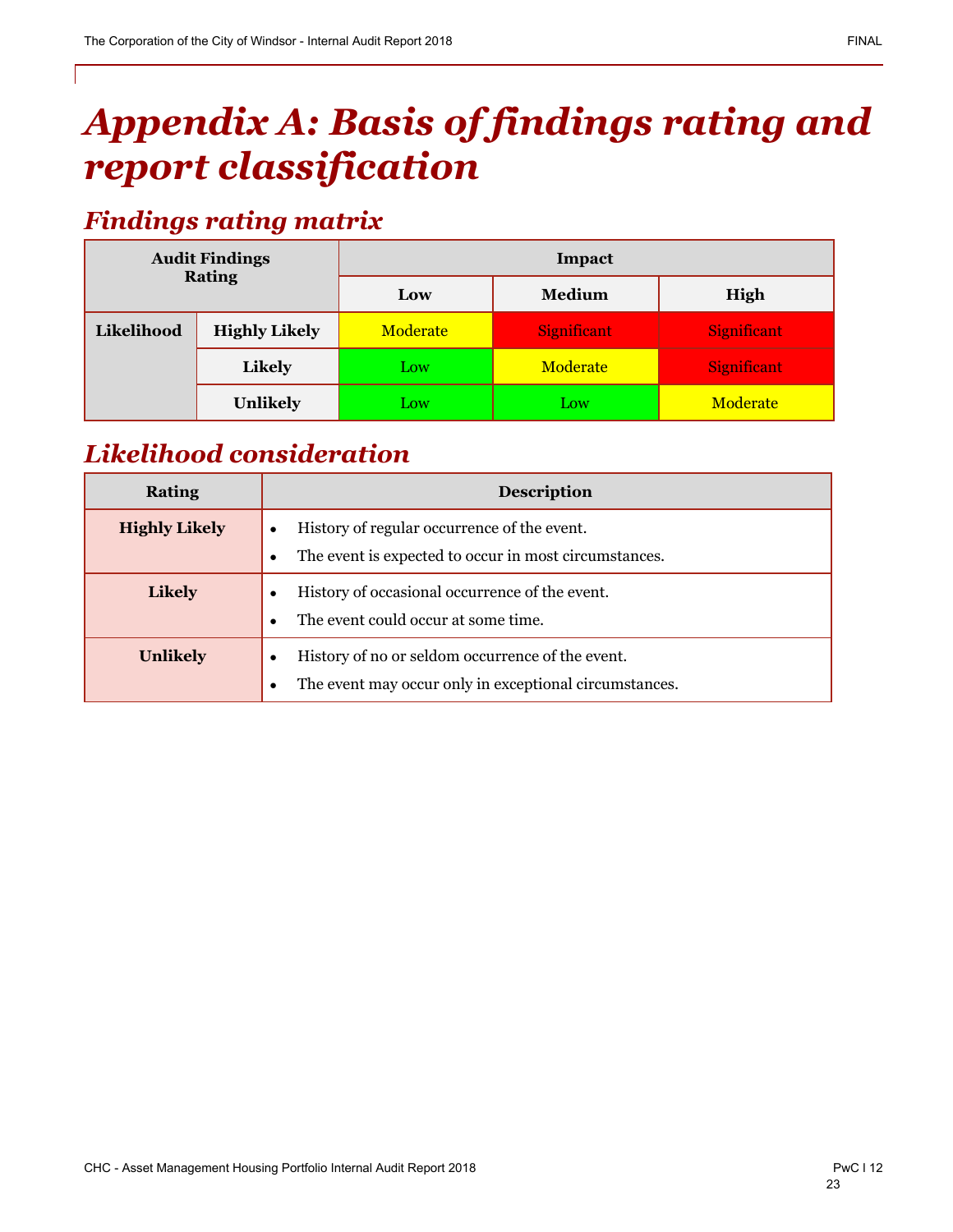## *Impact consideration*

| <b>Rating</b> | <b>Basis</b>              | Description                                                                                                                                                                                                                                                                                                                                                                                                                                                                                                         |
|---------------|---------------------------|---------------------------------------------------------------------------------------------------------------------------------------------------------------------------------------------------------------------------------------------------------------------------------------------------------------------------------------------------------------------------------------------------------------------------------------------------------------------------------------------------------------------|
| <b>HIGH</b>   | Dollar Value $\real^2$    | Financial impact likely to exceed \$250,000 in terms of direct loss or opportunity cost.                                                                                                                                                                                                                                                                                                                                                                                                                            |
|               | Judgemental<br>Assessment | <b>Internal Control</b><br>Significant control weaknesses, which would lead to financial or fraud loss.                                                                                                                                                                                                                                                                                                                                                                                                             |
|               |                           | An issue that requires a significant amount of senior management/Board<br>effort to manage such as:<br>· Failure to meet key strategic objectives/major impact on strategy and objectives.<br>· Loss of ability to sustain ongoing operations.<br>· Loss of key competitive advantage/opportunity.<br>· Loss of supply of key process inputs.<br>· A major reputational sensitivity e.g. Market share, earnings per share, credibility<br>with stakeholders and brand name/reputation building.<br>Legal/Regulatory |
|               |                           | Large scale action, major breach of legislation with very significant financial or<br>reputational consequences.                                                                                                                                                                                                                                                                                                                                                                                                    |
| <b>MEDIUM</b> | Dollar Value              | Financial impact likely to be between \$75,000 to \$250,000 in terms of direct loss or<br>opportunity cost.                                                                                                                                                                                                                                                                                                                                                                                                         |
|               | Judgemental<br>Assessment | <b>Internal Control</b><br>Control weaknesses, which could result in potential loss resulting from inefficiencies,<br>wastage, and cumbersome workflow procedures.                                                                                                                                                                                                                                                                                                                                                  |
|               |                           | An issue that requires some amount of senior management/Board effort<br>to manage such as:<br>· No material or moderate impact on strategy and objectives.<br>· Disruption to normal operation with a limited effect on achievement of corporate<br>strategy and objectives.<br>· Moderate reputational sensitivity.                                                                                                                                                                                                |
|               |                           | Legal/Regulatory<br>Regulatory breach with material financial consequences including fines.                                                                                                                                                                                                                                                                                                                                                                                                                         |
| LOW           | Dollar Value              | Financial impact likely to be less than \$75,000 in terms of direct loss or opportunity<br>cost.                                                                                                                                                                                                                                                                                                                                                                                                                    |
|               | Judgemental<br>Assessment | <b>Internal Control</b><br>Control weaknesses, which could result in potential insignificant loss resulting from<br>workflow and operational inefficiencies.                                                                                                                                                                                                                                                                                                                                                        |
|               |                           | An issue that requires no or minimal amount of senior<br>management/Board effort to manage such as:<br>· Minimal impact on strategy.<br>· Disruption to normal operations with no effect on achievement of corporate strategy<br>and objectives.<br>· Minimal reputational sensitivity.                                                                                                                                                                                                                             |
|               |                           | Legal/Regulatory<br>Regulatory breach with minimal consequences.                                                                                                                                                                                                                                                                                                                                                                                                                                                    |

 $^{\rm 2}$  Dollar value amounts are agreed with the client prior to execution of fieldwork.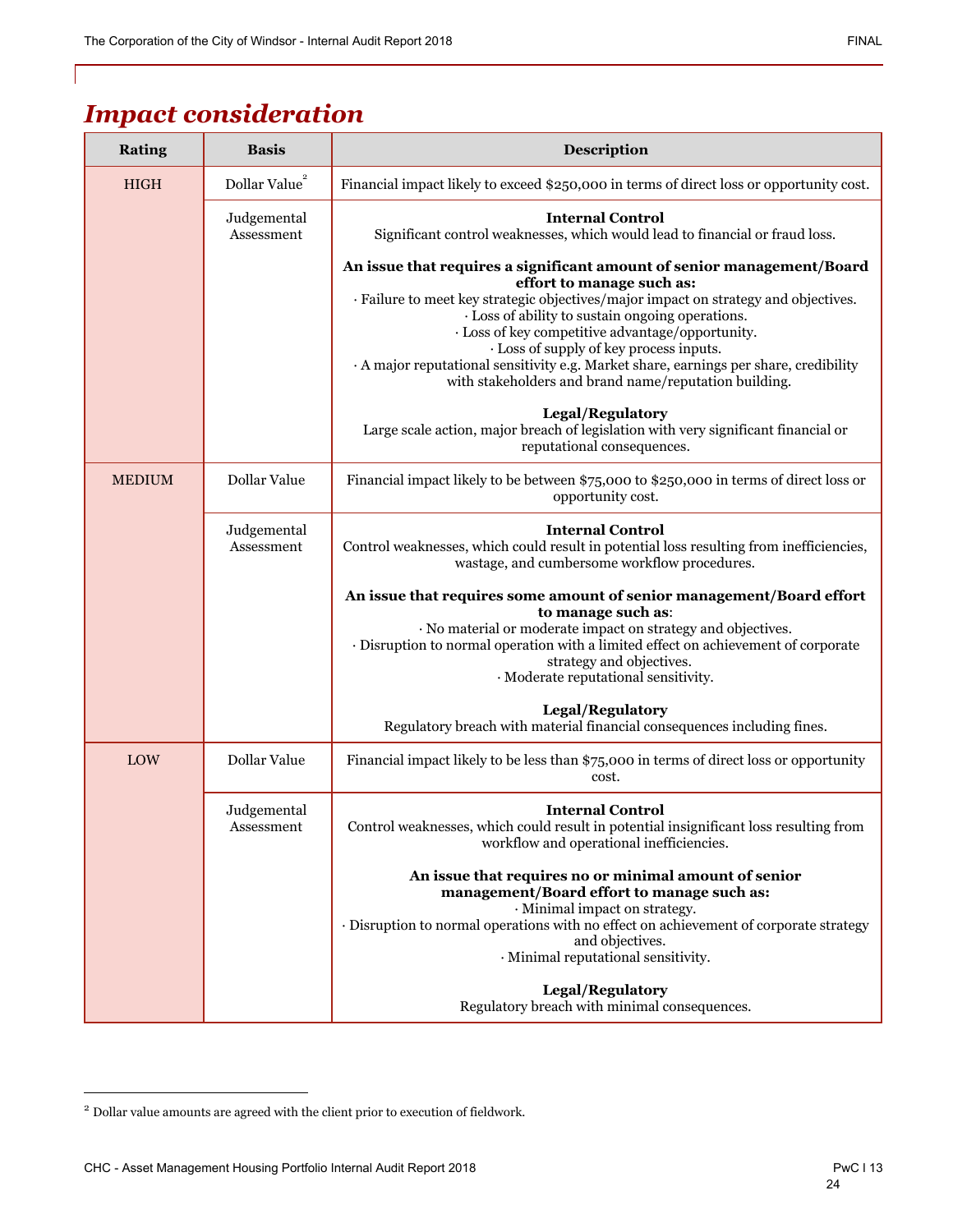## *Audit report classification*

| <b>Report</b><br>Classification                  | The internal audit identified one or more of the following:                                                                                                                                                       |
|--------------------------------------------------|-------------------------------------------------------------------------------------------------------------------------------------------------------------------------------------------------------------------|
| <b>Cause for</b><br>considerable                 | Significant control design improvements identified to ensure that risk of material loss is<br>$\bullet$<br>minimized and functional objectives are met.                                                           |
|                                                  | An unacceptable number of controls (including a selection of both significant and minor)<br>$\bullet$<br>identified as not operating for which sufficient mitigating back-up controls could not be<br>identified. |
| concern                                          | Material losses have occurred as a result of control environment deficiencies.<br>$\bullet$                                                                                                                       |
|                                                  | Instances of fraud or significant contravention of corporate policy detected.<br>$\bullet$                                                                                                                        |
|                                                  | No action taken on previous significant audit findings to resolve the item on a timely<br>basis.                                                                                                                  |
|                                                  | Control design improvements identified to ensure that risk of material loss is minimized<br>$\bullet$<br>and functional objectives are met.                                                                       |
| <b>Cause for</b>                                 | A number of significant controls identified as not operating for which sufficient<br>$\bullet$<br>mitigating backup controls could not be identified.                                                             |
| concern                                          | Losses have occurred as a result of control environment deficiencies.<br>$\bullet$                                                                                                                                |
|                                                  | Little action taken on previous significant audit findings to resolve the item on a timely<br>$\bullet$<br>basis.                                                                                                 |
|                                                  | Control design improvements identified, however, the risk of loss is immaterial.<br>$\bullet$                                                                                                                     |
| No major                                         | Isolated or "one-off" significant controls identified as not operating for which sufficient<br>$\bullet$<br>mitigating back-up controls could not be identified.                                                  |
| <b>concerns noted</b>                            | Numerous instances of minor controls not operating for which sufficient mitigating<br>$\bullet$<br>back-up controls could not be identified.                                                                      |
|                                                  | Some previous significant audit action items have not been resolved on a timely basis.<br>$\bullet$                                                                                                               |
|                                                  | No control design improvements identified.<br>$\bullet$                                                                                                                                                           |
| <b>No or limited</b><br>scope for<br>improvement | Only minor instances of controls identified as not operating which have mitigating<br>$\bullet$<br>back-up controls, or the risk of loss is immaterial.                                                           |
|                                                  | All previous significant audit action items have been closed.<br>$\bullet$                                                                                                                                        |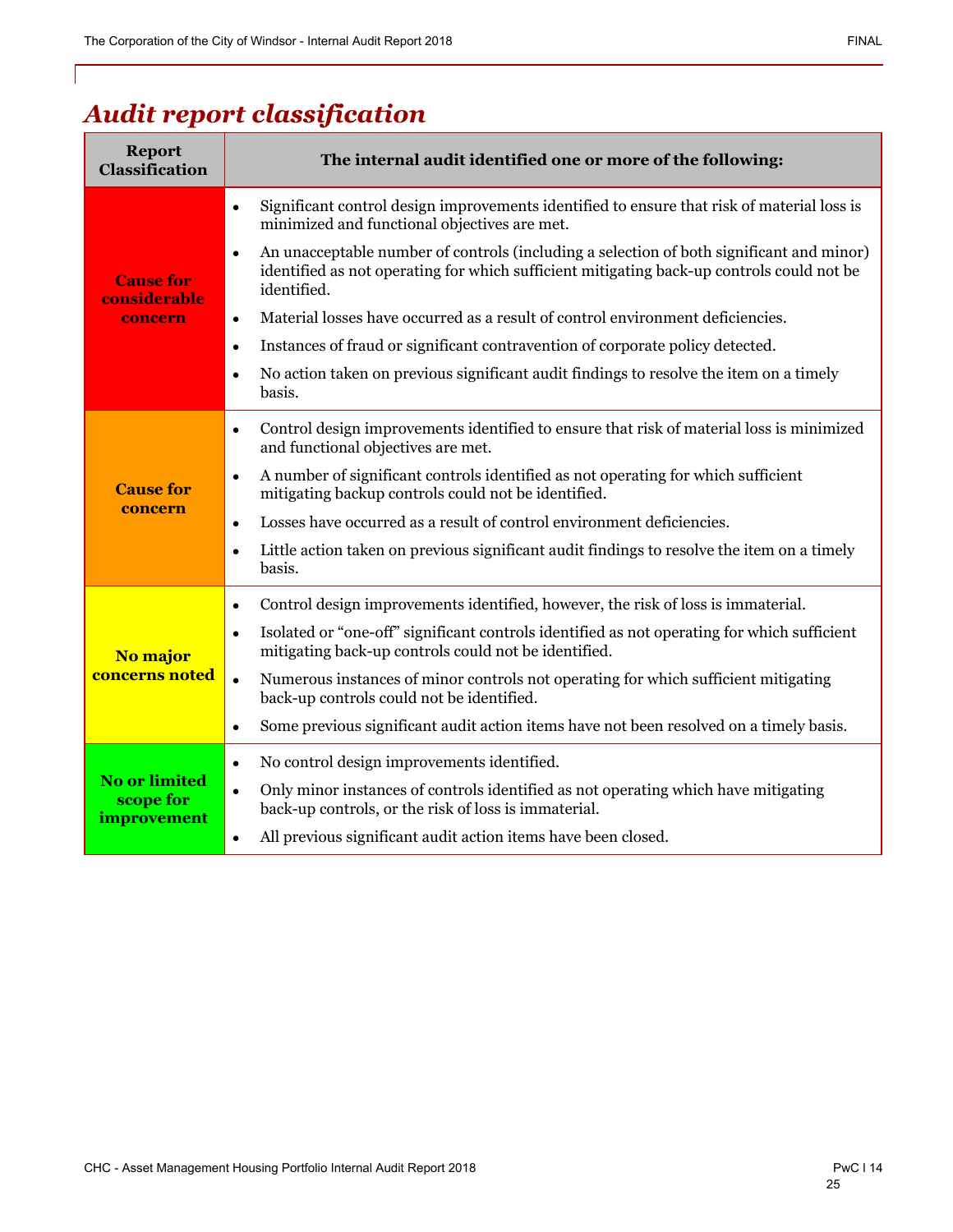## *Appendix B: Limitations and responsibilities*

## *Limitations inherent to the Internal Auditor's work Internal control*

Internal control systems, no matter how well designed and operated, are affected by inherent limitations. These include the possibility of poor judgment in decision-making, human error, control processes being deliberately circumvented by employees and others, management overriding controls and the occurrence of unforeseeable circumstances.

## *Future periods*

Our assessment of controls is for the period specified only. Historic evaluation of effectiveness is not relevant to future periods due to the risk that:

- the design of controls may become inadequate because of changes in operating environment, law, regulation or other; or
- the degree of compliance with policies and procedures may deteriorate.

## *Responsibilities of management and Internal Auditors*

It is management's responsibility to develop and maintain sound systems of risk management, internal control and governance and for the prevention and detection of irregularities and fraud. Internal audit work should not be seen as a substitute for management's responsibilities for the design and operation of these systems.

We endeavour to plan our work so that we have a reasonable expectation of detecting significant control weaknesses and, if detected, we shall carry out additional work directed towards identification of consequent fraud or other irregularities. However, internal audit procedures alone, even when carried out with due professional care, do not guarantee that fraud will be detected.

Accordingly, our examinations as internal auditors should not be relied upon solely to disclose fraud, defalcations or other irregularities which may exist.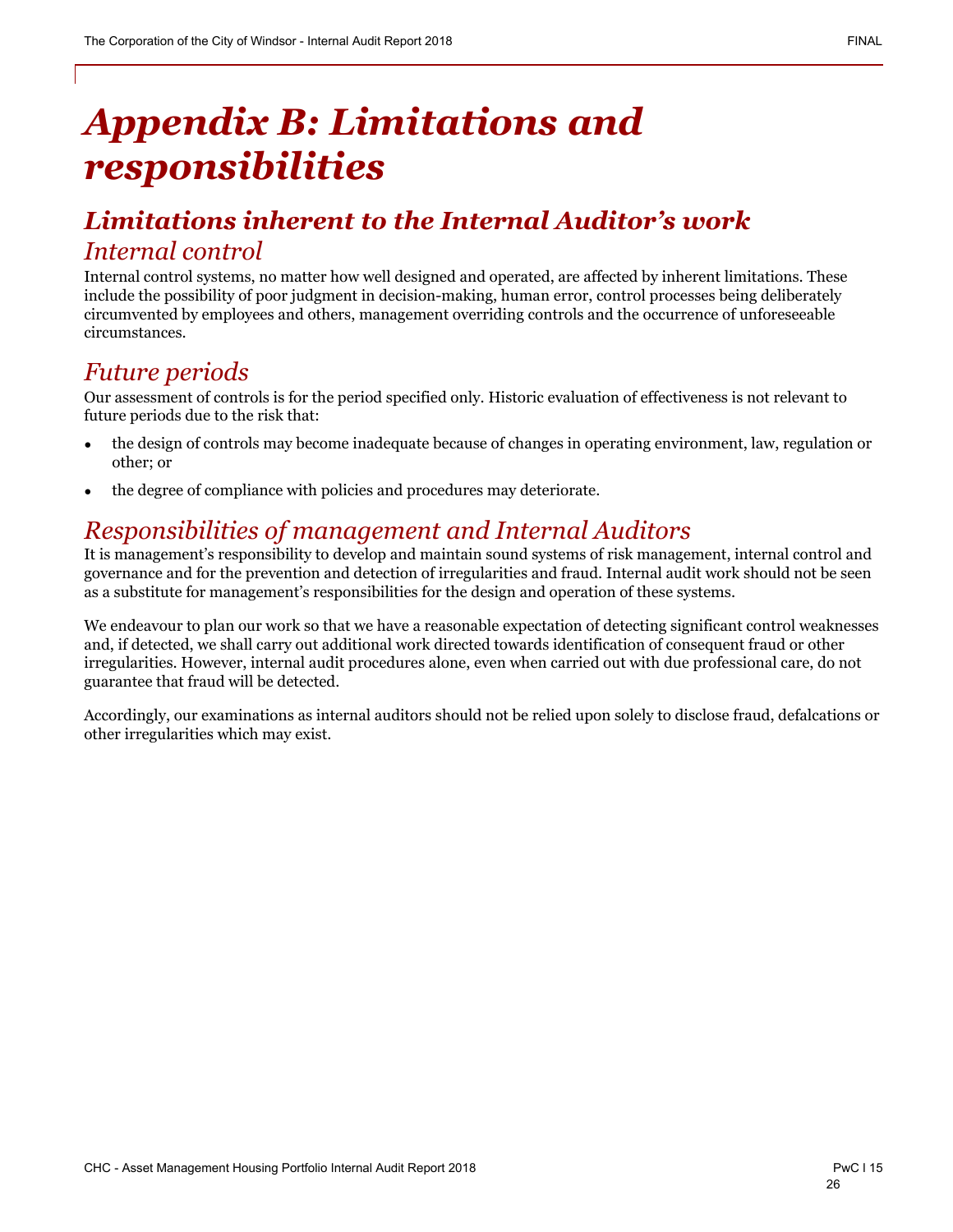

This document has been prepared only for The Corporation of the City of Windsor and solely for the purpose and on the terms agreed with The Corporation of the City of Windsor in our agreement dated June 9, 2016. We accept no liability (including for negligence) to anyone else in connection with this document, and it may not be provided to anyone else.

This report is confidential. The report is intended solely for use by the management of the Corporation of the City of Windsor, and is not intended or authorized for any other use or party. If any unauthorized party obtains this report, such party agrees that any use of the report, in whole or in part, is their sole responsibility and at their sole and exclusive risk; that they may not rely on the report; that they do not acquire any rights as a result of such access and that PricewaterhouseCoopers LLP does not assume any duty, obligation, responsibility or liability to them.

© 2019 PricewaterhouseCoopers LLP. All rights reserved. In this document, "PwC" refers to PricewaterhouseCoopers LLP (an Ontario limited liability partnership), which is a member firm of PricewaterhouseCoopers International Limited, each member firm of which is a separate legal entity.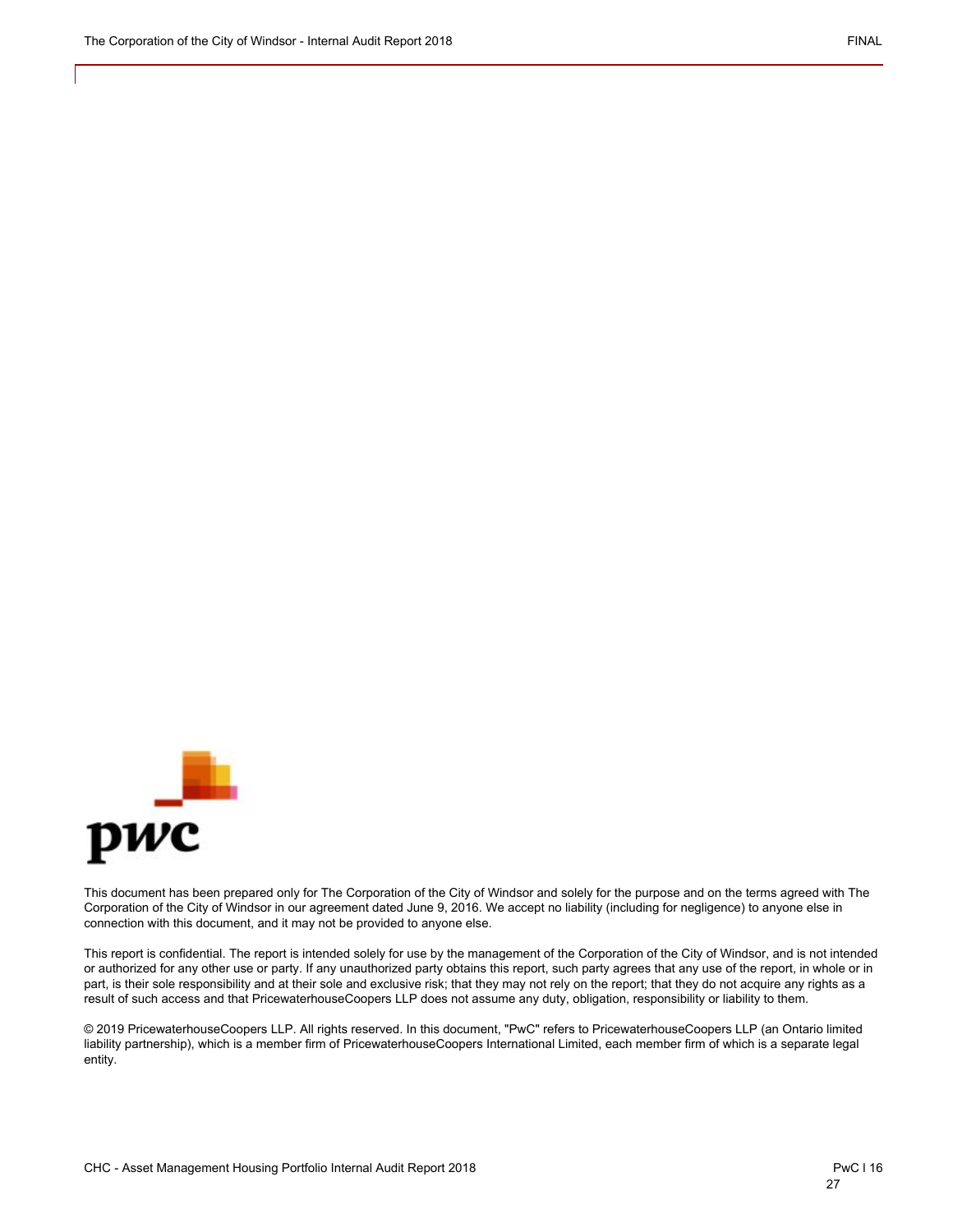# <span id="page-28-0"></span>Appendix D - Hotline Investigation Report NTS-002-2018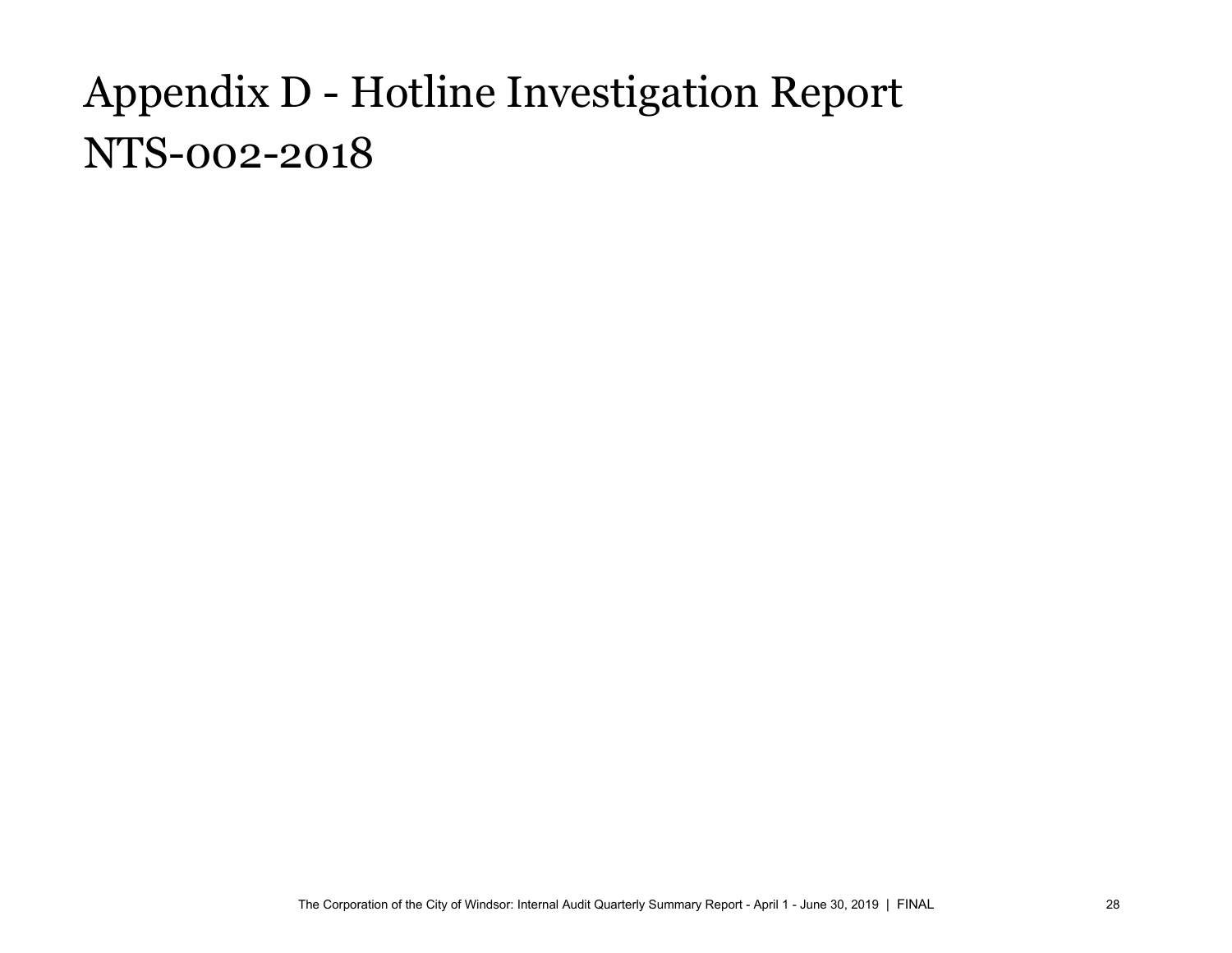# Corporation of the City of Windsor

**Hotline Investigation Report NTS-002-Nov 2018** 

**July 11, 2019** 

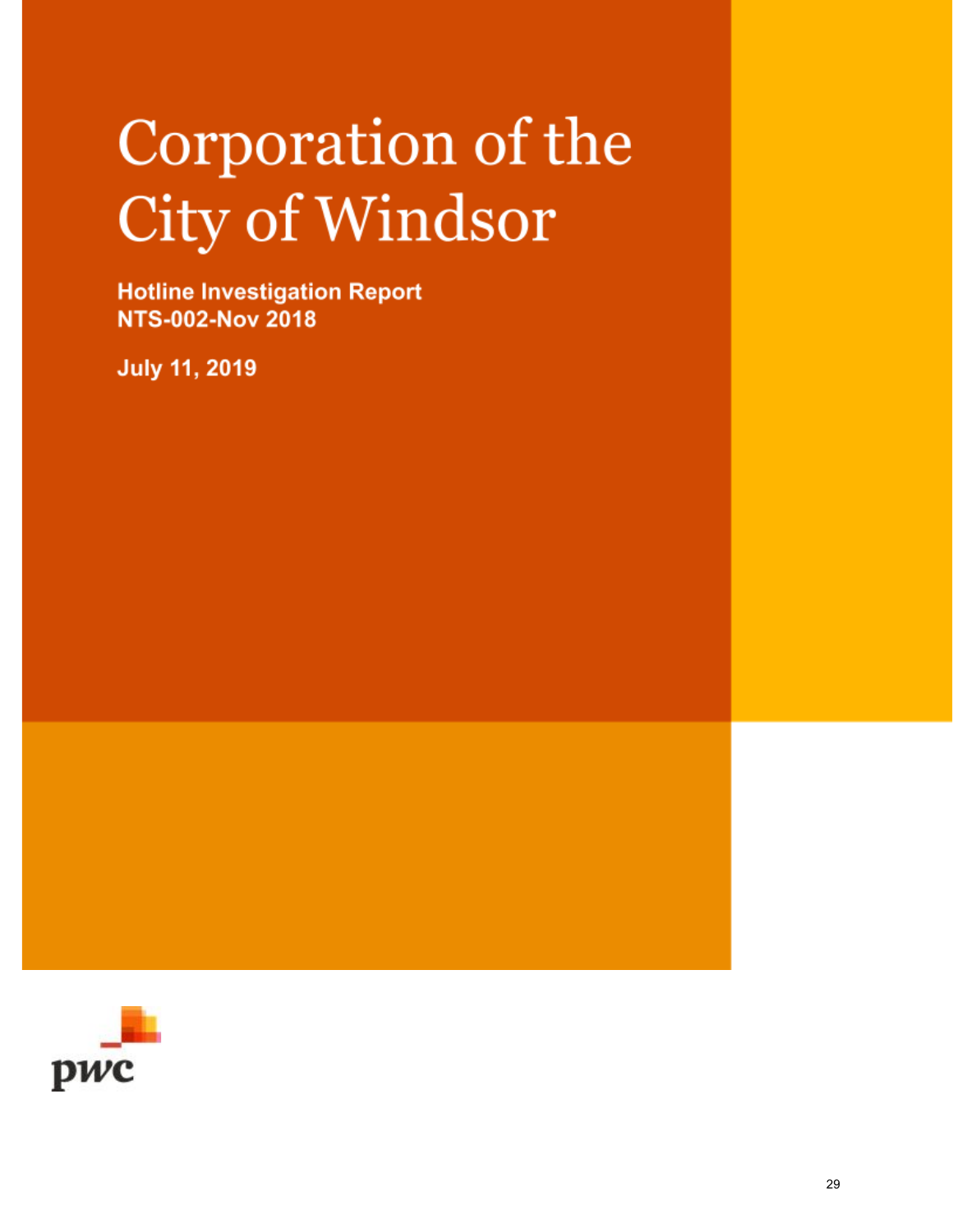## **Contents**

| <b>Executive summary</b>                            | 3              |
|-----------------------------------------------------|----------------|
| Allegation information                              | 3              |
| Investigation approach                              | 3              |
| Scope limitation                                    | 3              |
| Summary of procedures & findings                    | 3              |
| Summary of procedures & results                     | 4              |
| Allegation #1 & #4:                                 | $\overline{4}$ |
| Allegation #2:                                      | $\overline{7}$ |
| Allegation #3:                                      | 11             |
| <b>Recommendations</b>                              | 13             |
| <b>Appendix A: Sample Matrix</b>                    | 15             |
| <b>Appendix B: Limitations and responsibilities</b> | 16             |

© 2019 PricewaterhouseCoopers LLP, an Ontario limited liability partnership. All rights reserved.

PwC refers to the Canadian member firm, and may sometimes refer to the PwC network. Each member firm is a separate legal entity. Please see www.pwc.com/structure for further details.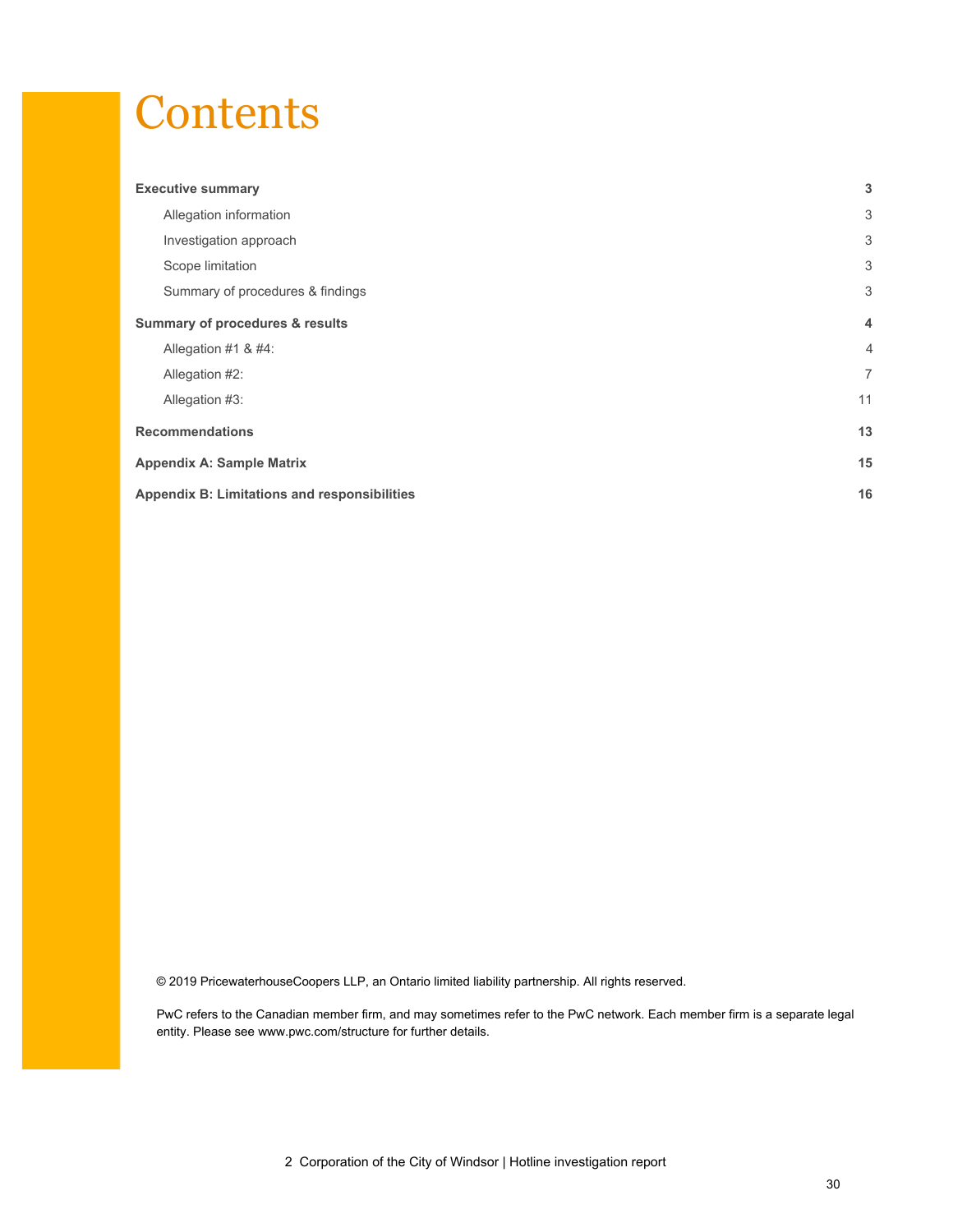# Executive summary

### **Allegation information**

A complaint received via the Concerned Citizen & Employee Hotline Protocol (CCEHP) lead to an investigation of the following four allegations:

- Allegation #1: The form/content/scope of solicitation documents such as RFT, RFP, Bid Requests from initial development are drafted in a way to direct the work to specific parties.
- Allegation #2: Specific project allegations where supply of material to contractors by the City was provided for free to selected contractors who then:
	- Used it on jobs for which the supply was not intended for, and/or
	- Charge the materials back to the City.
- Allegation #3: Some contractors (general and subcontractors) are not bonded and/or general contractors are using subcontractor bonding when they have none.
- Allegation #4: A contract was awarded to a contractor due to a personal relationship between the contractor's subcontractor and the Manager of the department which issued the tender.

The fourth allegation was not made in the original written submission but disclosed during the in-person discussion between the complainant and the Acting Chief Internal Auditor.

### **Investigation approach**

For each allegation we developed investigative procedures and tests to ascertain (1) management's controls to mitigate the occurrence of the alleged incident and (2) specifically identified instances as alleged by the complainant. Details of our activities may be found in the Summary of Procedures and Results later in this report.

### **Scope limitation**

This limitation impacts Allegation #2. We are not able to ascertain if excess inventory may have been acquired/provided to an external party without real time observation (surveillance, paperwork or physical observation) of a potential incident or access to third party (not part of the City or its affiliated ABCs) records (such efforts should involve legal and formal investigative powers). We could not conclude whether inventory in excess was provided to external third parties. This circumstance was due to absence of variance analysis to identify trends - i.e. reconciliation and details of unreconciled variances were not performed or available within the scope period.

### **Summary of procedures & findings**

Based on the procedures we executed and the results of our testing we found no evidence to support allegations # 1, 3 and 4. For allegation #2 we completed the majority of procedures but were not able to conclude for one specific procedure due to the scope limitation. We did note two recommendations which Administration should address related to controls related to addendums as well as inventory provided to third parties by the City.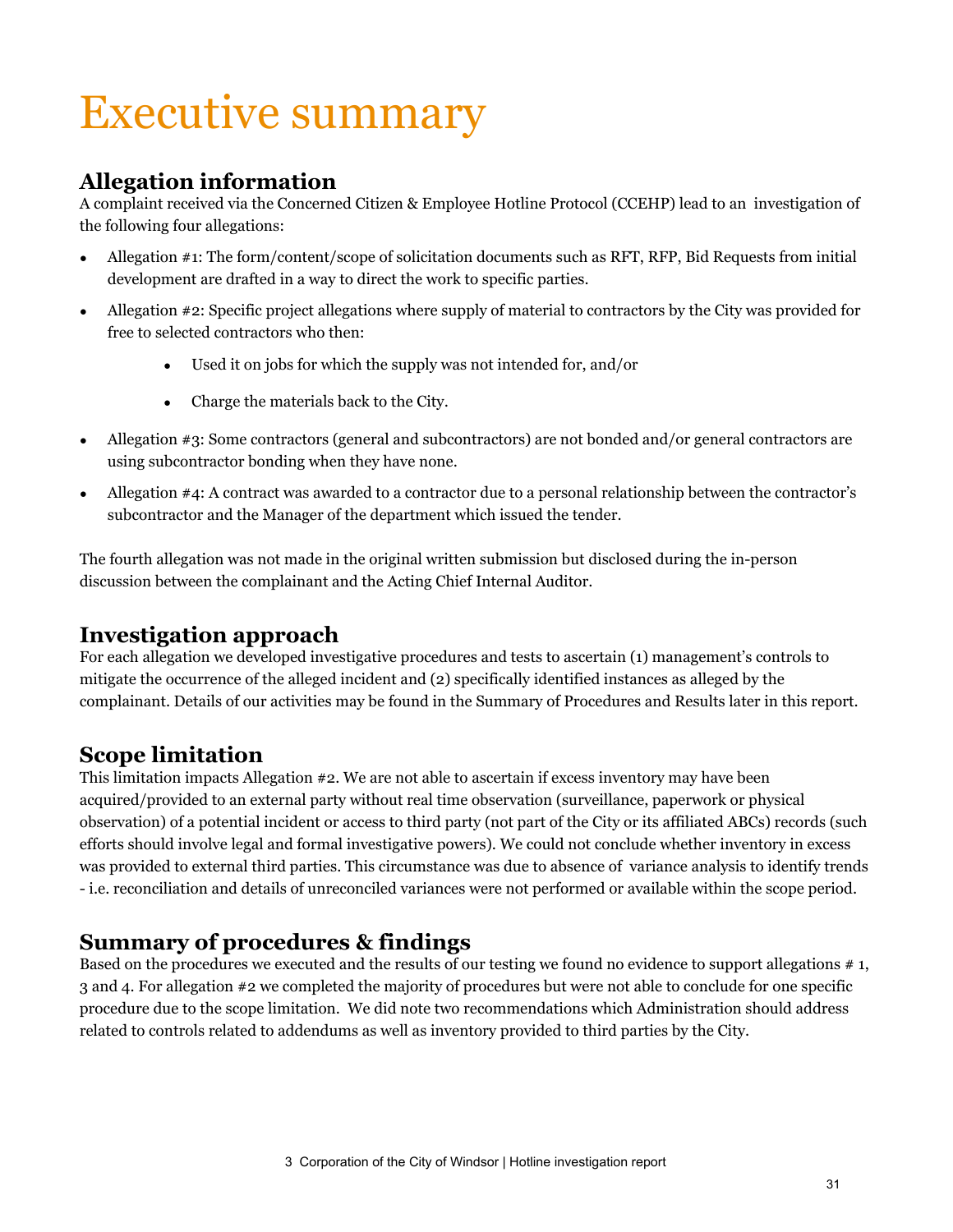# Summary of procedures & results

### **Allegation #1 & #4:**

The form/content/scope of solicitation documents such as RFT, RFP, Bid Requests from initial development are drafted in a way to direct the work to specific parties.

A contract was awarded to a contractor due to a personal relationship between the contractor's subcontractor and the Manager of the department which issued the tender.

#### **General approach, procedures and results:**

Assess controls in place to prevent or detect instances of management personnel overriding standard processes for preparing tender specifications and relevant training/awareness controls by Purchasing.

| #   | <b>Procedure</b>                                                                                                                                                           | <b>Results</b>                                                                                                                                                                                                                                                                                                                                                                                                                                                                                                                                                                                                                                                                                                                                                                                                                                                                                 |  |  |  |  |
|-----|----------------------------------------------------------------------------------------------------------------------------------------------------------------------------|------------------------------------------------------------------------------------------------------------------------------------------------------------------------------------------------------------------------------------------------------------------------------------------------------------------------------------------------------------------------------------------------------------------------------------------------------------------------------------------------------------------------------------------------------------------------------------------------------------------------------------------------------------------------------------------------------------------------------------------------------------------------------------------------------------------------------------------------------------------------------------------------|--|--|--|--|
|     | Determine what evidence<br>exists, if any, to<br>substantiate that a personal<br>relationship may exist<br>between an alleged<br>subcontractor and the<br>alleged Manager. | Internal Audit presented a hotline investigation report dated July 17,<br>2018 regarding this relationship allegation by same complainant.<br>We noted that conflict of interest forms were submitted by the Manager<br>prior to the required timeframe and the manager was not therefore<br>involved in the bid evaluation.<br>This would indicate that the allegation of a previously existing personal<br>relationship as described above is valid. However, due to the conflict of<br>interest disclosure the Manager could not participate in the bid<br>evaluation.<br>Therefore the remainder of our procedures were designed to consider if<br>we could detect any evidence that a RFP/RFT/Tender Specification could<br>be directed, or influenced, to a specific vendor - or exclude other vendors<br>in procurement activities prior to the required Conflict of Interest timing.   |  |  |  |  |
| 1.1 | Inquire with the Purchasing<br>Supervisor, and Manager in<br>order to understand the<br>standard processes or<br>expectations for preparing<br>tender specifications       | We inquired of the Purchasing Supervisor, and Manager, and acquired<br>the following governing process documents and established and<br>understanding of the process and expectations for preparing tender<br>specifications. Key controls include:<br>Experienced buyers at the Purchasing department<br>$\bullet$<br>Purchasing By-Laws Training Class<br>$\bullet$<br>Compliance with external legislation- Canadian Free Trade<br>$\bullet$<br>Agreement<br>Central E-mail address managed by the Purchasing department<br>$\bullet$<br>Use of a Single Bidder Acknowledgement Form<br>$\bullet$<br>Use of the caveat "or equivalent" when a specific brand-name<br>$\bullet$<br>material is required<br>Conflict of Interest Disclosure requirements<br>$\bullet$<br>Segregation of duties and the use of a non-disclosure agreement<br>$\bullet$<br>when an Evaluation Committee is used |  |  |  |  |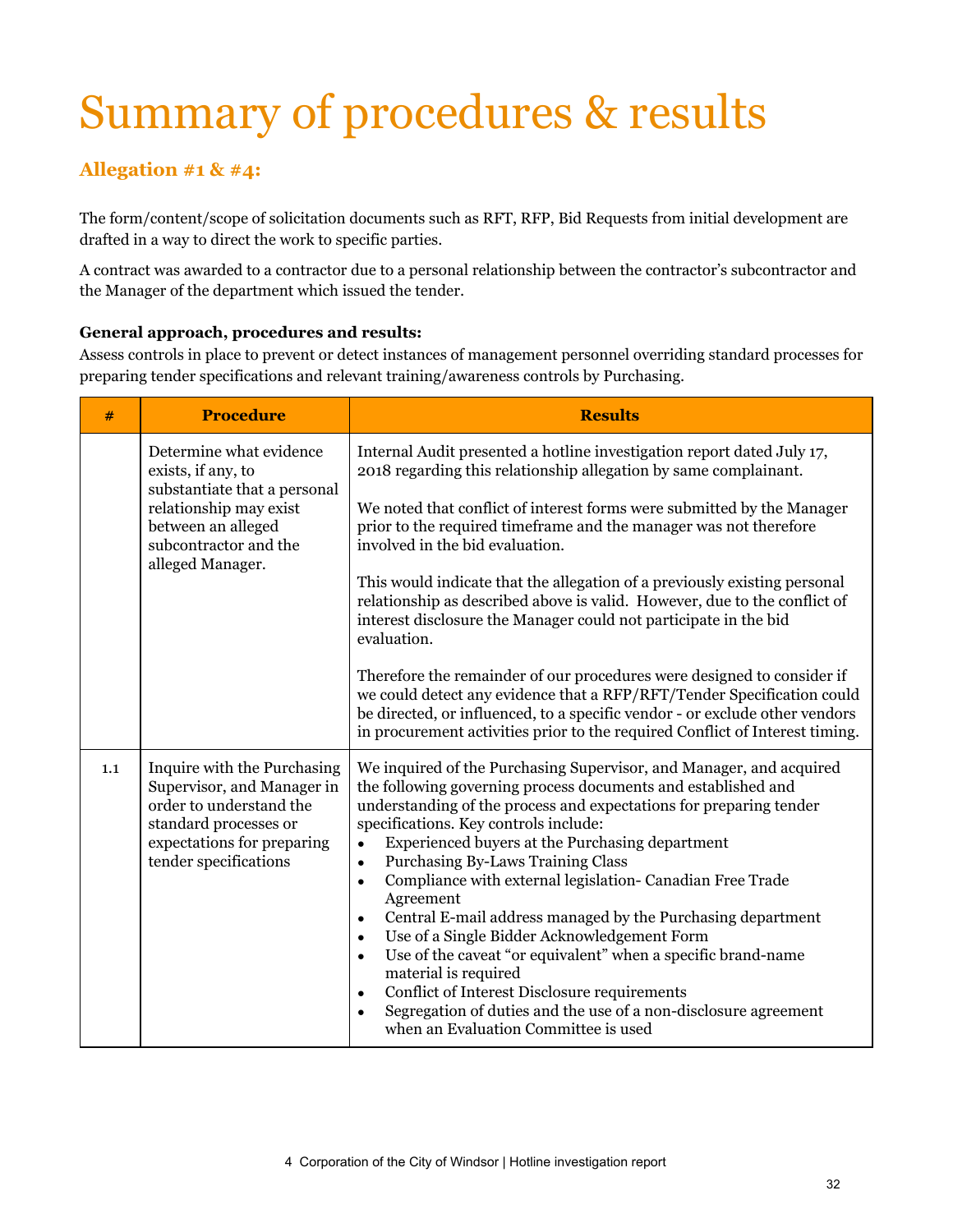| #   | <b>Procedure</b>                                                                                                                                                                                                                                                                                                                                                                                                                                                    | <b>Results</b>                                                                                                                                                                                                                                                                                                                                                                                                                                                                                                                                                                                                                                                                                                                                                                                                                                                                                                                                                  |  |  |  |  |
|-----|---------------------------------------------------------------------------------------------------------------------------------------------------------------------------------------------------------------------------------------------------------------------------------------------------------------------------------------------------------------------------------------------------------------------------------------------------------------------|-----------------------------------------------------------------------------------------------------------------------------------------------------------------------------------------------------------------------------------------------------------------------------------------------------------------------------------------------------------------------------------------------------------------------------------------------------------------------------------------------------------------------------------------------------------------------------------------------------------------------------------------------------------------------------------------------------------------------------------------------------------------------------------------------------------------------------------------------------------------------------------------------------------------------------------------------------------------|--|--|--|--|
| 1.2 | Inquire with department<br>lead to ascertain their<br>understanding of the<br>standard practices<br>applicable to the<br>development of fair and<br>competitive tender<br>specifications.                                                                                                                                                                                                                                                                           | We inquired of Manager, and Supervisor, Purchasing as to the standard<br>practices applicable to the development of fair and competitive tender<br>specifications. This inquiry lead us to corroborate the individuals that we<br>met with had an awareness of the requirements. We considered key<br>elements such as:<br>Experienced buyers at the Purchasing department<br>$\bullet$<br>Purchasing By-Laws Training Class<br>$\bullet$<br>Compliance with external legislation- Canadian Free Trade<br>$\bullet$<br>Agreement                                                                                                                                                                                                                                                                                                                                                                                                                                |  |  |  |  |
| 1.3 | Understand the nature of<br>bids circulated and if<br>apparent requirements<br>precluded generally<br>bidabble parties. Consider<br>what the specified must<br>haves are and if they limit<br>bidding opportunities.                                                                                                                                                                                                                                                | On understanding the nature of bids and our review of 8 samples<br>(including 2 related to the allegation), we noted 2 samples including<br>Adjustment of Existing Manhole Frames and Covers, and Traffic Paint.<br>These appeared to contain requirements specific to the nature of the work<br>required/material to be used. Given that currently, the basis/reason for<br>these parameters is not required to be documented our assessment was<br>based on verbal discussion with the areas subject to our judgement. This<br>specific samples were tested in Procedure #1.5 below.                                                                                                                                                                                                                                                                                                                                                                          |  |  |  |  |
| 1.4 | Understand personnel<br>involved in and approach to<br>generating RFT/RFP/etc.<br>for road work,<br>intersections, line pulling<br>and signage. Consider the<br>interactions between those<br>involved in preparing<br>detailed technical<br>specifications and<br>Purchasing and whether a<br>review is performed prior to<br>finalizing specifications or<br>evaluation criteria which<br>could be subjective (i.e.<br>directive when they do not<br>need to be). | We established an understanding of personnel involved in and the<br>approach to generating RFP/RFT/etc for road work, intersections, line<br>pulling and signage.<br>The allocation of a single Purchasing employee to the City departments<br>helps the buyer gain deeper insight over the specifications produced by<br>the department. The mandatory Purchasing By-Laws Training Program<br>educates City staff with the authority to make purchases on how to ensure<br>that Purchases are in compliance with the By-Laws.<br>External legislation that the City must abide by, including the Canadian<br>Free Trade Agreement (CFTA), prohibits specifications meant to create<br>unnecessary obstacles to trade.<br>Based on discussion we determined that a review of the technical<br>specifications is reviewed by a knowledgeable party that is independent of<br>the preparer. This was included in our sample testing below (Procedure<br>$#1.5$ ). |  |  |  |  |
| 1.5 | Review a sample of bids<br>(including the ones related<br>to the allegation) that have<br>the ability to be more likely<br>limited to few proponents<br>with the capability/capacity<br>to deliver and whether<br>tender specifications are<br>intentionally/<br>unintentionally described<br>to potentially exclude<br>specific vendors. (Samples<br>will not include sole<br>source).                                                                             | From our sample of 8, (including 2 related to the allegation), we noted<br>that in the testing for each sample we considered whether the following<br>key controls, and/or evidence thereof, existed to prevent the direction of<br>tenders to specific parties - through standard process or management<br>override. We considered the following control points:<br>The use of addendums to make changes to a project that is<br>1.<br>communicated to all interested bidders.<br>The use of the caveat "or equivalent" when the City requires specific<br>2.<br>material to be used all help the City comply with the CFTA.<br>Bid specifications are appropriate to the business need in question.<br>3.<br>Bid specifications limit potential bidders (without reason will be<br>4.<br>deemed an exception).<br>Bid specifications reviewed by knowledgeable party who is<br>5.<br>independent of and not subordinate to the preparer.                      |  |  |  |  |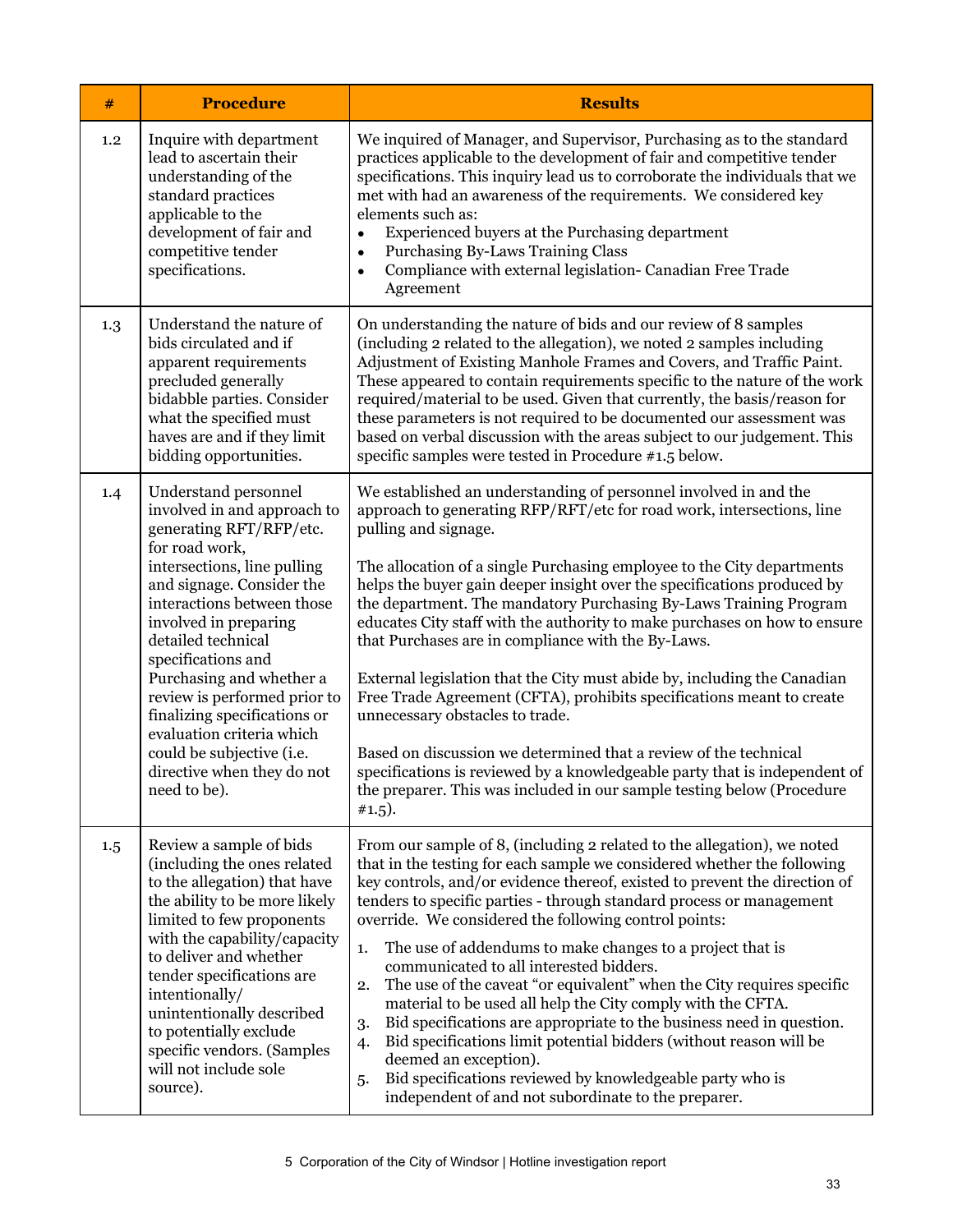| # | <b>Procedure</b> | <b>Results</b>                                                                                                                                                                                                                                                                                                                                                                                                                                                                                                                                                                                                                                                                                                                                                 |
|---|------------------|----------------------------------------------------------------------------------------------------------------------------------------------------------------------------------------------------------------------------------------------------------------------------------------------------------------------------------------------------------------------------------------------------------------------------------------------------------------------------------------------------------------------------------------------------------------------------------------------------------------------------------------------------------------------------------------------------------------------------------------------------------------|
|   |                  | Subjective evaluation criteria are reviewed by a knowledgeable party<br>6.<br>who is independent of and not subordinate to the preparer.<br>Directiveness of the criteria is relevant to the nature of work.<br>8. The conflict of interest disclosure requirement by the City requires<br>both City employees and potential bidders to disclose a conflict of<br>interest.<br>The department is responsible for preparing specifications while the<br>9.<br>Purchasing department is responsible for the evaluation of the bid.<br>In our testing we found exceptions in $#1$ of the above criteria regarding<br>change in scope of a project by issuing an addendum without appropriate<br>evidence of review by a qualified professional. We recommend that |
|   |                  | purchasing department should document acknowledgement from the<br>department whether changes to scope prior to issuing addendum were<br>reviewed by a qualified professional.                                                                                                                                                                                                                                                                                                                                                                                                                                                                                                                                                                                  |

Conclusion: We detected no evidence to support the allegation that participants in the procurement process intentionally circumvented a control to direct work to a specific bidder for the alleged tenders. We detected no evidence to support that contract was awarded to a contractor due to a personal relationship between the contractor's subcontractor and the Manager of the department which issued the tender for the alleged tender; however, we relied upon City control structures which cannot prohibit or guarantee detection of the existence of such a relationship.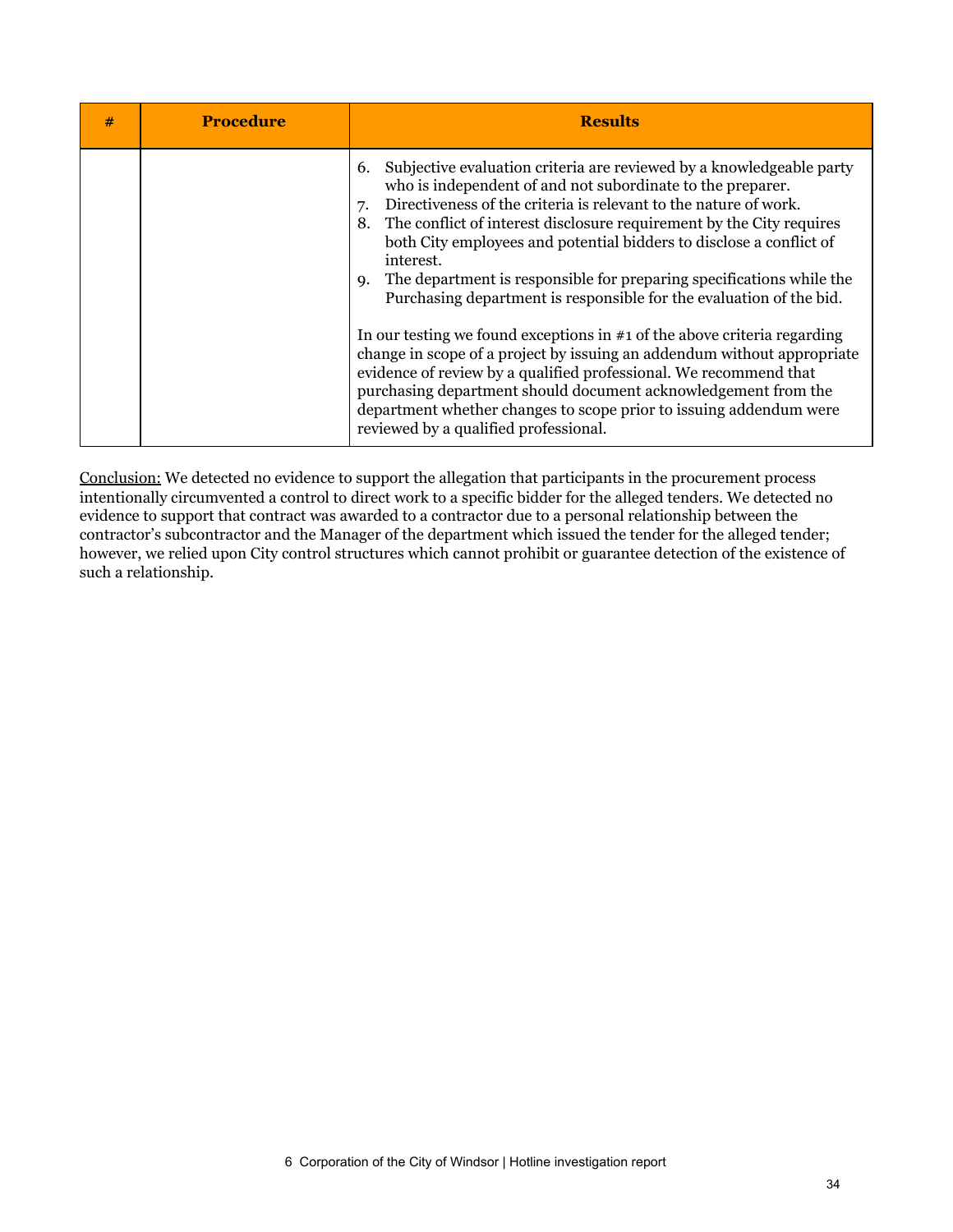### **Allegation #2:**

Specific project allegations where supply of material to contractors by the City was provided for free to selected contractors who then:

- Used it on jobs for which the supply was not intended for, and/or
- Charge the materials back to the City.

#### **General approach, procedures and results:**

Assess controls in place to ensure that City inventory is accounted for and, where (if) City inventory is provided to contractors, this is accounted for and properly recorded.

| #   | <b>Procedure</b>                                                                                                                                                                                                                                                                                                                    | <b>Results</b>                                                                                                                                                                                                                                                                                                                                                                                                                                                                                                                                                                                                                                                                                                                                                                                                                               |
|-----|-------------------------------------------------------------------------------------------------------------------------------------------------------------------------------------------------------------------------------------------------------------------------------------------------------------------------------------|----------------------------------------------------------------------------------------------------------------------------------------------------------------------------------------------------------------------------------------------------------------------------------------------------------------------------------------------------------------------------------------------------------------------------------------------------------------------------------------------------------------------------------------------------------------------------------------------------------------------------------------------------------------------------------------------------------------------------------------------------------------------------------------------------------------------------------------------|
| 2.1 | Understand the<br>inventory control<br>process/mechanisms<br>for the yard (road,<br>exterior, etc),<br>specifically managing<br>and logging inventory<br>picked up or provided<br>to contractors or<br>non-city personnel.                                                                                                          | We inquired of the Executive Director of Operations to understand the<br>inventory controls related to yard and managing and logging of inventory<br>when such items are provided to contractors. We were informed that in<br>certain instances the City does provide material to the contractor which is<br>clearly outlined in the tender specifications. The material is released at the<br>yard by inventory clerk on the instructions of project manager. The inventory<br>list is then updated by the Inventory Analyst.                                                                                                                                                                                                                                                                                                               |
| 2.2 | Assess site/yard<br>control (access and<br>logging) controls or<br>consider actions taken<br>since Inventory<br>Internal Audit project<br>for relevance or<br>elements that were not<br>covered. We will also<br>consider if action items<br>taken are effective as<br>part of validation of<br>management action<br>plan exercise. | In 2017, IA completed an internal audit related to inventory at the City to<br>obtain comfort over the Inventory Lifecycle and Management Control process<br>and to find gaps in existing processes. The internal audit reviewed:<br>Policies and Procedures<br>$\bullet$<br>Physical Security over Inventory<br>$\bullet$<br><b>Inventory Movement and Tracking</b><br>$\bullet$<br><b>Inventory Reconciliation and Monitoring</b><br>$\bullet$<br>Segregation of Duties over handling inventory<br>We reviewed five findings related to inventory of which four have been<br>closed. The 1 open finding did not relate to this allegation. Further, we have<br>reviewed the conceptual viability of management's action plans to address the<br>control weaknesses and expect them to address the gap if and when<br>implemented properly. |
| 2.3 | Review inventory<br>variance and count<br>process controls and<br>disposition as well as<br>inventory control<br>procedures. Consider<br>variances, trends and<br>disposition and<br>alignment with<br>accusation.                                                                                                                  | We reviewed the inventory count and disposition spreadsheets and did not<br>note unreconciled differences. We also inspected the tool inventory control<br>procedures which includes procedures related to new tool purchases, tool<br>location changes and disposal. We also followed up on 2017 inventory audit<br>management action plan with Executive Director of operations about the<br>operating effectiveness of inventory controls.                                                                                                                                                                                                                                                                                                                                                                                                |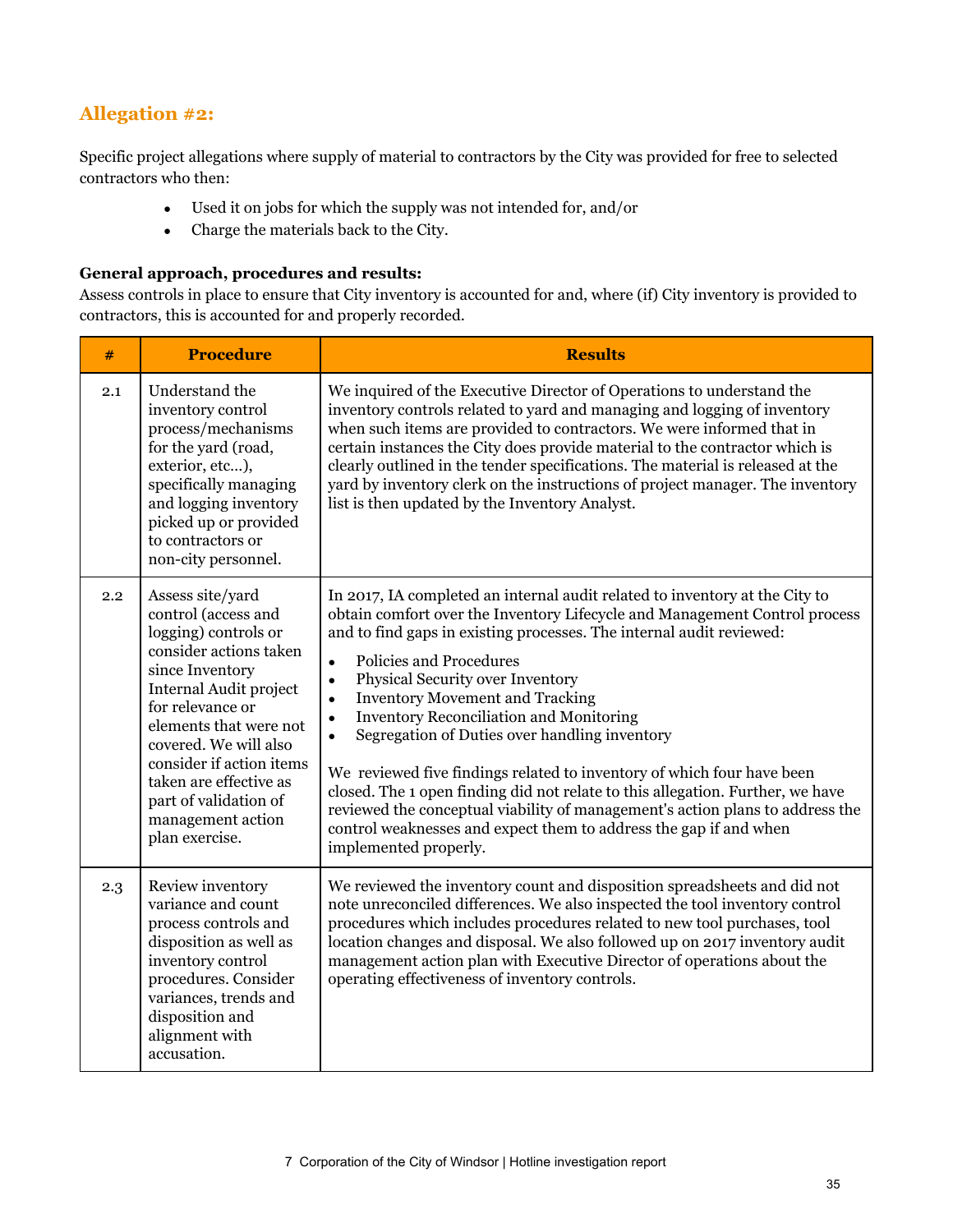| #   | <b>Procedure</b>                                                                                                                              | <b>Results</b>                                                                                                                                                                                                                                                                                                                                                                                                                                                                                                                                                                                                                                                                                                                                                                                                                                                                                                                                                                                                                                                                                                                                                               |  |  |  |  |
|-----|-----------------------------------------------------------------------------------------------------------------------------------------------|------------------------------------------------------------------------------------------------------------------------------------------------------------------------------------------------------------------------------------------------------------------------------------------------------------------------------------------------------------------------------------------------------------------------------------------------------------------------------------------------------------------------------------------------------------------------------------------------------------------------------------------------------------------------------------------------------------------------------------------------------------------------------------------------------------------------------------------------------------------------------------------------------------------------------------------------------------------------------------------------------------------------------------------------------------------------------------------------------------------------------------------------------------------------------|--|--|--|--|
|     |                                                                                                                                               | In our testing we found exception with the above criteria regarding inventory<br>provided to contractor by the City without receiving acknowledgement. We<br>recommend that management should formalize sign-off document for<br>contractors to sign and staff to review when inventory is supplied to<br>contractors by the City. Refer finding 2.<br>Of the eight samples selected, two samples clearly stated that the City would<br>provide specific materials to the contractors. The two samples that relate<br>specifically to the allegation did not have specification of City providing<br>material to contractor.                                                                                                                                                                                                                                                                                                                                                                                                                                                                                                                                                 |  |  |  |  |
|     |                                                                                                                                               | We performed two steps to assess the inventory controls.                                                                                                                                                                                                                                                                                                                                                                                                                                                                                                                                                                                                                                                                                                                                                                                                                                                                                                                                                                                                                                                                                                                     |  |  |  |  |
|     |                                                                                                                                               | We reviewed the inventory tracking sheet for the inventory items/types<br>1.<br>related to the allegations and found that the inventory movement is not<br>captured and tracked to allow management to perform investigation on<br>items having discrepancies. Refer to finding 2 for additional details.<br>We reviewed selected inventory items/types focusing on explained and<br>2.<br>unexplained variances in count versus expected inventory. This was<br>tested as part of an open finding related to prior internal audit where we<br>recommended management perform reconciliations. We noted that<br>inventory is tracked and reconciled through spreadsheets on a monthly<br>basis, including details of each purchases/issue of inventory and closing<br>balance. Our tests results did not indicate any unreconciled differences.<br>We could not determine if the process could potentially mask inventory<br>activity due to inconsistent inventory tracking practices. As such, we are not<br>able to ascertain if excess inventory may have been acquired/provided to an<br>external party without real time observation of a potential incident or access |  |  |  |  |
|     |                                                                                                                                               | to third party records.                                                                                                                                                                                                                                                                                                                                                                                                                                                                                                                                                                                                                                                                                                                                                                                                                                                                                                                                                                                                                                                                                                                                                      |  |  |  |  |
| 2.4 | Review of controls<br>which mitigate risks of<br>excessive chargebacks,<br>inappropriate credit<br>notes or duplicate<br>billing to the City? | While assessing risks related to excessive chargebacks, inappropriate credit<br>note, it was noted that majority of RFT's contain a Schedule of Unit Prices<br>which is used to break down large projects into smaller components to clearly<br>indicate the deliverables that the contractor must complete.                                                                                                                                                                                                                                                                                                                                                                                                                                                                                                                                                                                                                                                                                                                                                                                                                                                                 |  |  |  |  |
|     |                                                                                                                                               | The Schedule of Unit Prices indicates which material a contractor is required<br>to supply and install. The schedule includes the unit cost and total cost the<br>contractor is willing to charge for each of the deliverables, and that total<br>would feed directly into their bid.                                                                                                                                                                                                                                                                                                                                                                                                                                                                                                                                                                                                                                                                                                                                                                                                                                                                                        |  |  |  |  |
|     |                                                                                                                                               | When a contractor submits an invoice, they must also complete a Schedule of<br>Unit Price to indicate how much work has been completed (e.g., 2 of the 6<br>poles installed). A City Site Inspector is assigned by City to each project to<br>verify the information on the Schedule of Unit Prices and verify the<br>information.                                                                                                                                                                                                                                                                                                                                                                                                                                                                                                                                                                                                                                                                                                                                                                                                                                           |  |  |  |  |
|     |                                                                                                                                               | The Inspector sends their assessment to the either the Manager of Traffic<br>Operations or the Executive Director of Operations depending on the value of<br>the project. The Manager or Executive Director reviews the assessment by the<br>Inspector and completes a Payment Certificate. The Payment Certificate is<br>authorized by the Accounts Payable team to authorize the invoice for<br>payment.                                                                                                                                                                                                                                                                                                                                                                                                                                                                                                                                                                                                                                                                                                                                                                   |  |  |  |  |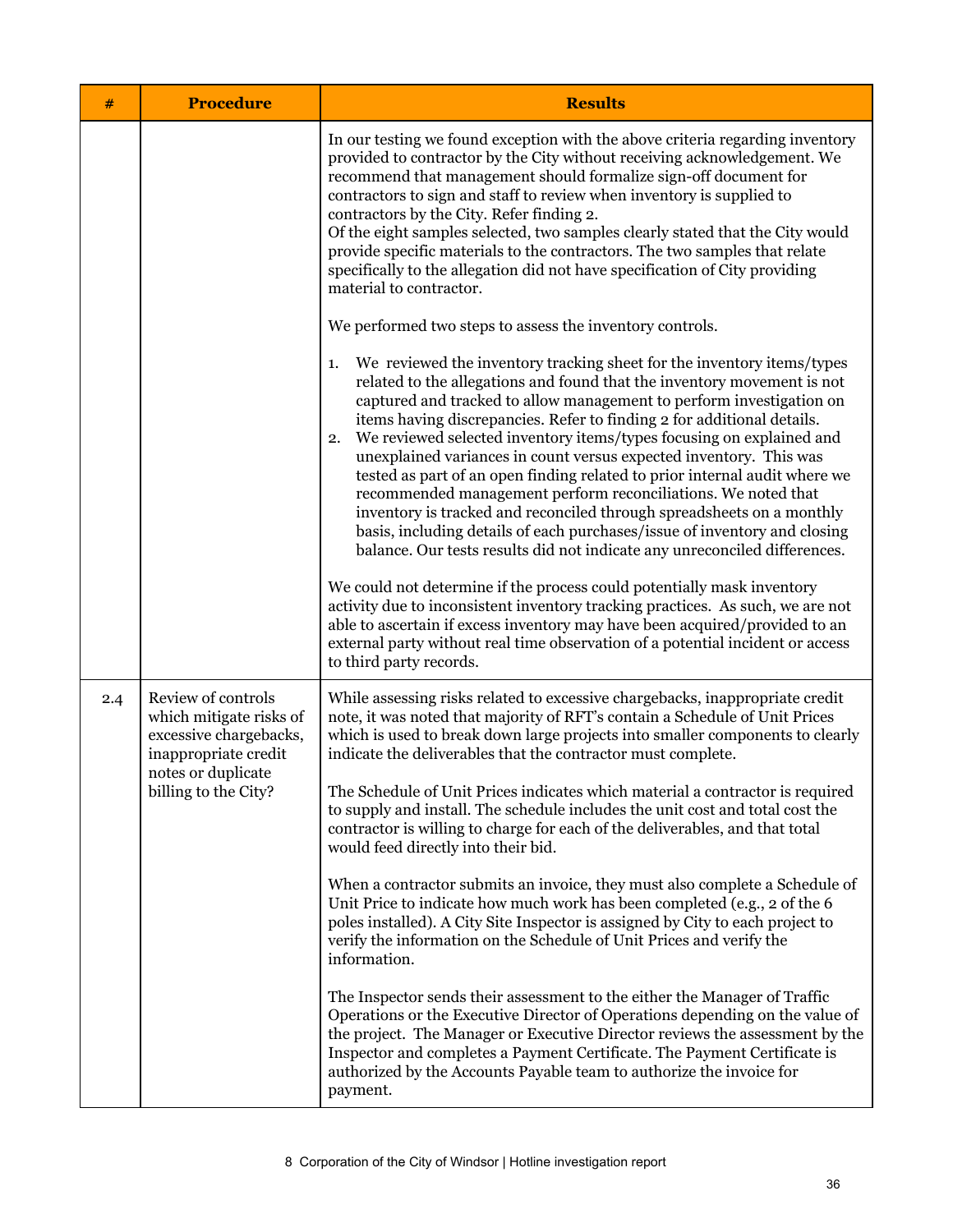| #   | <b>Procedure</b>                                                                                          | <b>Results</b>                                                                                                                                                                                                                                                                                                                                                                                                                                      |  |  |  |  |
|-----|-----------------------------------------------------------------------------------------------------------|-----------------------------------------------------------------------------------------------------------------------------------------------------------------------------------------------------------------------------------------------------------------------------------------------------------------------------------------------------------------------------------------------------------------------------------------------------|--|--|--|--|
|     |                                                                                                           | In order to review the controls surrounding duplicate billing, we inquired of<br>the Manager of Accounting Services. It was noted that the City uses<br>PeopleSoft as the accounting software to record invoice details. Once an<br>invoice is received from either an internal courier or in a locked invoice drop<br>box, the Accounts Payable clerk reviews the payment certificate to verify the<br>invoice has the appropriate authorizations. |  |  |  |  |
|     |                                                                                                           | All vendors are assigned a unique vendor number and invoices received from<br>a vendor are added into PeopleSoft along with the vendor number. The<br>system automatically flags instances of duplicate invoice numbers for a single<br>vendor which mitigates the risk of duplicate billing.<br>Furthermore, the departmental review of the invoices further helps reduce the<br>risk of duplicate billing.                                        |  |  |  |  |
| 2.5 | Assess controls over<br>lost/impaired items<br>and understand viable<br>approval levels and<br>reporting. | Based on our understanding of existing controls, inspection of tool inventory<br>control procedures, and review of spreadsheet, control around tracking<br>lost/impaired items is based on the aforementioned controls.                                                                                                                                                                                                                             |  |  |  |  |
|     |                                                                                                           | In our testing we found exception with the above criteria regarding inventory<br>provided to contractor by the City without receiving acknowledgement. We<br>recommend that management should document a signed acknowledgement<br>form from vendor which will help management determine whether inventory<br>was lost/impaired or provided to contractor for a project.                                                                            |  |  |  |  |
| 2.6 | Consider selected time<br>periods in the above<br>analysis.                                               | The samples selected for review ranged from April 2017 to November 2018.                                                                                                                                                                                                                                                                                                                                                                            |  |  |  |  |
| 2.7 | Test the above controls<br>for a sample of<br>RFP/RFT periods with<br>some directed efforts.              | Of the eight samples selected, two samples clearly stated that the City would<br>provide specific materials to the contractors. The two samples that relate<br>specifically to the allegation did not have specification of City providing<br>material to contractor. A sample of eight invoices were reviewed and noted<br>that there were no charges associated with materials provided by the City.                                              |  |  |  |  |
|     |                                                                                                           | The Schedule of Unit Prices is a strong control at mitigating the risk of<br>contractors charging the City for materials provided by the City. By reviewing<br>the Schedule of Unit Prices against invoices along with the site inspector<br>assessment, the reviewer can identify any unauthorized charges and take<br>corrective action.                                                                                                          |  |  |  |  |
|     |                                                                                                           | Using a Site Inspector lowers the risk of incorrect billing by verifying the<br>completion of deliverables invoiced by the contractor. The inspector helps<br>bring comfort to the department by verifying the content of the Schedule of<br>Unit Prices completed by the contractor and reinforcing the idea of diligent<br>billing.                                                                                                               |  |  |  |  |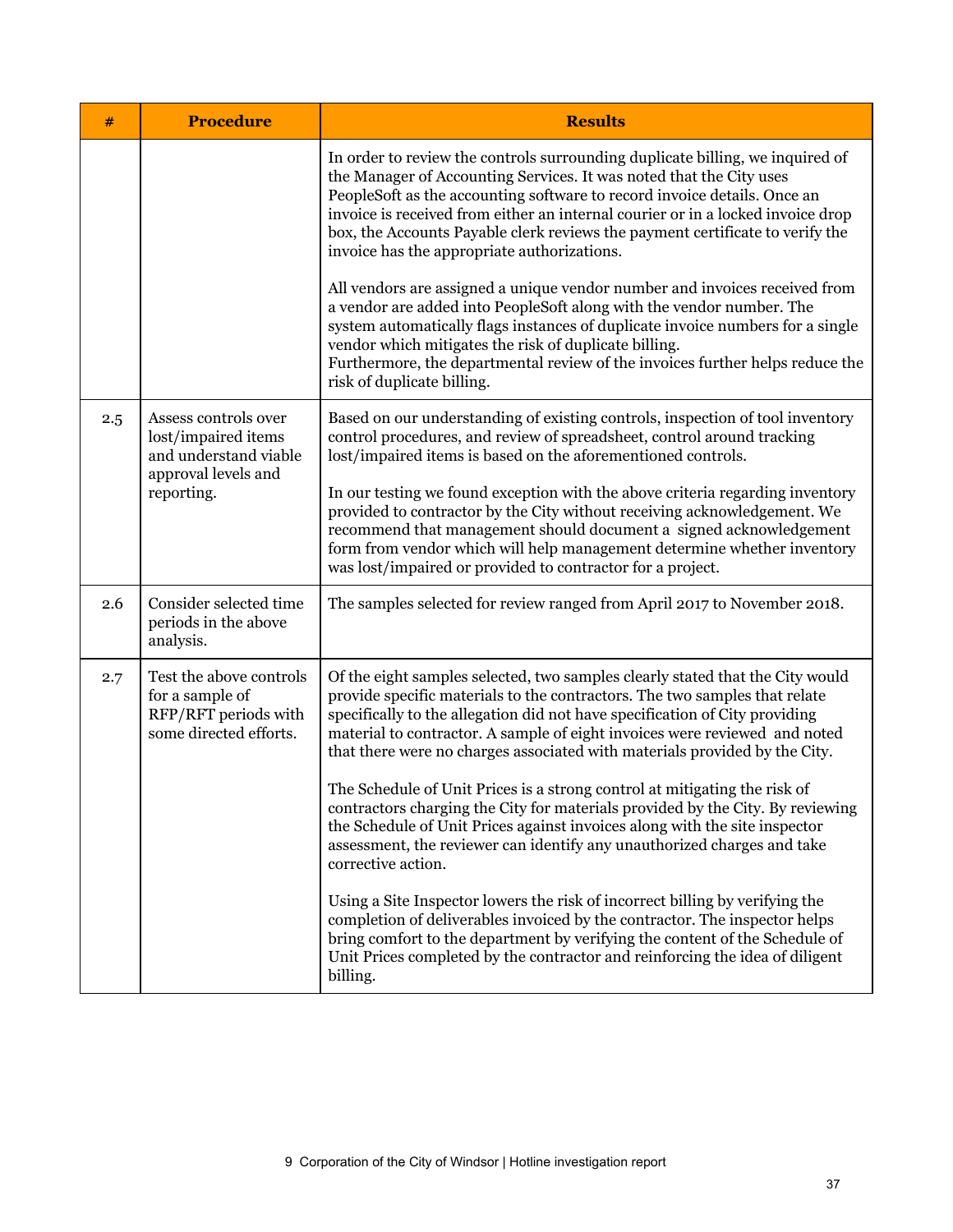| # | <b>Procedure</b> | <b>Results</b>                                                                                                                                                                                                                                                                                                                                                                                                                                                                                                                                                                            |
|---|------------------|-------------------------------------------------------------------------------------------------------------------------------------------------------------------------------------------------------------------------------------------------------------------------------------------------------------------------------------------------------------------------------------------------------------------------------------------------------------------------------------------------------------------------------------------------------------------------------------------|
|   |                  | The final review of the invoice by the Manager of Traffic Operations or<br>Executive Director of Operations helps minimize the risk of incorrect billing.<br>The Manager and Executive Director are the only parties authorized to<br>prepare the Payment Certificate for their respective departments and these<br>individuals are beyond the parties named in the allegation. Custom stamps<br>are also given to the authorized parties by the Manager of Accounting Services<br>to further protect the integrity of the payment process and minimize the risk<br>of incorrect billing. |

Conclusion: We detected no evidence to support that contractors are accessing the materials without implied authorization, or charging the material back to the City. In addition, the Inventory Audit completed by Internal Auditors in 2017 provided comfort over the physical security over inventory. However, in our follow up procedures, we could not conclude whether inventory in excess was provided due to absence of tracking information for the alleged materials.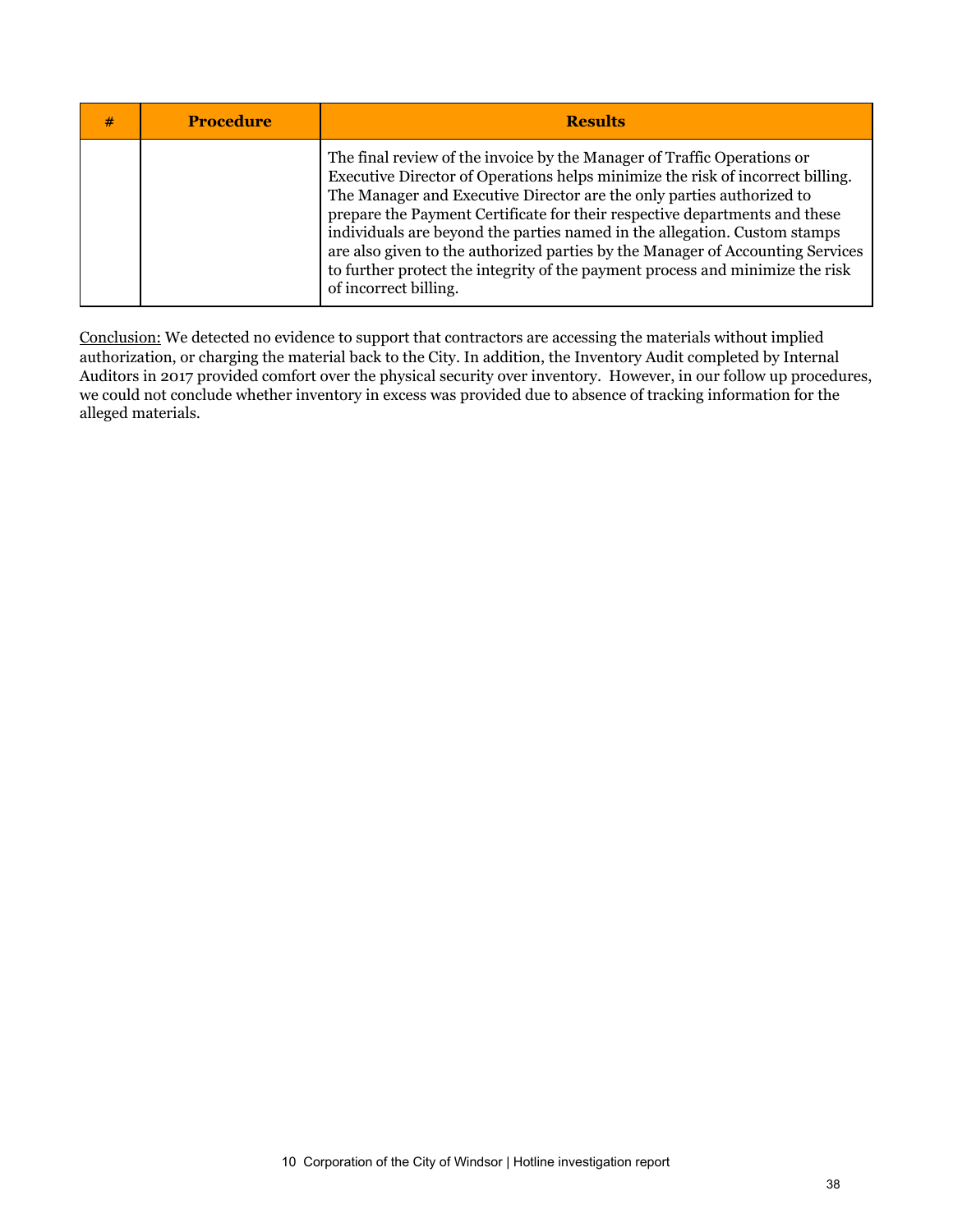### **Allegation #3:**

Some contractors (general and subcontractors) are not bonded and/or general contractors are using subcontractor bonding when they have none.

#### **General approach, procedures and results:**

Assess the implications and related viability of the allegation that some contractors (general and sub) are not bonded and/or general contractors are using subcontractor bonding when they have no bond.

|     | <b>Procedure</b>                                                                 | <b>Results</b>                                                                                                                                                                                                                                                                                                                                                                                                                                                                                                                                                                |
|-----|----------------------------------------------------------------------------------|-------------------------------------------------------------------------------------------------------------------------------------------------------------------------------------------------------------------------------------------------------------------------------------------------------------------------------------------------------------------------------------------------------------------------------------------------------------------------------------------------------------------------------------------------------------------------------|
| 3.1 | Inquire of<br>management<br>regarding the<br>minimum<br>bonding<br>requirements. | We inquired of the Purchasing Manager, and Supervisor to understand the<br>minimum bonding requirements and learned that there are three types of bonds<br>that most RFT/RFP's require from a bidder which includes a Performance Bond,<br>Material & Labour bond, and a Bid Bond. Bid Bonds are to be provided by all<br>bidders where as a Performance Bond is only required by the winning bidder who<br>must submit it directly to the City Clerk. If bidders do not meet the requirements<br>outlined in the tender, they are disqualified from bidding on that project. |
| 3.2 | Review associated<br>policy/guideline<br>documentation.                          | We inspected the City's purchasing bylaws and noted that section 120 states that<br>Performance security, and labour and material payment security are required for all<br>construction purchases over \$150,000. The bylaws also state that the Purchasing<br>Manager in consultation with the City Solicitor may require Performance security,<br>and labour and material payment security for non-Construction projects over<br>\$150,000 if the Purchasing Manager and the City Solicitor deems such security to<br>be in the best interests of the City.                 |
|     |                                                                                  | The City maintains a Named Subtrades Policy to outline the relationship between<br>the City and subcontractors. The key provision from the policy which mitigates the<br>risk of lack of oversight on activities of a subcontractor states:                                                                                                                                                                                                                                                                                                                                   |
|     |                                                                                  | "The Nature of the relationship between the General Contractor and its<br>subcontractor are not the responsibility of the City and the City will not intervene<br>or participate in this relationship."                                                                                                                                                                                                                                                                                                                                                                       |
|     |                                                                                  | As a result of the policy, the City maintains the position that General Contractors<br>that win the RFT/RFP must be responsible for managing subcontractors. This<br>shifts the risk of lack of oversight with regards to the activities of subcontractors<br>from the City to the General Contractor.                                                                                                                                                                                                                                                                        |
|     |                                                                                  | The City only accepts bonds from the General Contractor and a General Contractor<br>cannot use a subcontractor's bond to fulfill its obligation.                                                                                                                                                                                                                                                                                                                                                                                                                              |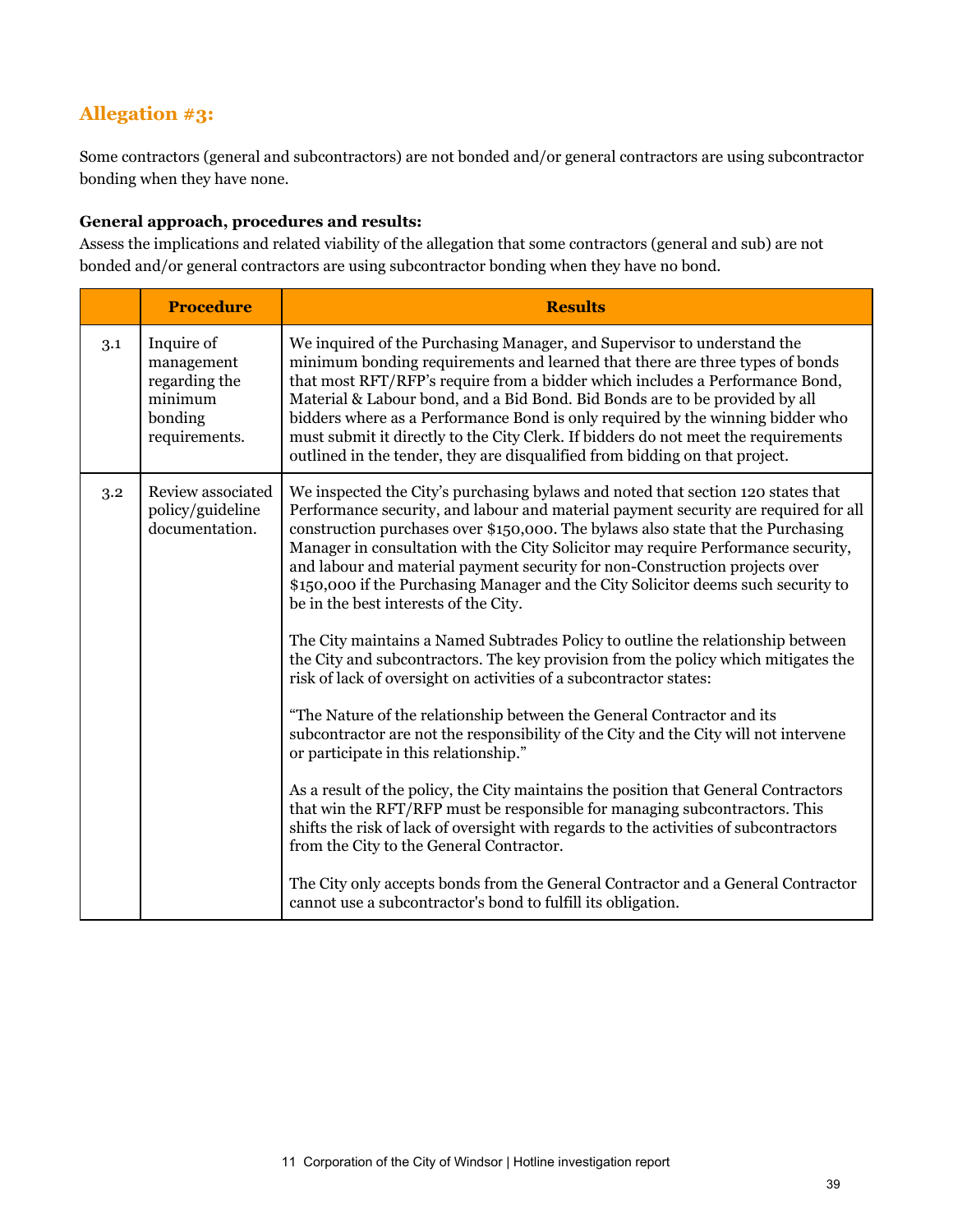|     | <b>Procedure</b>                                                                                  | <b>Results</b>                                                                                                                                                                                                                                                                                                                                                                                                                                                                                                                                                                                                                                                                                                                                                                                                                                                                                                                                                                                                      |
|-----|---------------------------------------------------------------------------------------------------|---------------------------------------------------------------------------------------------------------------------------------------------------------------------------------------------------------------------------------------------------------------------------------------------------------------------------------------------------------------------------------------------------------------------------------------------------------------------------------------------------------------------------------------------------------------------------------------------------------------------------------------------------------------------------------------------------------------------------------------------------------------------------------------------------------------------------------------------------------------------------------------------------------------------------------------------------------------------------------------------------------------------|
| 3.3 | Conduct a<br>random sample<br>for validation<br>with a random<br>sample selection.                | Of the eight samples selected, four required a bid bond to be included in the file<br>(including 1 related to the allegation). The other four did not require bonding as 2<br>were a pre-qual and 2 were not required due to the nature of tender. A total of 18<br>bidders bid on the four projects and of the 18 bidders, one did not include a Bid<br>Bond in their response. As a result, they were disqualified from the tender process.<br>Additionally, of the eight samples selected, one required a subcontractor listing in<br>the solicitation documents. There were two bids received for the project and both<br>included a subcontractor listing. As a result, neither of the contractors were<br>disqualified.<br>The Performance Bond must be submitted directly to the City Clerk and reviewed<br>by the City Solicitor. A legal agreement must be signed by the Contractor prior to<br>beginning work on the project where they legally agree to provide a Performance<br>Bond to the City Clerk. |
|     |                                                                                                   | Of the eight samples selected, four samples that required a bid bond to be included<br>in the file (including 1 related to allegation), we were informed that the<br>Performance bond was with the primary contractor only.<br>Upon review of the performance, labour and material bonds received from<br>awarding bidders maintained by the City Clerk's office, we noted that 4 of the 4<br>bonds selected for the sample were with the General Contractor and none from the<br>sample were with subcontractors.                                                                                                                                                                                                                                                                                                                                                                                                                                                                                                  |
| 3.4 | Consider industry<br>good practices<br>through research<br>and internal<br>(PwC)<br>consultation. | The existing purchasing bylaws and Named Sub-trade policy is in line with good<br>procurement practices including fairness and transparency in regards to bid<br>bonding. No other best practices were identified or noted.                                                                                                                                                                                                                                                                                                                                                                                                                                                                                                                                                                                                                                                                                                                                                                                         |

Conclusion: We detected no evidence to support that general contractors are not bonded and/or general contractors are using subcontractor bonding for the alleged tenders.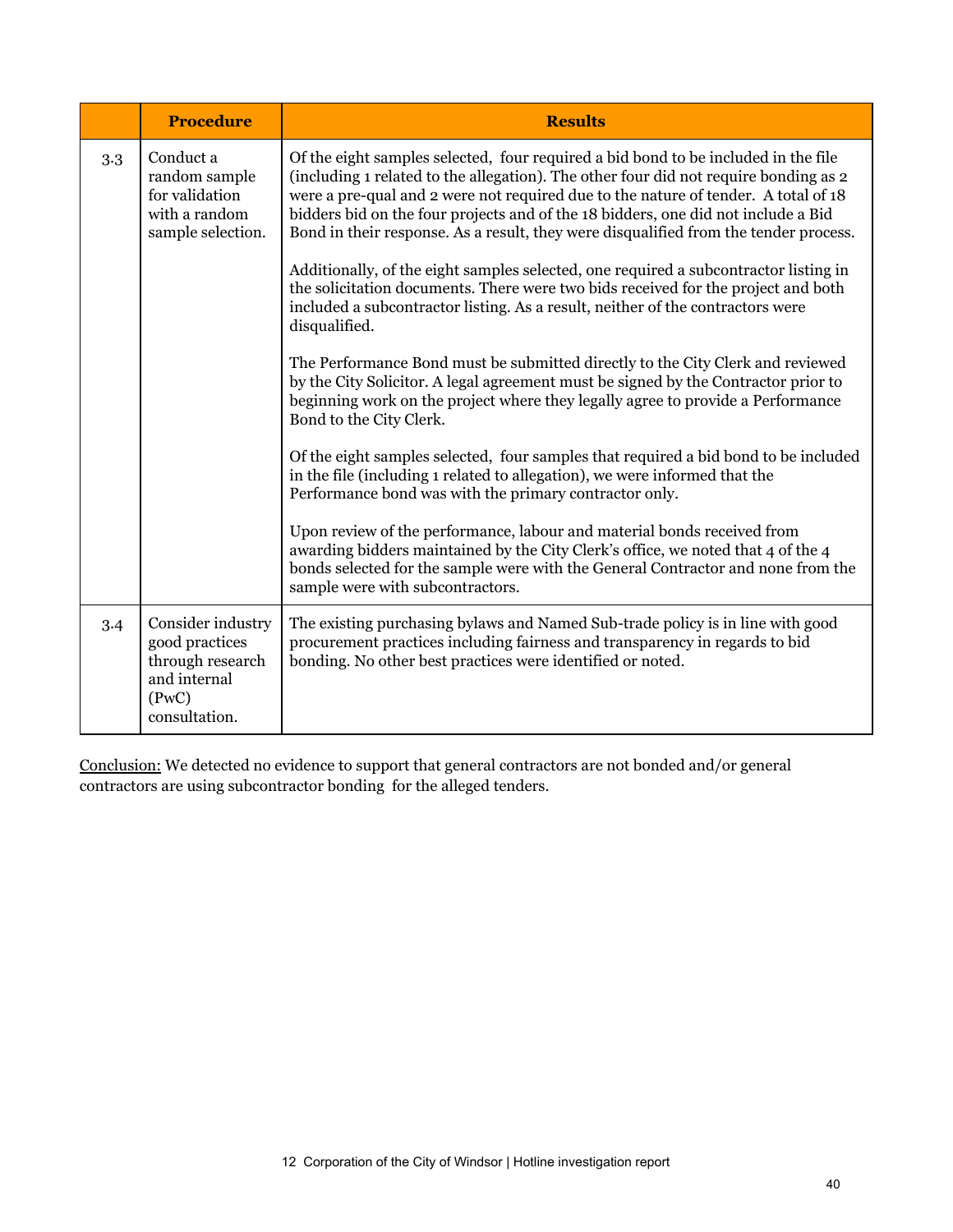# Recommendations

#### **Finding Recommendation & Action Plan 1. Establish an acknowledgement procedure to document whether changes to scope prior to issuing addendum were reviewed by a qualified professional Observation** Technical specifications for City departments are reviewed by the department head. An addendum was issued in response to a clarification question received from an interested bidder against the sampled RFT (Sample 4 per appendix 1). This addendum resulted in a minor change to the scope of the project. A change in scope/specification after initial issuance without the acknowledgment by the department that a qualified professional reviewed the change in scope prior to the issuance of the addendum may lower the perception of fair and transparent bidding process. **Recommendation** Management should carry out following steps when an addendum is issued that results in a change in the scope of the project: • An acknowledgement from department should be documented that a qualified professional reviewed the change in scope prior to the issuance of the addendum. **Management action plan:** Management will create an informal process, which documents that a qualified professional reviewed the change in scope prior to the issuance of the addendum, when applicable, excluding all consultant-initiated addendums. **Responsible party:** Purchasing Manager **Due date:** Q4 2019.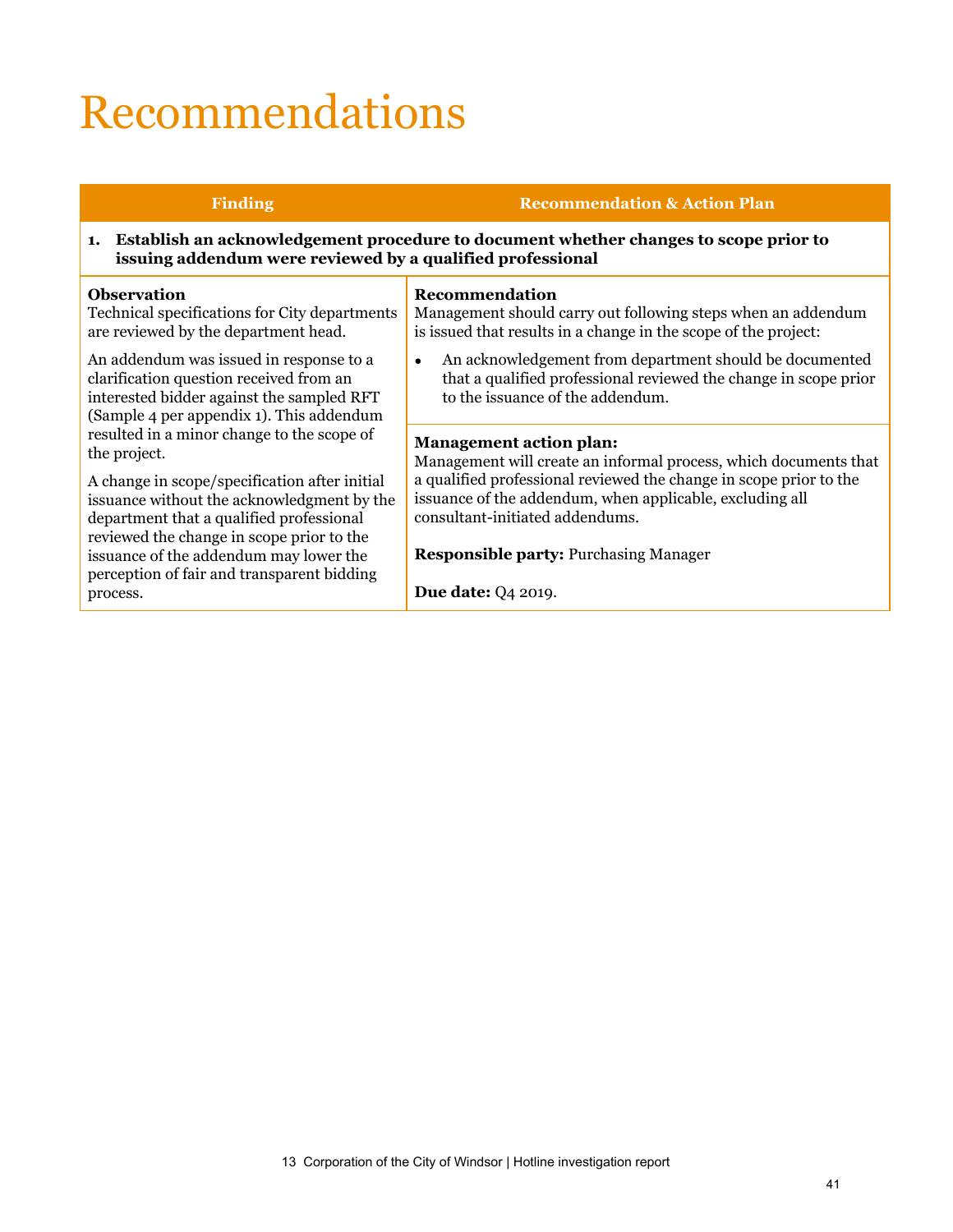#### **Finding Recommendation & Action Plan**

#### **2. Enhance controls over authorization, recording and release of materials to contractors**

#### **Observation**

Upon reviewing the inventory tracking process for the inventory items/types specifically related to the allegations and found that the inventory movement is captured and tracked to allow management to perform investigation on items having discrepancies.

With respect to the processes examined for Traffic operations, we learned through inquiry that a Project Manager currently informs the signal team verbally to release the material to the contractor. The analyst records the information related to the Project Manager request into the inventory list (maintained during the scope period). However, the clerk does not require the contractor to sign any acknowledgement form to document whether the contractor received the material. There was no formal evidence during the scope period of an independent and timely analysis of variances since required information to match movements to source documents was not tracked (i.e. tender number, date of exchange, date of request by project manager).

(The nature of this finding is a repeat of a finding which was previously identified during the inventory internal audit conducted in 2017.)

There is an increased risk of contractors receiving an incorrect amount of material which are not detected or corrected in a timely manner.

#### **Recommendation**

Management should communicate to the analyst to track all inventory items for purposes of having independent reconciliation. The reconciliation should be performed between tracking sheet and acknowledgement form in a consistent/standardized manner by someone independent of the analyst.

Where applicable, management should also establish an acknowledgement form for contractors that clearly captures the following:

- Quantity and type of material provided.
- The project the material will be used for.
- The date and time the inventory was obtained.
- The name and signature of the contractor that picked up the inventory.
- The name and signature of the inventory clerk that provided the inventory to the contractor.

#### **Management action plan:**

Management agrees with the observation and has implemented a sign off sheet to be completed by contractors at the time of receiving required inventory set aside and verified by City Staff. Communication and training of the new process will occur in Spring 2019. (Complete)

For ease of reconciliation of signed inventory sheets to the master inventory tracking records, management agrees to also log the source of inventory movement (i.e. tender number, date of inventory exchange and contractor) as well as initials of analyst indicating that the details in the tracking sheet agree to the signed acknowledgement. Where applicable, this practice will be applied to inventory items across the organization.

On a semi-annual basis, the signal supervisor, (not the person maintaining the inventory log/sheet) will formally evidence a review of material provided to contractors (e.g. signature on the tracking sheet and/or email following up on discrepancies identified) to indicate reconciliation is performed and discrepancies are investigated as needed.

**Responsible party:** Senior Manager of Traffic Operations**:**

**Due date:** Q4 2019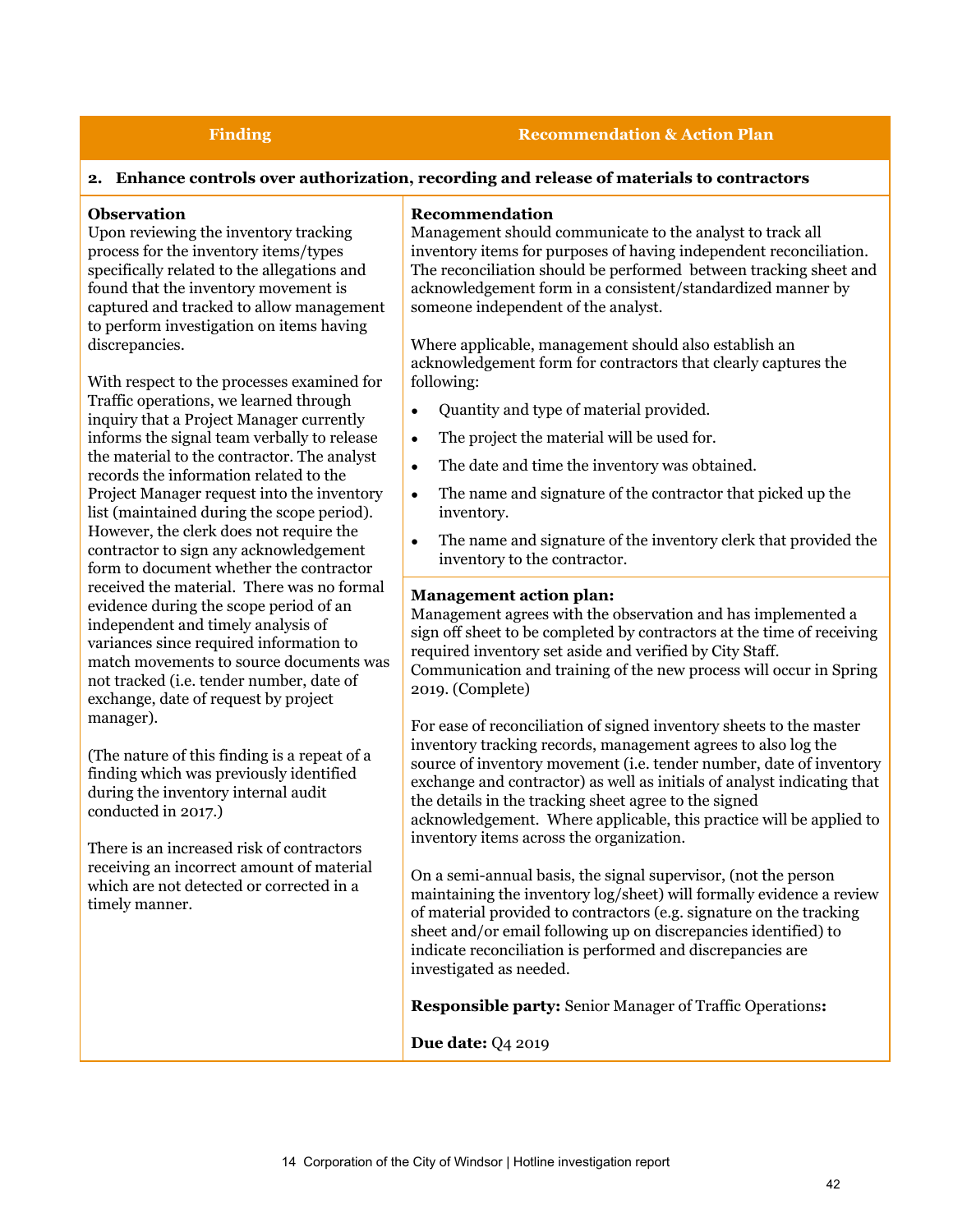# ppendix A: Sample Matrix

Our conclusion is limited to only the tenders specifically mentioned in the complaint and not the broader overall control environment. The basis for extending our samples was that we needed to protect the identity of vendors from management.

The purpose of this table is to clearly identify the samples selected for our testing. We selected 8 samples in total including 2 items that are specifically related to the allegation (Sample #1 and Sample #2). Additional 6 sample were selected so we could inspect other similar samples. However our review did not include specific coverage of a control over a period.

We identified certain attributes including the ones related to the complaint to test whether it met our sampling criteria listed below: .

| Sample #       | Sample Description           | Department Responsible   | Specific material was<br>required | Single bidder | <b>Bid Bond or a Performance Bond</b><br>wa required | City provided materials | Conflict of Interest disclosure<br>was made | Subcontractor Information is required in<br>the solicitation documents | Addendums were issued |
|----------------|------------------------------|--------------------------|-----------------------------------|---------------|------------------------------------------------------|-------------------------|---------------------------------------------|------------------------------------------------------------------------|-----------------------|
| $\mathbf 1$    | Sample 1<br>Prequalification | Traffic                  |                                   |               |                                                      |                         |                                             |                                                                        |                       |
| $\mathbf 2$    | Sample 2<br><b>RFT</b>       | Traffic                  |                                   | $\mathbf X$   | $\mathbf X$                                          | $\mathbf X$             | $\mathbf X$                                 |                                                                        |                       |
| $\sqrt{3}$     | Sample 3<br><b>RFT</b>       | Public<br>Operati<br>ons | $\mathbf X$                       |               | $\mathbf X$                                          |                         |                                             |                                                                        |                       |
| $\overline{4}$ | Sample 4<br><b>RFT</b>       | Parks                    |                                   |               | $\mathbf X$                                          |                         |                                             |                                                                        | $\mathbf X$           |
| $\bf 5$        | Sample 5<br><b>RFT</b>       | Traffic                  | $\mathbf X$                       | $\mathbf X$   |                                                      |                         |                                             |                                                                        |                       |
| 6              | Sample 6<br>Prequalification | Parks                    |                                   |               |                                                      |                         |                                             |                                                                        |                       |
| $\overline{7}$ | Sample 7<br>Tender           | Parks                    |                                   |               |                                                      | $\mathbf X$             |                                             |                                                                        |                       |
| $\, 8$         | Sample 8<br><b>RFT</b>       | Parks                    |                                   |               | $\mathbf X$                                          |                         |                                             | $\mathbf X$                                                            | $\mathbf X$           |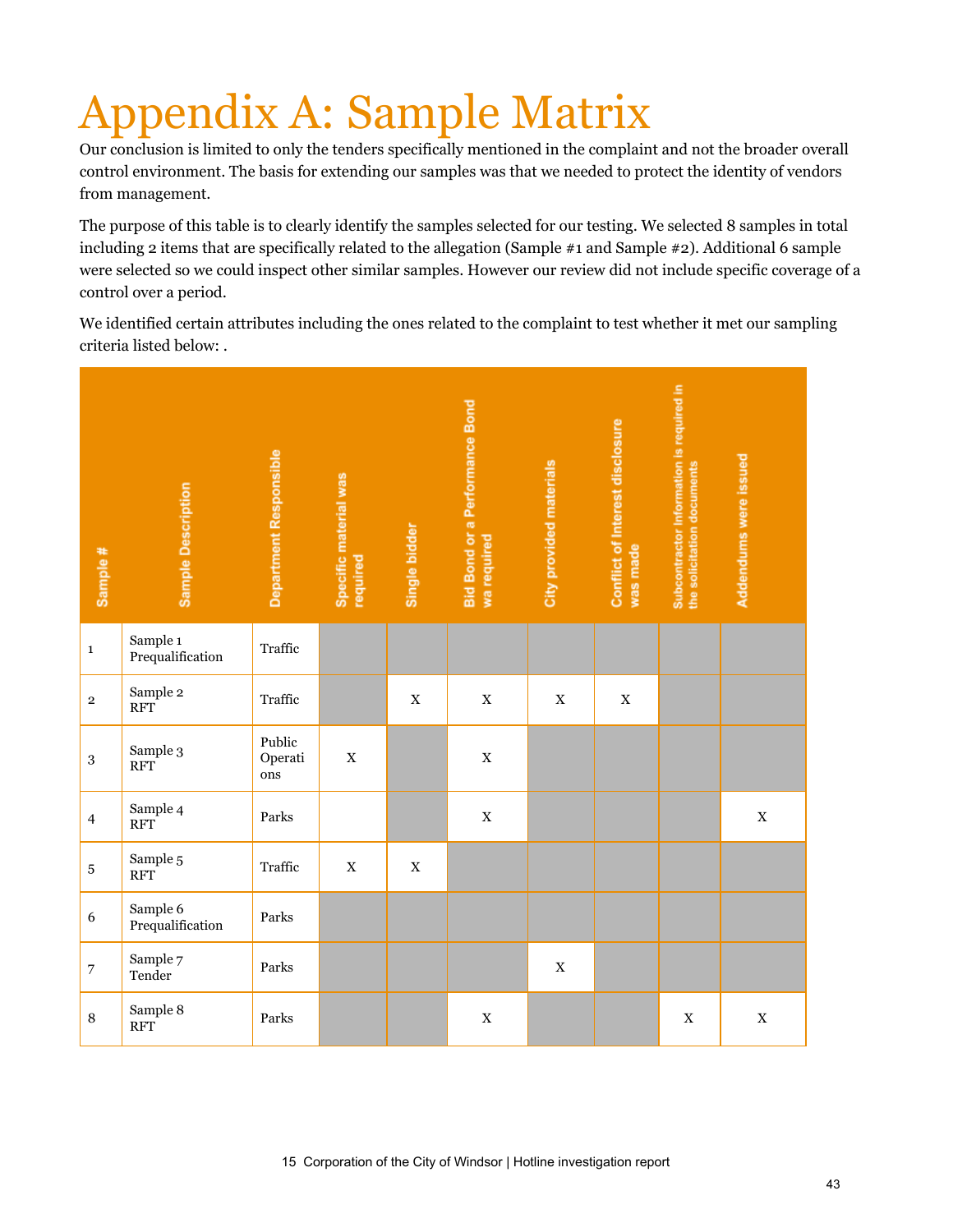# Appendix B: Limitations and responsibilities

## **Limitations inherent to the Internal Auditor's work**

## Internal control

Internal control systems, no matter how well designed and operated, are affected by inherent limitations. These include the possibility of poor judgment in decision-making, human error, control processes being deliberately circumvented by employees and others, management overriding controls and the occurrence of unforeseeable circumstances.

## Future periods

Our assessment of controls is for the period specified only. Historic evaluation of effectiveness is not relevant to future periods due to the risk that:

- the design of controls may become inadequate because of changes in operating environment, law, regulation or other; or
- the degree of compliance with policies and procedures may deteriorate.

## Responsibilities of management and Internal Auditors

It is management's responsibility to develop and maintain sound systems of risk management, internal control and governance and for the prevention and detection of irregularities and fraud. Internal audit work should not be seen as a substitute for management's responsibilities for the design and operation of these systems.

We endeavour to plan our work so that we have a reasonable expectation of detecting significant control weaknesses and, if detected, we shall carry out additional work directed towards identification of consequent fraud or other irregularities. However, internal audit procedures alone, even when carried out with due professional care, do not guarantee that fraud will be detected.

Accordingly, our examinations as internal auditors should not be relied upon solely to disclose fraud, defalcations or other irregularities which may exist.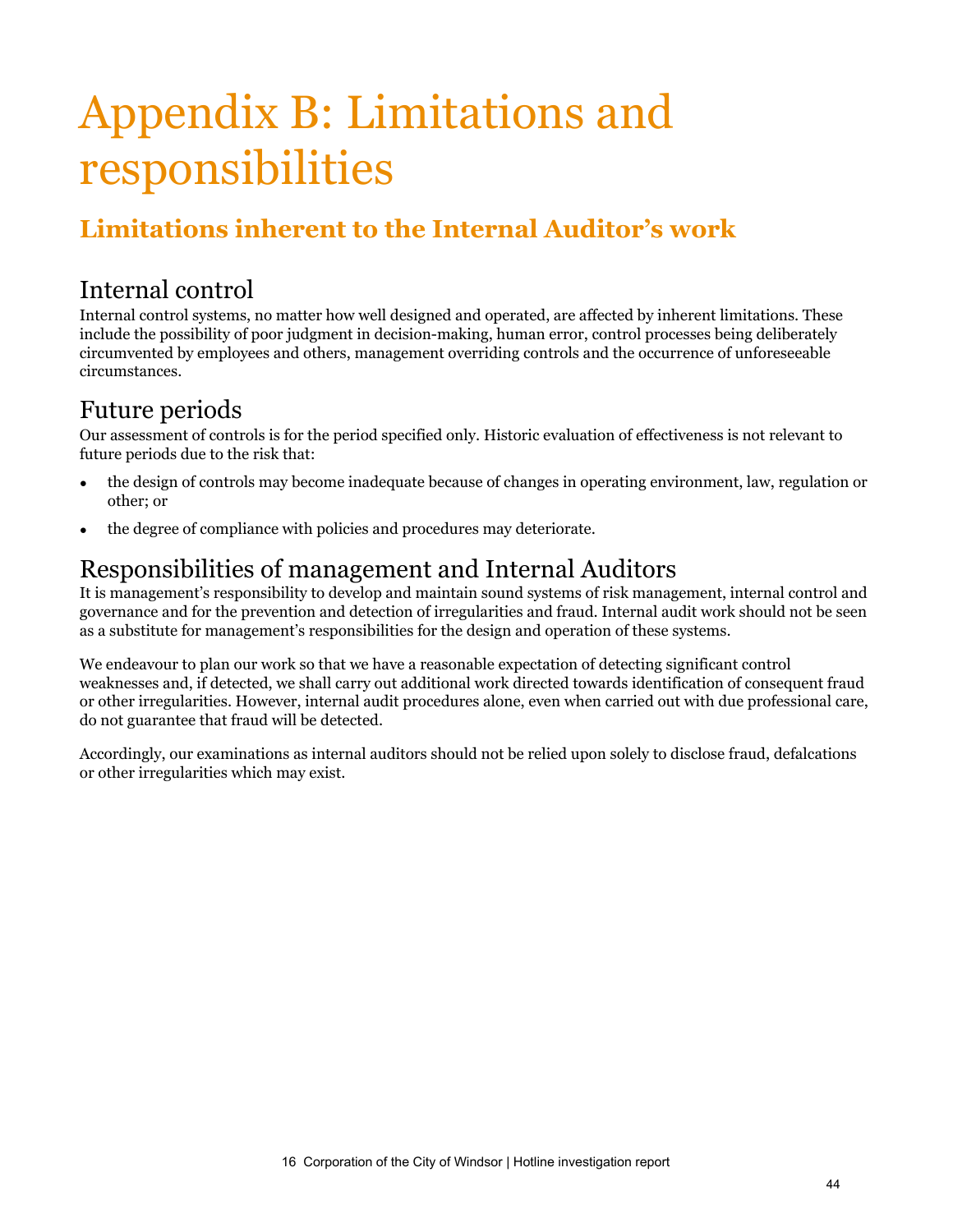This document has been prepared only for The Corporation of the City of Windsor and solely for the purpose and on the terms agreed with The<br>Corporation of the City of Windsor in our agreement dated June 9, 2016. We accept with this document, and it may not be provided to anyone else.

This report is confidential. The report is intended solely for use by the management of the Corporation of the City of Windsor, and is not intended or authorized for any other use or party. If any unauthorized party obtains this report, such party agrees that any use of the report, in whole or in part, is their sole responsibility and at their sole and exclusive risk; that they may not rely on the report; that they do not acquire any rights as a result of such access and that PricewaterhouseCoopers LLP does not assume any duty, obligation, responsibility or liability to them.

@ 2019 PricewaterhouseCoopers LLP. All rights reserved. In this document, "PwC" refers to PricewaterhouseCoopers LLP (an Ontario limited liability partnership), which is a member firm of PricewaterhouseCoopers International Limited, each member firm of which is a separate legal entity.